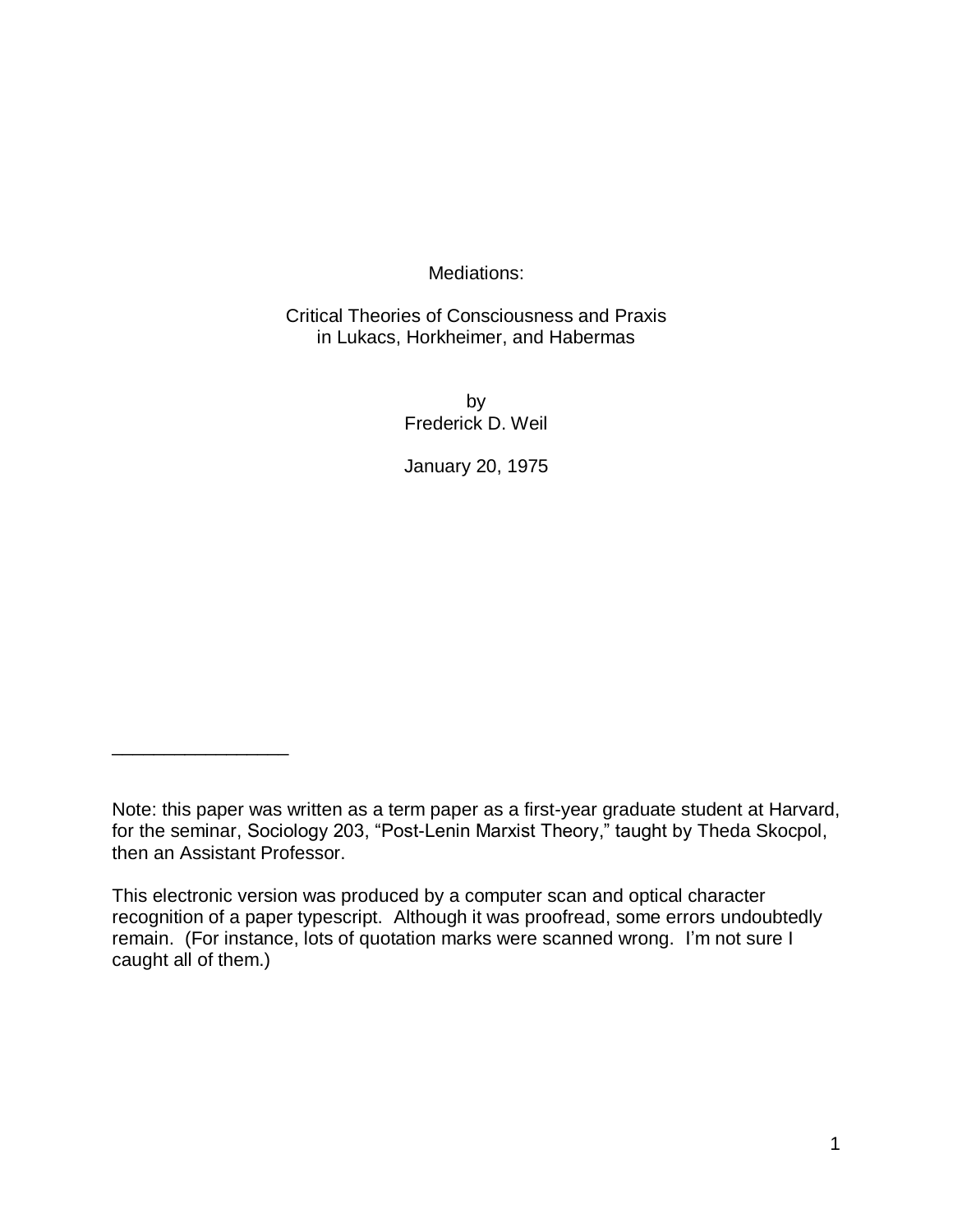The revolutionary period following the first World War marks a watershed in world Marxism--both in theory and practice, In a stroke, the "natural laws" of social evolution of the Social Democrats were bypassed, and organizations committed to socialism seized power in several countries, and tried but failed in several others. Confronted for the first time with real examples of socialist revolution, Marxist theorists took up the task of explaining the reasons for the successes and failures.

Particularly difficult for them to understand were the reasons why a revolution in Russia, with a small proletariat and a mass of peasants, succeeded, while the revolution in Germany, with a large proletariat in an advanced industrial system, failed. It was immediately apparent even at the time that a great deal had to do with organization of the struggle, but in a sense this answer merely deferred the more basic theoretical question: it restated it.

The standard Marxist wisdom at the time of these revolutions among the Social Democrats and many Communists was that a transition to socialism could not occur until all the "material conditions" for it had "matured in the womb of the old society."<sup>1</sup> The Russian, in particular, were attempting to "skip" stages of development by committing the revolution before conditions were "ready." The Russian Bolsheviks were certainly good organizes, but how had they convinced the masses to follow their lead? Marx had said that men's "social being (the mode of production of material life) determines their consciousness,"<sup>2</sup> but the Bolsheviks had apparently instilled revolutionary consciousness in the Russian workers and peasants.

 $\overline{1}$ 

<sup>&</sup>lt;sup>1</sup> Karl Marx and Frederick Engels, *Selected Works* (New York: International Publishers, 1968), p. 183.<br><sup>2</sup> Ibid., p. 182.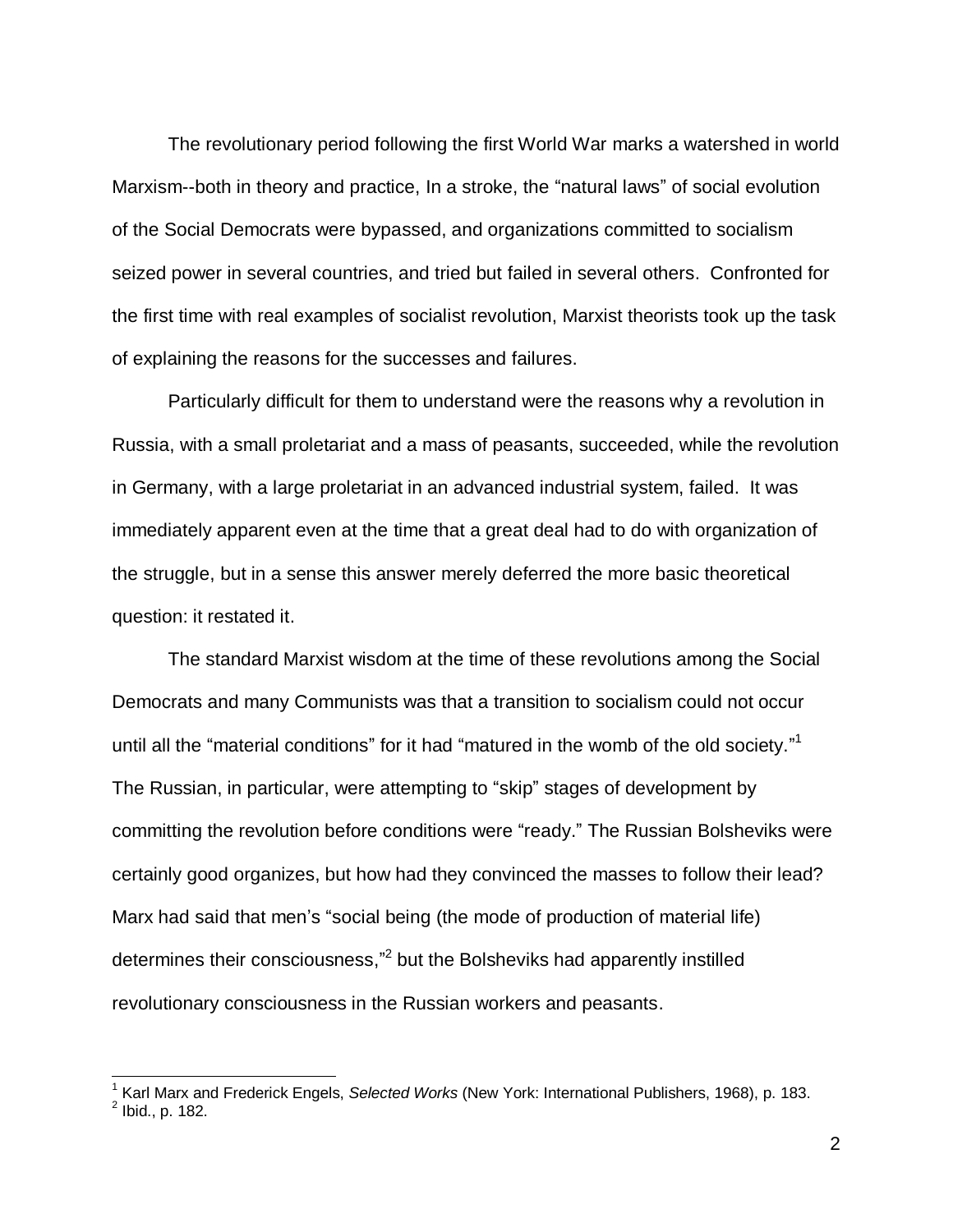A good deal of theory had been developed about the progressive stages of the forces and relations of production in society, but little about the formation of class consciousness or the will to revolt among the proletariat. With the challenge of explaining actual developments theoretical interest in "automatic Marxism" waned, and renewed attention was directed toward the philosophical bases of Marx's thought in an attempt to fill in the now gaping holes which could not account (apparently) for the new developments.

Georg Lukacs was as much a watershed theorist as the revolutions were a watershed in world history. In the line of theorists, of whom I take Max Horkheimer and Juergen Habermas to be outstanding examples, Lukacs was the first to investigate in a concrete fashion the problem of class consciousness as mediation between a given social situation and a revolution leading to a socialist society. Conversely, he was among the last to hold to such notions as "natural laws" of social development, a transcendental historical subject, or the possibility of knowing with sufficient certainty to necessarily guide one's actions the totality of existence in its historical "essence."

More unifies the theories of Lukacs, Horkheimer, and Habermas than separates them, although naturally once their similarities are apparent, distinguishing characteristics become more interesting. Common among them is a renascent interest in classical German philosophy, particularly the epistemology of Kant, Fichte, and Hegel. Marx was highly influenced by this tradition, also, and by Hegel most of all. Therefore, in order to develop a theory of class consciousness capable of sustaining revolutionary praxis, Lukacs goes back to Hegel and the German philosophical tradition.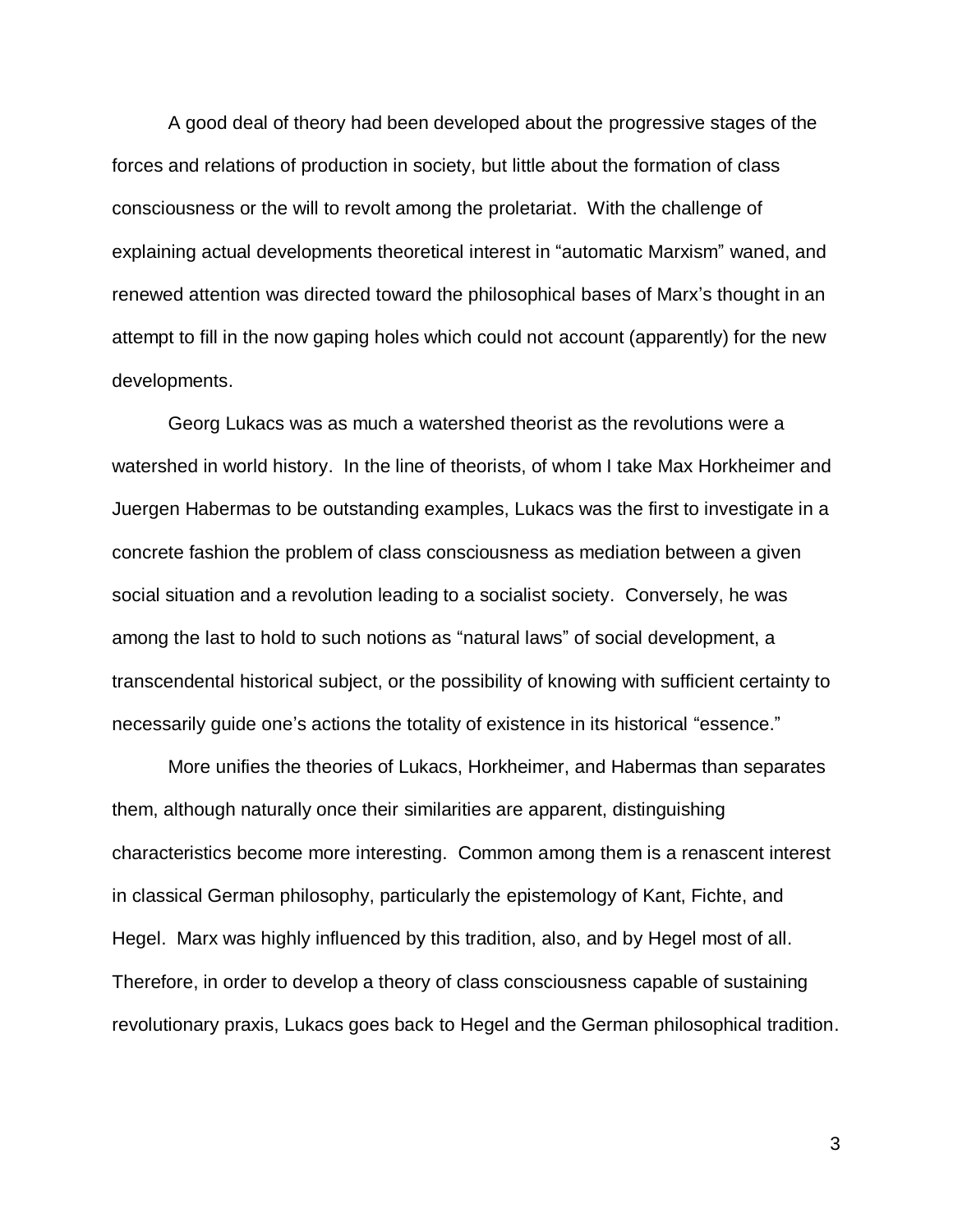In his search for the causes of such a class consciousness, Lukacs sets the problem in the following way, to which the other two theorists largely adhered: There exists an epistemological problem of correctly perceiving the world, particularly the world of social relations based on the forces and relations of production. Men are not automatically conscious of their position within a world thus constituted, and there are several "levels" at which they perceive it. Whether they perceive the world in its "essence," as it really is in its totality, including its history, or whether they merely perceive it in its immediate "appearances" or "illusions" had great bearing on their political beliefs and their willingness to engage in various forms of praxis. Moreover, the very conditions which prevent them materially from achieving their full human capacities also have the tendency to inhibit their ability to recognize these conditions. Therefore, it is of crucial importance for a theory which seeks to promote emancipation of and by the oppressed to find ways of instilling or encouraging an awareness of the conditions of oppression and means by which to overcome them. In fact, failure to achieve this libratory consciousness means not only continuing oppression, but also the very real possibility of deepening oppression. For Lukacs asserts that without this critical awareness, there is no way that the oppressed can accidentally end their oppression: Knowledge is one of the conditions of emancipation.

Before going on to examine the theories of consciousness and praxis in greater detail, I would like to make a few comments about my general procedure. I have given these theorists a "generous" but critical reading, trying to look not at their more minor inconsistencies in, say, usage of terminology (although this can constitute a serious error), but rather assuming that they are seriously looking for ways of solving real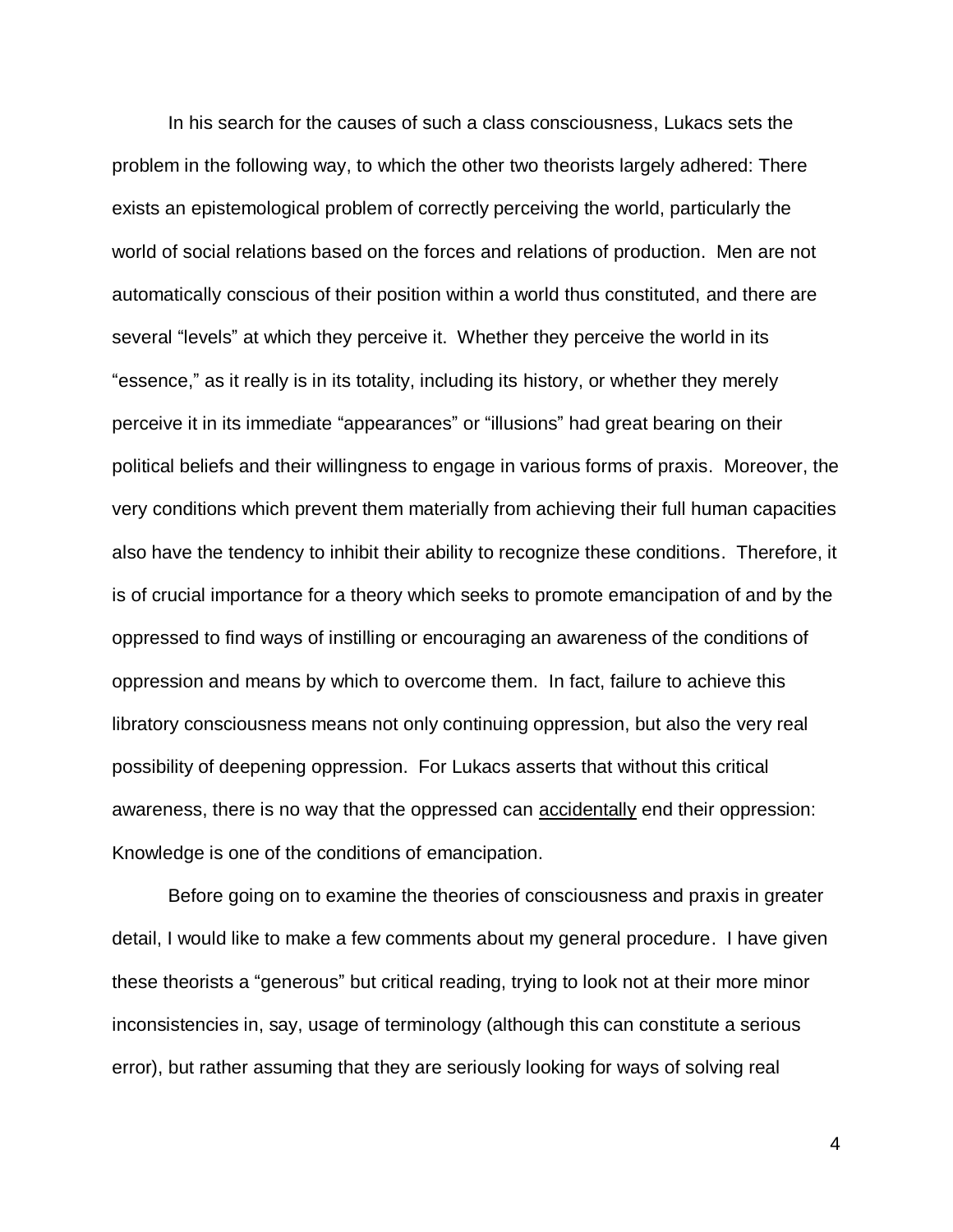problems. Thus, I will try to draw out the major implications of their theories, both logically and practically, to show what makes them differ, and to say a little about the historical context in which they arose. I believe that they would desire this sort of examination, and I think that their theories warrant it. Because this is a very large project compressed into a small space, I will have to sacrifice some detail for the sake of demonstrating the broader aspect.

Finally, before proceeding, I would like to clarify a few key terms in brief which are likely to remain otherwise ambiguous even in context:

Mediation is defined by Hegel as "nothing but self-identity working itself out through an active self-directed process; or, in other words, it is reflection into self...the process of bare and simple becoming." $3$  I will also use the term more generally to mean the facilitation (by consciousness, mainly) of a passage from one state or moment to another: the process through or by which the change occurs.

Alienation is a fairly specific concept introduced by Marx in his 1844 manuscripts, which refers in the capitalist economy, to the separation from the worker in the labor process of the product of his labor, his labor itself; and his consequent estrangement from himself and from other workers likewise situated.

Reification, literally "thing-ification," was also introduced by Marx and "refers to the phenomenon (and resulting phenomena) of a 'definite social relation between men' appearing in the form of a 'relation between things."<sup>4</sup> Lukacs further points out that this leads to the formation of (actually fictitious, but operative so long as the fiction is

 $\overline{\phantom{a}}$ 

<sup>3</sup> G.W.F. Hegel, *The Phenomenology of Mind*, transl. by J.B. Baillie (New York: Harper Torchbooks, 1967), p. 82.

<sup>4</sup> Andrew Arato, "Lukacs' Theory of Reification," *Telos* 11, p. 25, quoting *Capital*.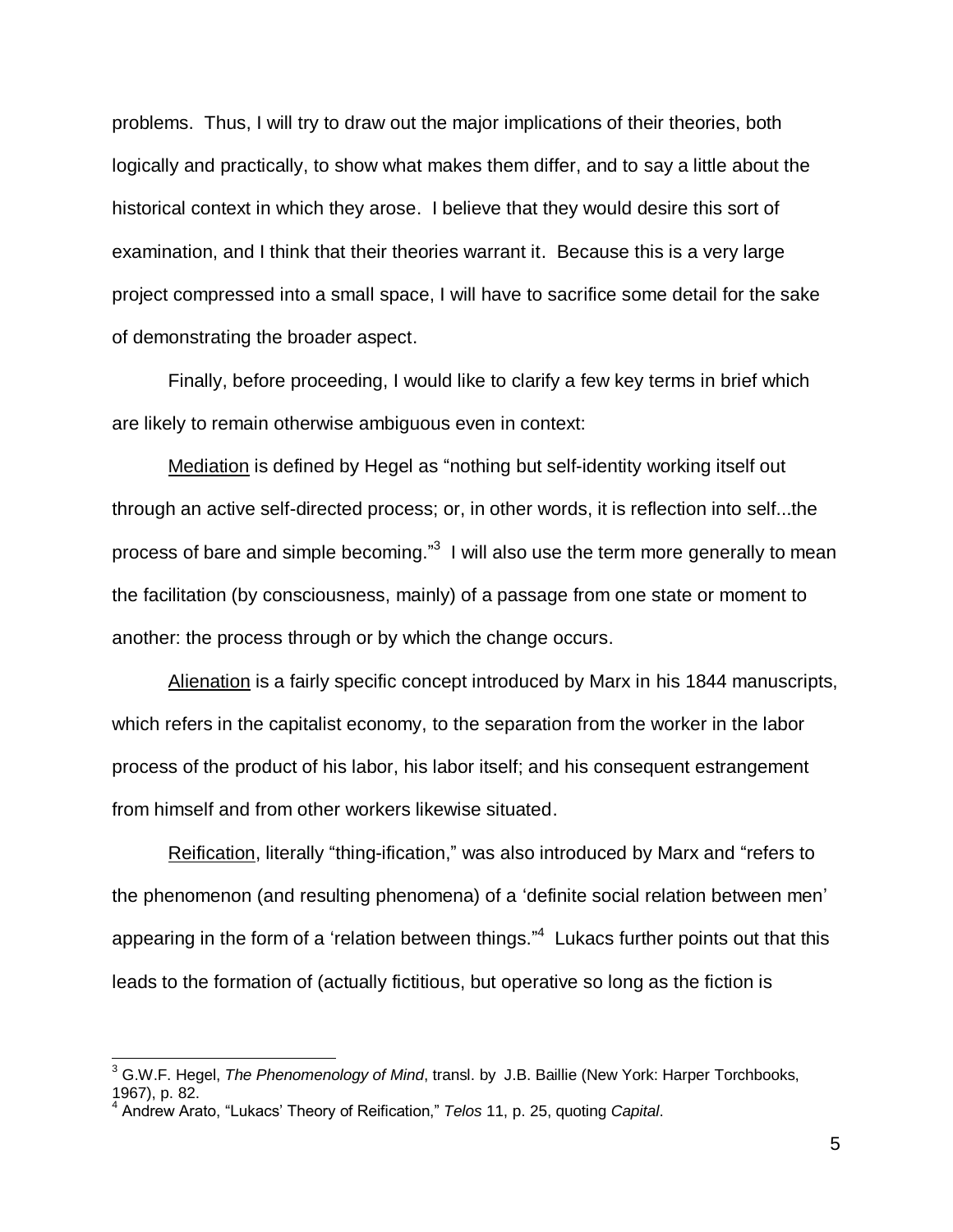accepted) "natural law of society" to which all men--who are also transformed into "things"--are subjected.  $(HCC, 87)^5$ 

Objectification is the treatment of anything outside the subject, including nature or another person, as an object. (Thus, alienation, reification, and objectification go from a specific to a general indication of a similar phenomenon.)

Rationality has two principle usages, introduced by Horkheimer, which should be made clear. A 'lower-level' or 'first-order' rationality refers to logical or efficient decisionmaking processes, given certain values or goals: this often is technical activity. 'Higherlevel' or 'second-order' rationality refers, in addition, to the (social) formation of these values or goals: this may be democratic decision-making.

 $\overline{a}$ 

 $5$  I will use the following abbreviations in the text of this paper for page references from primary sources: Georg Lukacs, *History and Class Consciousness*: HCC. Max Horkheimer, *Critical Theory*: CT; *Dialectic of Enlightenment*: DE; *Eclipse of Reason*: ER; "Authoritarian State": AS. Jürgen Habermas, *Toward a Rational Society*: TRS; *Knowledge and Human Interests*: KHI; *Theory and Practice*: TP; "Toward a Theory of Communicative Competence:" TCC.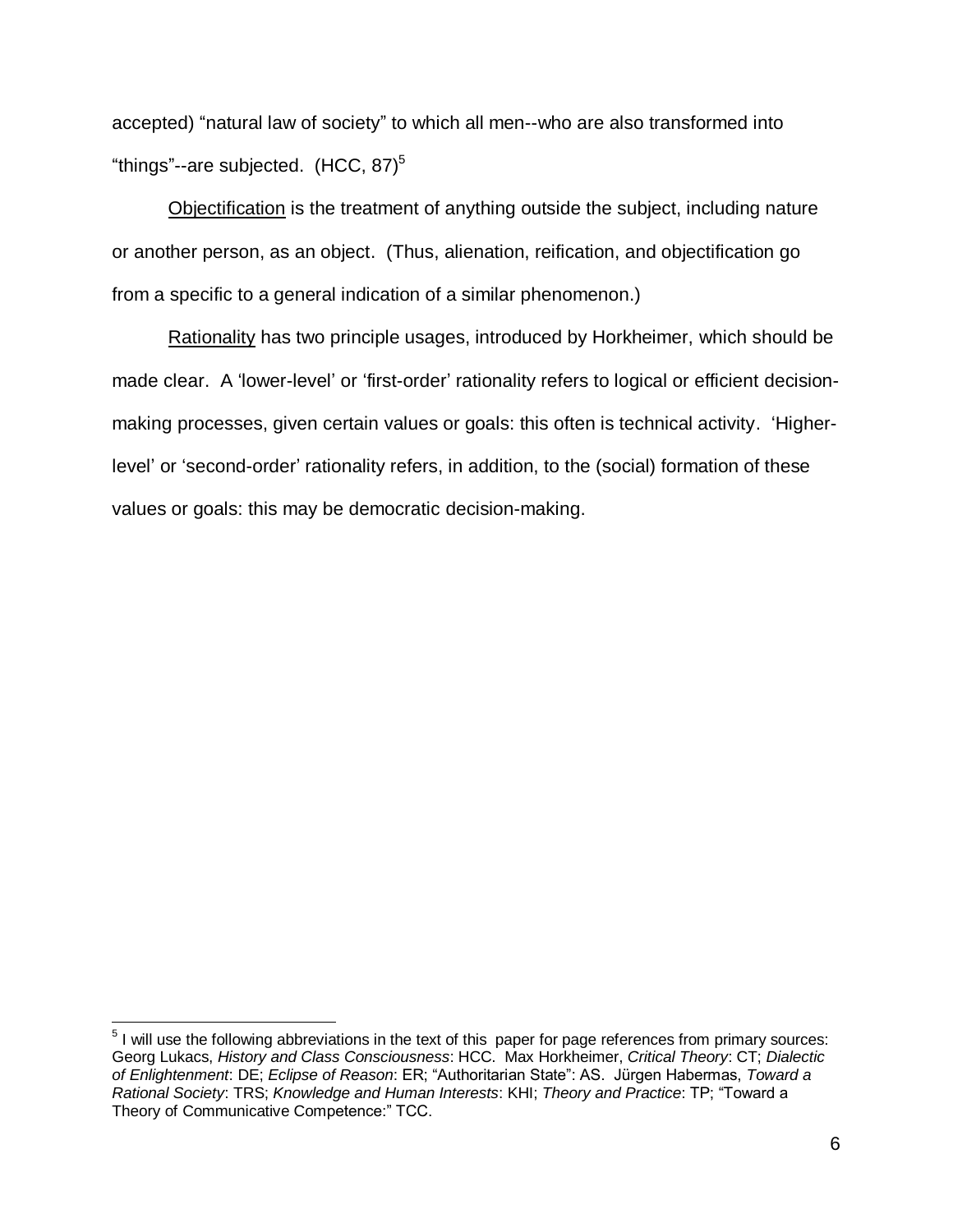#### Lukacs

The determining basis of Lukacs' theory is his notion of "totality." It is the core of his theory of knowledge, and hence, of his theory of class consciousness. It is impossible to understand social "facts" he says, unless they are seen in the context in which they exist, in their historical totality. (HCC, 5-8) "Facts" as they appear immediately are illusory. "We must detach the phenomena from the form in which they are immediately given and discover the intervening links which connect them to their core, their essence Only in this context which sees the isolated facts of social life as aspects of the historical process and integrates them in a totality, can knowledge of the facts hope to become knowledge of reality." (HCC, 8)

Thus, questions of knowledge and perception become questions of point of view. However, it is important to recognize that for Lukacs objective reality is not relative to the individual subject. "It is only meaningful to speak of relativism where an 'absolute' is in some sense assumed." (HCC, 187) Thus, men exist and may perceive their existence relative to the totality; and only if they take this point of view will their perception be correct.

What, then, is this "core" or "essence" of social reality to which men are connected which is "assumed?" Simply, it is the class structure, the relations of production. For men do not relate to each other directly in society (economically, at base), but rather through the institutional framework in which they live. Thus Lukacs cites Marx's argument that without these socioeconomic relations, "you abolish the whole of society." (HOO, 50) In this way, Lukacs turns these institutions (most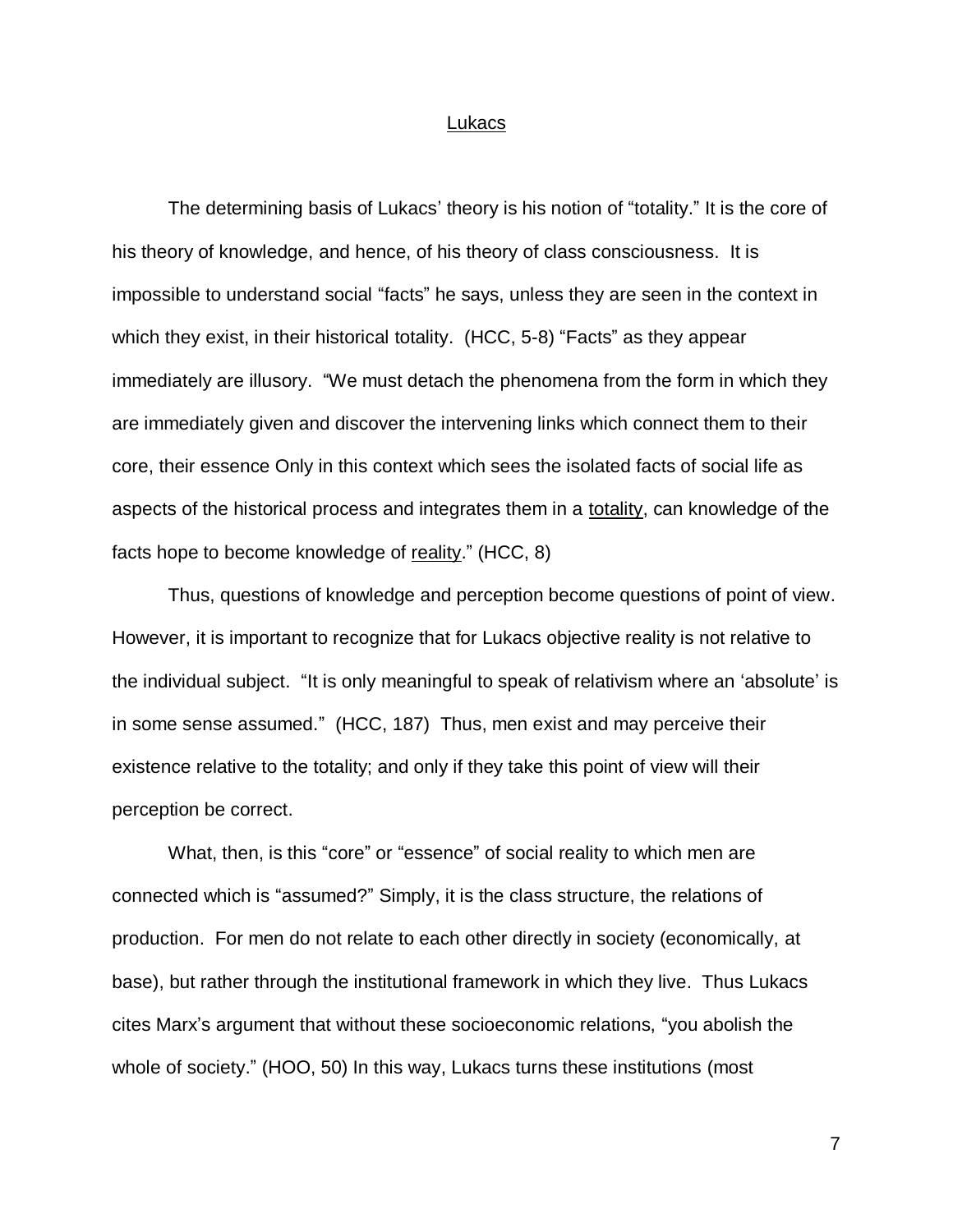importantly, social classes), not men, into the transcendental subjects of history. "...History is precisely the history of these institutions, of the changes they undergo as institutions which bring men together in societies." (HOO, 48) Thus, society "progresses" from one stage to the next according to the "interests" of these institutions. Individual men must act to accomplish these historical changes, to be sure, or they may abort; but the driving motor of history remains<sup>6</sup> transcendental.

Having set up classes as the "prime movers" of society, Lukacs proceeds to assign them "imputed" consciousness, to which men ought to adhere. "By relating consciousness to the whole of society it becomes possible to infer the thoughts and feelings which men would have in a particular situation if they were able to assess both it and the interests arising from it in their impact on immediate action and on the whole structure of society. That is to say, it would be possible to infer the thoughts and feelings appropriate to their objective situation." (HOO, 51) True class consciousness, the aligning of men's felt interests with their imputed class interests, is prerequisite for the seizure of power by a class which is "objectively" and historically ready for hegemony. For Lukacs, given the "goals of history," proletarian class consciousness in capitalist society is revolutionary consciousness.

Lukacs' central article of *History and Class Consciousness*, "Reification and the Consciousness of the Proletariat," builds on this basis. However, while he continues his project of searching for conditions which mediate the emergence of class consciousness, Lukacs now sophisticates his analysis. Rather than talking about an imputed class consciousness, which had led him in the essay "Class Consciousness" to

 $\overline{\phantom{a}}$ 

 $^6$  To be fair to Lukacs, it should be mentioned that he later recanted his belief that classes per se were the driving force of history, and came into accord with Marx in citing needs based on production and labor. However, he remained convinced that history moves with necessary certainty toward certain goals.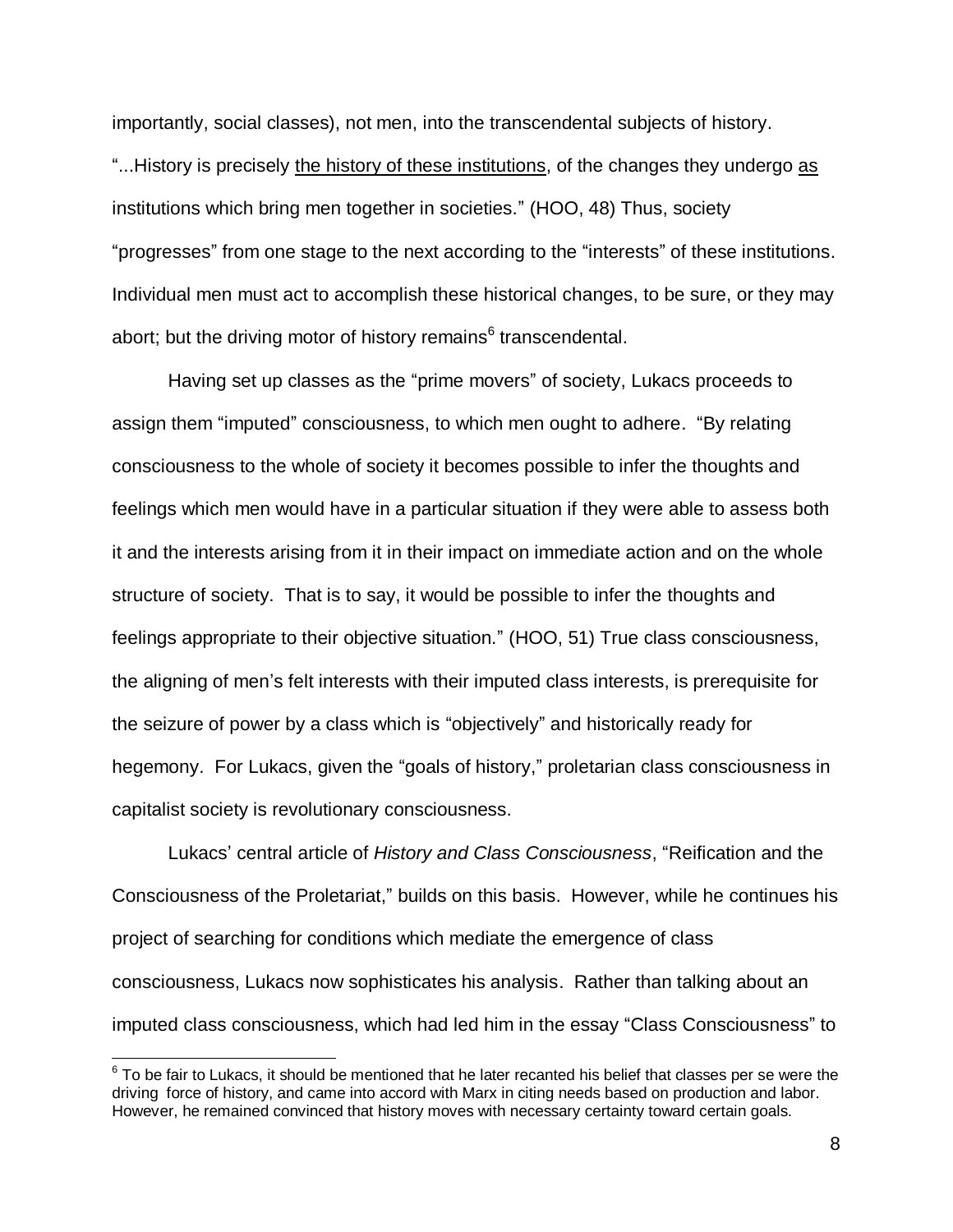a mechanistic view of history combined with a voluntaristic theory of praxis, he now looks for the "objective possibility" of the emergence (spontaneously or with help) of consciousness from the actual life conditions of the proletariat.<sup>7</sup> As we shall see, Lukacs wants to show how the conditions in a capitalist society under which the proletariat lives and works--that is, the reified relations of production which extend also to all other social relations--also contain within them the potential for mediating the consciousness of the proletariat and of individual workers to true (revolutionary) class consciousness.

Let us begin, with Lukacs, with an examination of the phenomenon of reification. Reification, which is based on Marx's concept of the commodity-structure, is a "relation between people (that) takes on the character of a thing and thus acquires a 'phantom objectivity,' and autonomy that seems so strictly rational and all-embracing as to conceal every trace of its fundamental nature: the relation between people." (HCC, 83) Lukacs specifies that the phenomenon is a product of capitalist society, although in a later essay he indicates that it can live on during or after the revolution as a residue of the old society. (e.g. HCC, 335) Reification has both an objective and a subjective aspect. Objectively, the relations of the market--commodities and their movements- and the relations of production become things; and "laws" governing their movement grow up around them, which can be understood but not overcome by individuals. Subjectively, the worker's creative activity (remember: for Marx this is man's human essence, that which separates him from animals $^8$ ) is estranged from him and takes the form of a commodity, subject like other commodities to the laws of the market. Thus,

 $\overline{a}$ 

 $\frac{7}{1}$  cf. Arato, pp. 57-8, 62-3.

<sup>8</sup> Karl Marx, *Capital I* (New York: International Publishers, 1967), pp. 177-8; *Early Writings*, transl. and ed. by T.B. Bottomore (New York: McGraw-Hill, 1964), p. 127.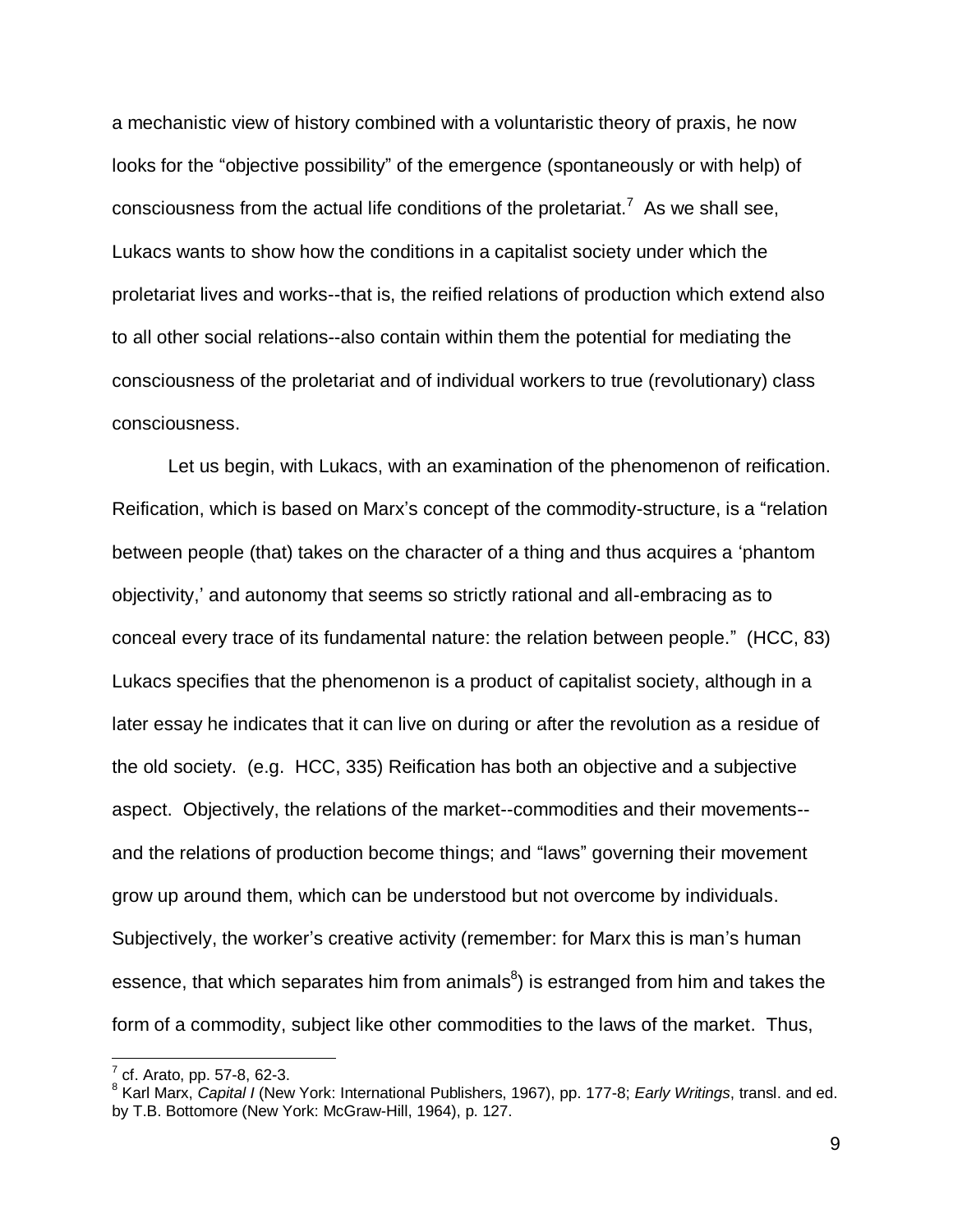there is a transition from quality to quantity, since reification promotes the exchange of unequals and measures (by time) the unmeasurable (creative work). (HCC, 87) Quantified work becomes divisible; thus the worker is divided and his personality fragmented. (HCC, 89) In its developed form, reification extends to the whole of society. "Reification requires that a society should learn to satisfy all its needs in terms of commodity exchange." (HCC, 91)

The conditions of reification are thus the immediacy in which the proletariat (as well as other classes of society) finds itself: It must find a way to mediate these circumstances. One of the implications of the Hegelian term "mediation," in which the "ego is for itself, objective to itself," $9$  is the passage from object to subject, or the formation of the identical subject-object of history. In this sense the proletariat, which is reified (here Lukacs tends to use "reified" as "objectified") in the work process, must become the subject of history by recognizing its role as producer, attaining class consciousness, and making the revolution.

The German philosophical tradition deals with the problem of an identical subject-object, and Marx himself indicated in several places that a solution might be found there.<sup>10</sup> The issue is too complex to examine closely here but we might simply observe the following sequence: The problem of knowledge was formulated by Kant as an antinomy between the subject and the object, in which the subject could not know with certainty the object "in itself." Fichte proposed overcoming this antinomy by turning contemplation into action, and by the subject positing himself as an object who "knows" himself, thus forming an identical subject-object and opening the way for the active

 $\overline{\phantom{a}}$ 

 $<sup>9</sup>$  Hegel, p. 82.</sup>

<sup>10</sup> *Early Writings*, p. 59; *The German Ideology*, ed. by C.J. Arthur (New York: International Publishers, 1970), p. 121; also cf. Arato, pp. 43-51.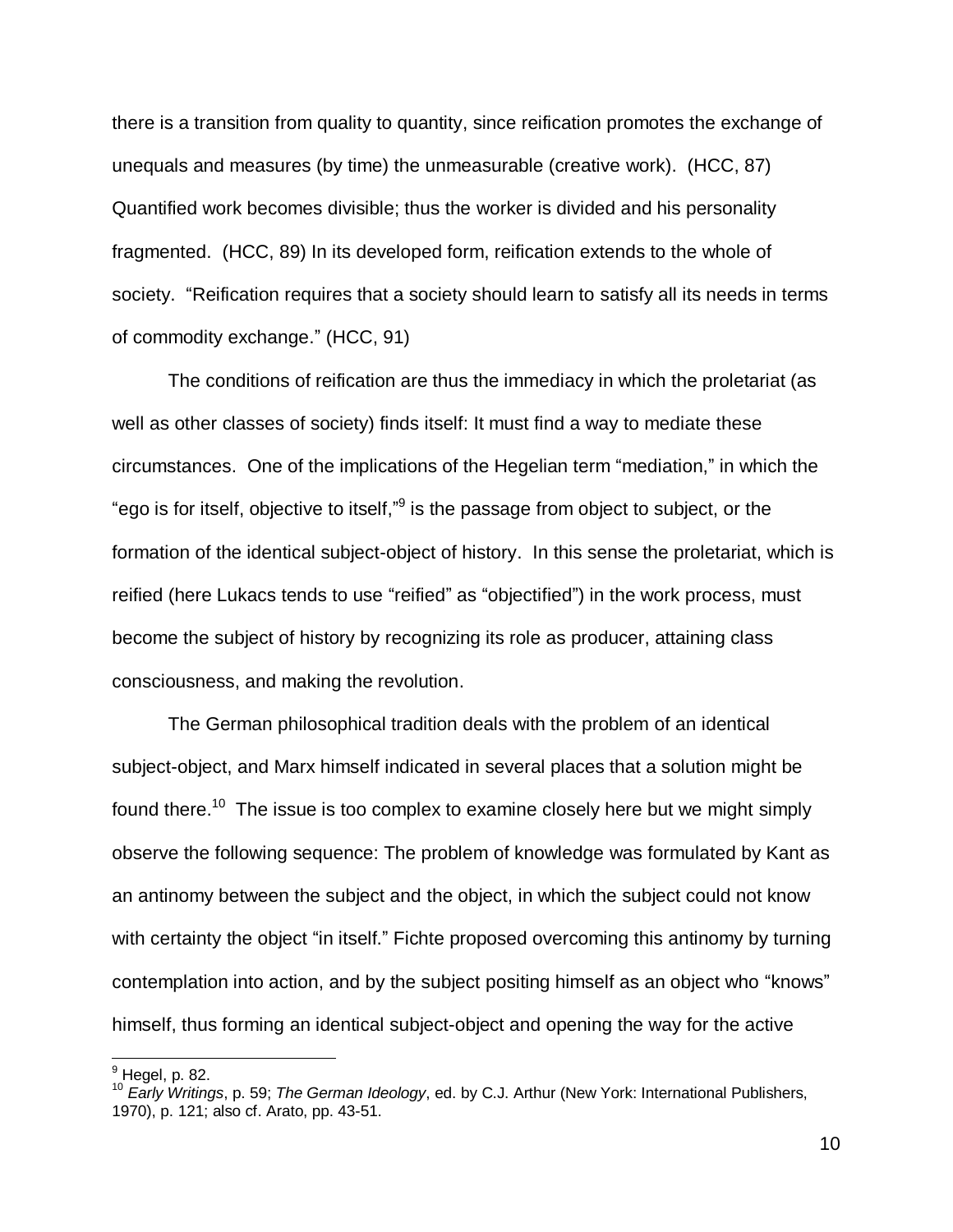perception of the rest of the objective world. Hegel collectivized and historicized the concept and turned it into the Absolute Spirit (basically equivalent to God, or History personified); and Marx "materialized" Hegel's concept in the form of the proletariat. However, Marx did not develop a detailed theory of class consciousness in his treatment of the proletariat as the identical subject-object of history. Lukacs makes this his own project.

Citing Marx's position on this issue, Lukacs suggests that liberation is related to the proletariat's coming-to-consciousness of its own position in society. "The selfunderstanding of the proletariat is therefore simultaneously the objective understanding of the nature of society. When the proletariat furthers its own class-aims it simultaneously achieves the conscious realization of the--objective--aims of society, aims which would inevitably remain abstract possibilities and objective frontiers but for this conscious intervention." (HCC, 149) It is worth noting here that although Lukacs has considerably sophisticated his view of class consciousness, he retains the theory that history has objective "aims" or laws of development, and that it is up to individuals and classes to come into accord with them.

As we have seen, the "objective reality" of social relations reified into apparent things are, in their immediacy, the same for all classes. However, the "categories of mediation" by which the classes become conscious of social phenomena are dependent on their social position within the forces and relations of production. In fact, it is meaningless to speak of immediate phenomena as anything but relative to a larger totality. "Thus the category of mediation is a lever with which to overcome the mere immediacy of the empirical world and as such it is not something (subjective) foisted on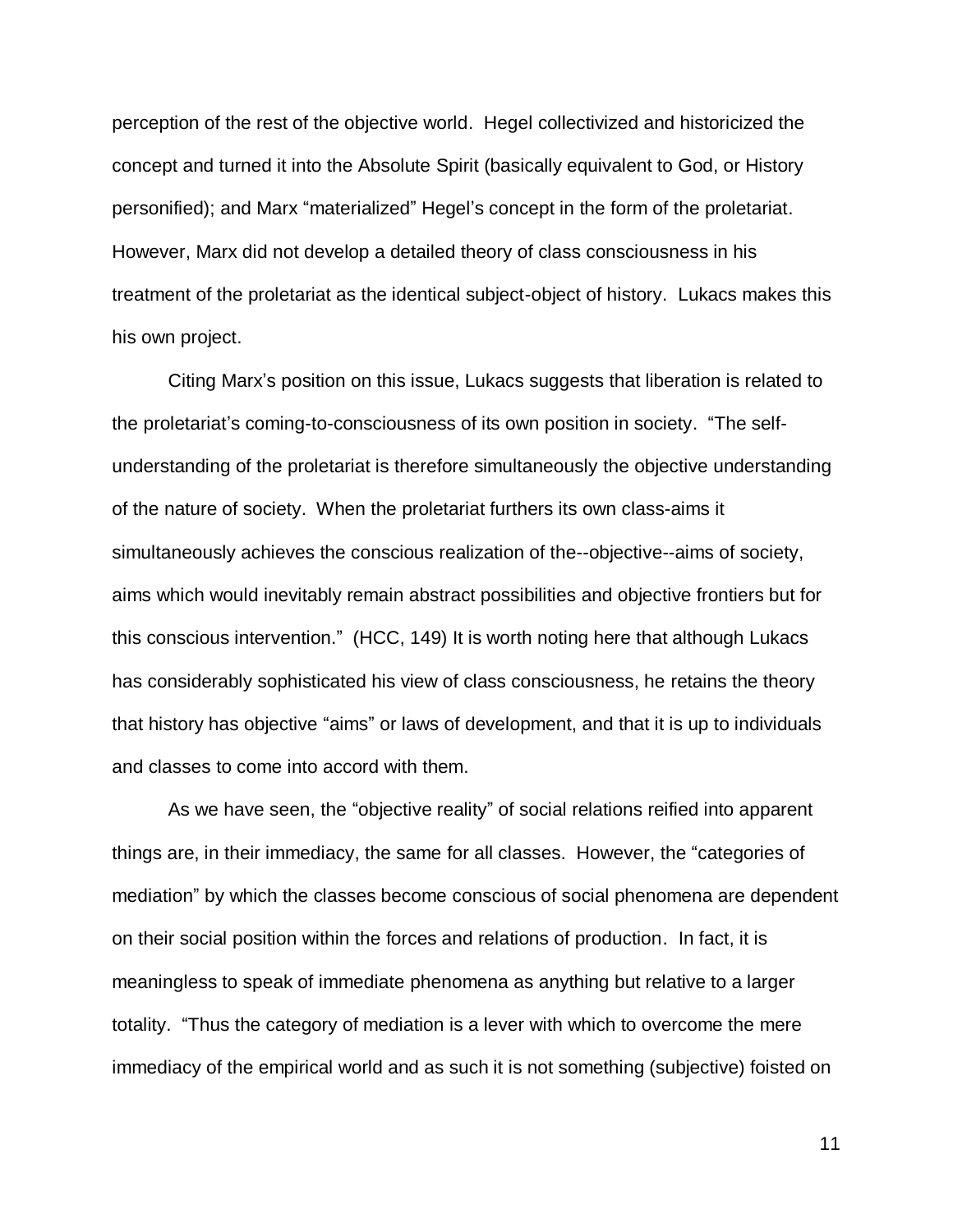to the objects from outside, it is no value-judgment or 'ought' opposed to their 'is.' It is rather the manifestation of their authentic objective structure." (HCC, 162)

What then are the possible or necessary conditions by which the proletariat can mediate its reified consciousness? The individual worker is, in the first place, necessarily aware of his reification because he is in principle incapable (subjectively) of viewing himself as an object, as a commodity. He cannot quantify his time and labor power (that is, his essence), for they are the qualitative conditions of his life. The subsequent categories or moments of mediation do not occur in a necessary sense, as this one does; rather, they are possible; but this first mediation is the driving wedge of the "becoming," of the rising self-consciousness of the proletariat. The subjective awareness by the worker of his reification in relation to capital "brings about an objective structural change in the object of knowledge." (HCC, 169) That is, this realization tends to undermine the false and reified "laws" of the market and of the commodity-structure; and these in turn now dissolve, for the worker, into the processes which they really are.

This is only the beginning of the "complex process of mediations whose goal is the knowledge of society as a historical totality." (HCC, 169) The mediations which follow possibly from this are as follows: The recognition by individual workers of their relations to capital (that is, their reification as commodities) implies the possibility of their recognition of reified relation of their class to capital. Thus the proletariat as a class becomes conscious of itself as the object of the market commodity-structure. Now, having penetrated the essence of commodities to find reified labor, the proletariat is in a position to see itself as the subject of the economic process and, hence, of history. In its consciousness of labor as the source of all value in society, the proletariat can see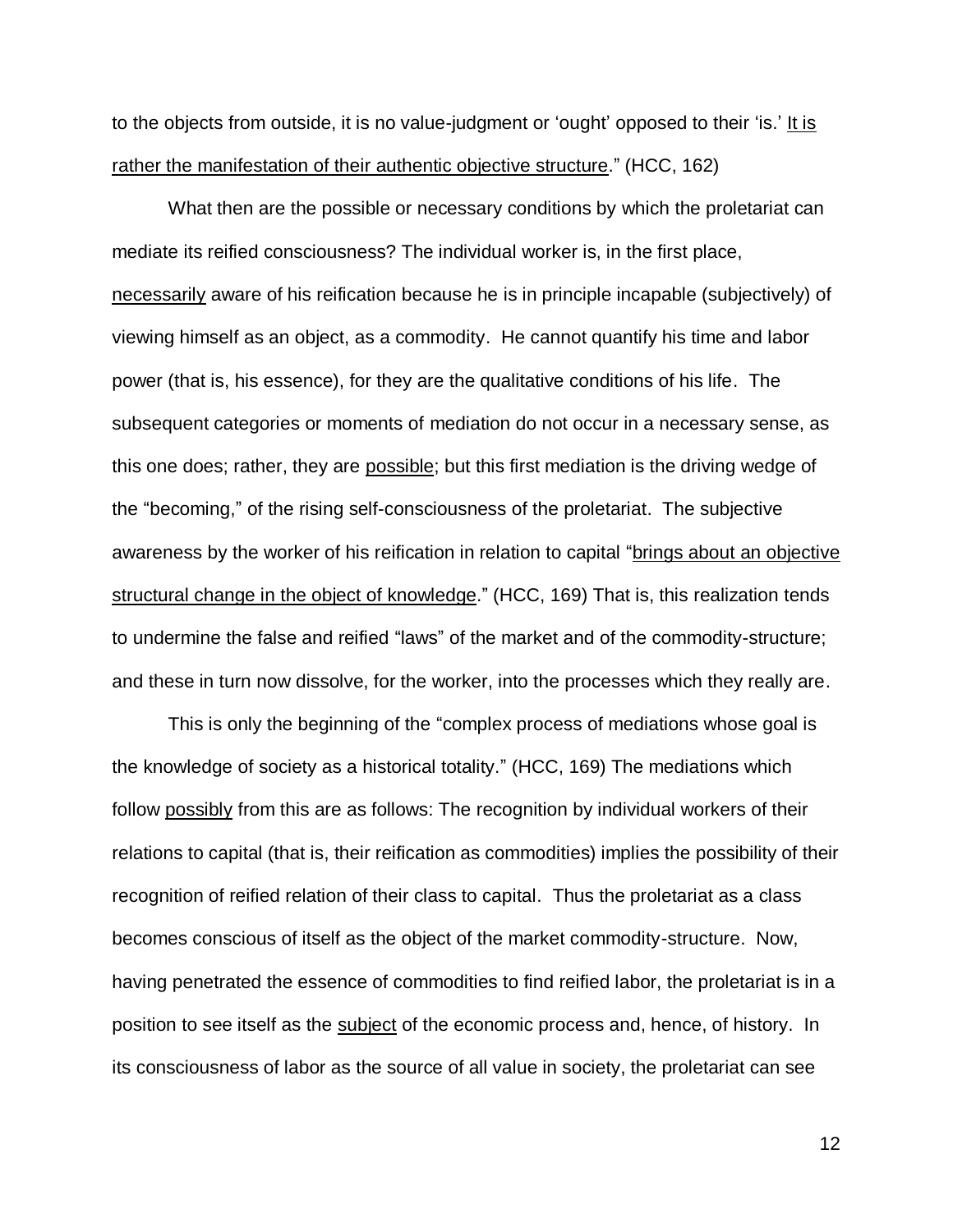itself simultaneously as the object of the capitalist economy and as the subject of the production process (which is eternal: only its form changes). "By becoming aware of the commodity relationship the proletariat can only become conscious of itself as the object of the economic process But if the reification of capital is dissolved into an unbroken process of its production and reproduction, it is possible for the proletariat to discover that it is itself the subject of this process." (HCC, 180-1)

We have viewed the mediations of the consciousness of the proletariat so far from only one side of a dialectical process. We recall that Lukacs follows Marx in insisting that the coming to consciousness is an active process, and that it necessarily involves praxis. Several steps or moments may be distinguished in the process of mediation within a continuum of consciousness, praxis, and revolution. For Lukacs, the main problem is how the immediate facts are related to the essential totality. The reason for his concern is that if a successful program of praxis is to be carried out, it must take into account--by as good an analysis of the concrete situation as possible- what its effects will be. Happily, the problem is itself mediated somewhat by the fact that actions directed at an object transform the object in such a way that more of the totality is revealed. (Recall that the objects of action are in reality reified social relations.)

Now the real purpose of both consciousness and praxis (insofar as they are dialectically related) is not merely to recognize the essential conditions of reification but to overcome them concretely. First, praxis must be directed at the immediate forms in which reification appears, since the human relations which actually make up these forms can only emerge when the forms are abolished. Second, since these forms in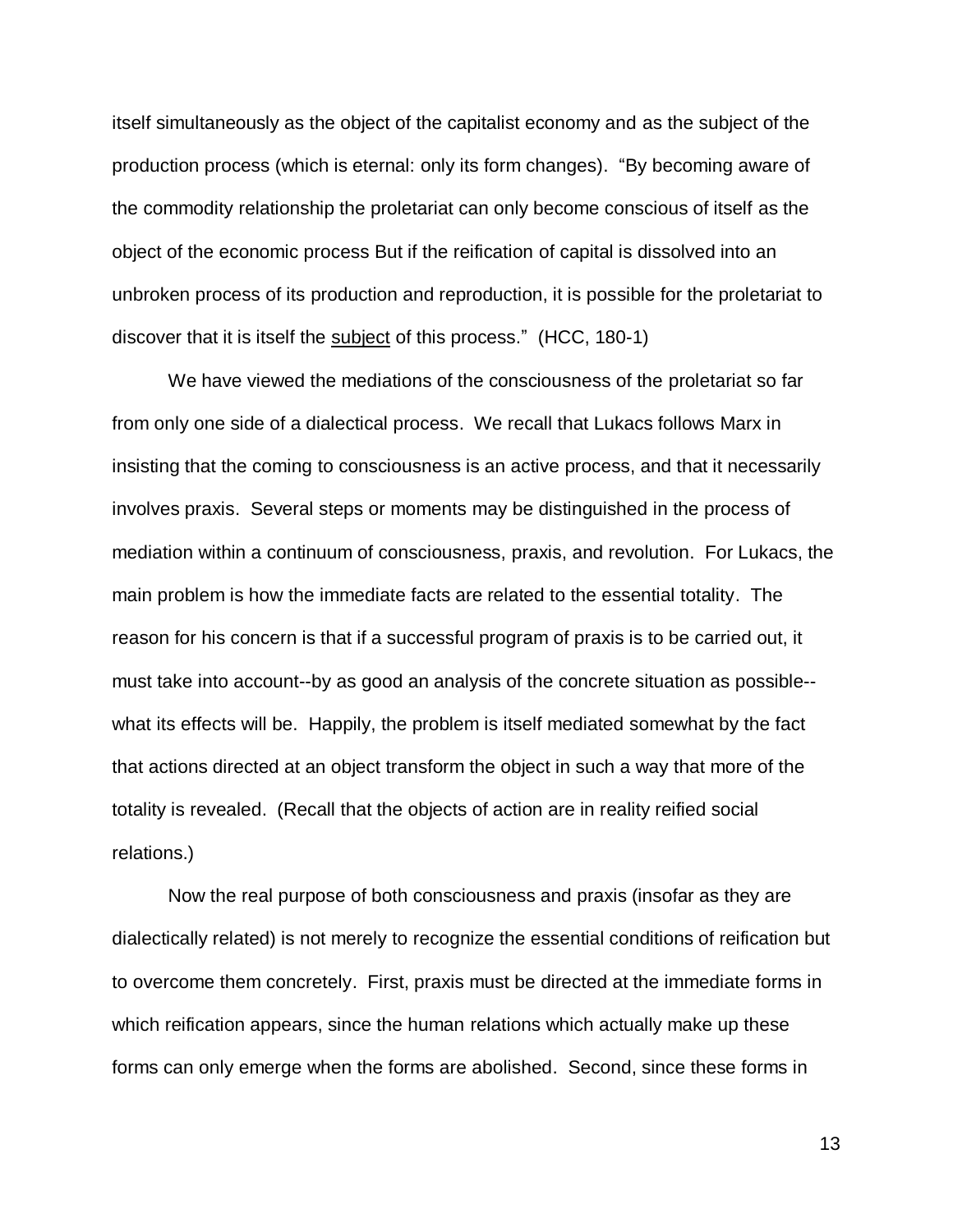which reification appears are not merely modes of thought but are actually the immediacy of objective, material relations, they cannot be abolished merely by pure knowledge or perception. Third, the praxis which abolishes these reified forms must be based on knowledge (class conscious analyses) and is inseparably linked to it. (HCC, 177)

Lukacs bases his theory of the dialectical connection of theory and praxis on Marx's *Theses on Feuerbach*, in which Marx says, "The question whether objective truth can be attributed to human thinking is not a question of theory but is a practical question. Man must prove the truth, i.e. the reality and power, the this-sidedness of his thinking in practice. The dispute over the reality or non-reality of thinking that is isolated from practice is a purely **scholastic** question.<sup>11</sup> Lukacs assumes that Marx is here talking about the proletariat as a whole (or the Party, which interprets the class's thoughts); and because he takes this statement as the fulfillment of the program of classical German philosophy, he infers that the proletariat is the identical subject-object of history, and that in it, knowledge and praxis are one. He also assumes that history may be said objectively to be moving toward certain goals; that contradictions in capital will necessarily bring on crises. It is up to the proletariat to consciously act to resolve the crises in its favor in accord with the dialectic of history: to bring about socialism. Only when the consciousness of the proletariat is able to point out the road along which the dialectics of history is objectively impelled, but which it cannot travel unaided, will the consciousness of the proletariat awaken to a consciousness of the process, and only then will the proletariat become the identical subject- object of history whose praxis will change reality.(HCC, 197)

 $\overline{\phantom{a}}$ 

<sup>11</sup> *German Ideology*, p. 121.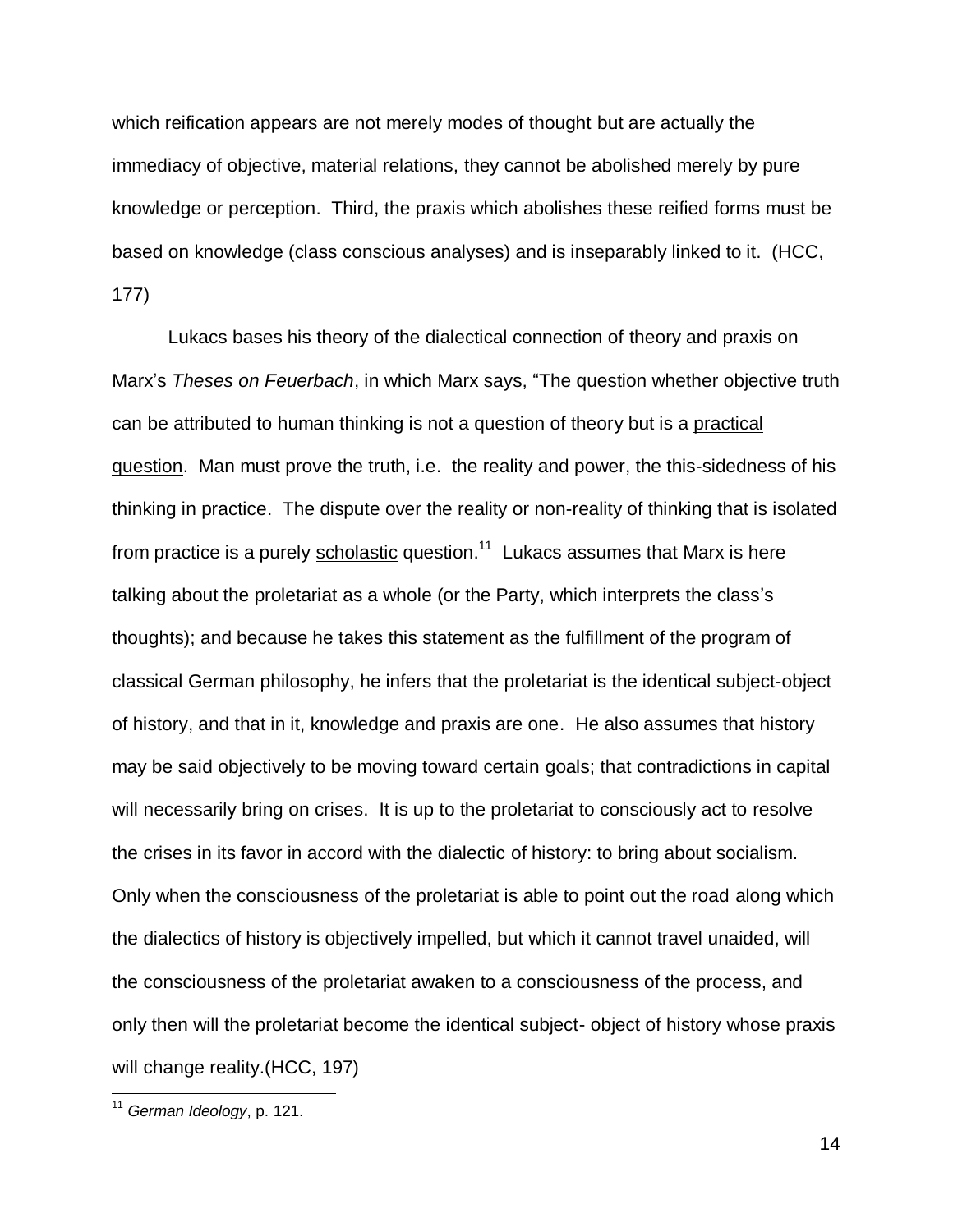Lukacs now outlines four points concerning the dialectic of consciousness and praxis in the making of a revolution. (cf. HCC, 197-9) These points can probably be best understood as implicit recommendations to party leaders. (1) The structure of reified relations (i.e. capitalism) can only be disrupted if the immanent contradictions of the process are made conscious. The making of a revolution is a long series of such disruptions; and if they are not successful in overthrowing capitalism, its contradictions will only be reproduced at a higher level in altered form and with increased intensity. (2) In directing these disruptions, the relation of praxis to the totality need not be entirely explicit, although there should be an aspiration to the totality. This is so both because active praxis tends to have a wider effect on totality than may have been foreseen in directing actions against apparently trivial matters; and also, because the results of praxis tend to reveal additional aspects of the totality. In any case, (3) the effects of actions made without total knowledge may be judged as right or wrong (successful or not) by noting whether the consciousness of the proletariat has advanced and whether progress has been made toward resolving the contradictions of capitalism in practice. These latter two factors are dialectically related, as indicated by Marx in his *Theses on Feuerbach* (quoted above); thus the progress of the proletariat in attaining class consciousness may be taken as an indicator of the progress toward the goals of history (socialism). Finally, (4) Lukacs reaffirms the dialectical connection of consciousness, praxis, and revolutionary success. "The eminently practical nature of this consciousness is to be seen in that an adequate, correct consciousness means a change in its own objects, and in the first instance, in itself." (HCC, 199) Thus, Lukacs concludes, in the historical process of mediation, that is, in the process of Becoming, (1)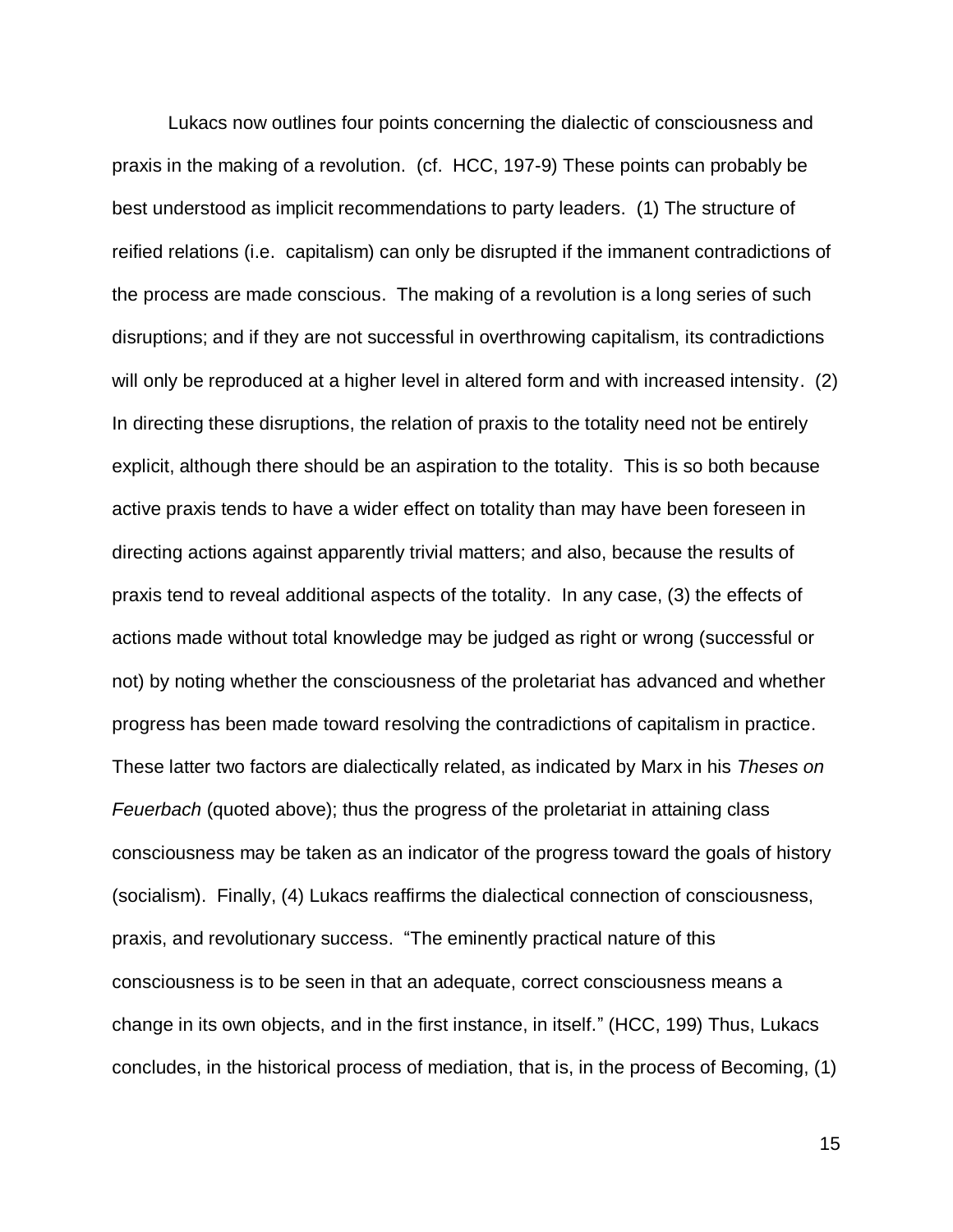the nature of the object is revealed (the proletariat comes into class consciousness through praxis: both its own nature and that of capitalist society are thus revealed), and (2) as reified forms become processes, the past becomes the future: the transition to socialism is forced. (HCC, 203) "Thus proletarian thought is in the first place merely a theory of praxis which only gradually (and indeed often spasmodically) transforms itself into a practical theory that overturns the real world." (HCC, 205)

We now need only make a few observations about Lukacs' theory of the Party in order to draw some conclusions about his theory generally. In the gulf which still exists between a theory of praxis and the revolution which will change the world, "organization is the form of mediation between theory and practice." (HCC, 299) And the Communist Party is the organized form of revolutionary class consciousness--not the consciousness of the average proletarian, but the most advanced form of consciousness possible under the historical conditions. (HCC, 314, 322f) However, for the Communist Party to be effective in its role of mediating the present and the future, in leading the revolution, it must have tactical autonomy. "But," says Lukacs, "the indispensable prerequisite for this is to have correct theoretical insight, "that is, insight into the truth of the social and historical totality and how best to exploit it. (HCC, 327)

I now feel in a position to make a few concluding remarks. Lukacs' basic error lies in his conception of the historical totality and the epistemological problems in knowing it. His formulation of a proletariat as a collective and identical subject-object of history is a fiction. For, as Lukacs himself points out in his 1967 preface (HCC, xvii ff), a class can have neither interests nor consciousness. Only individuals have these, and collectively they form a class. Therefore, since the class cannot have consciousness of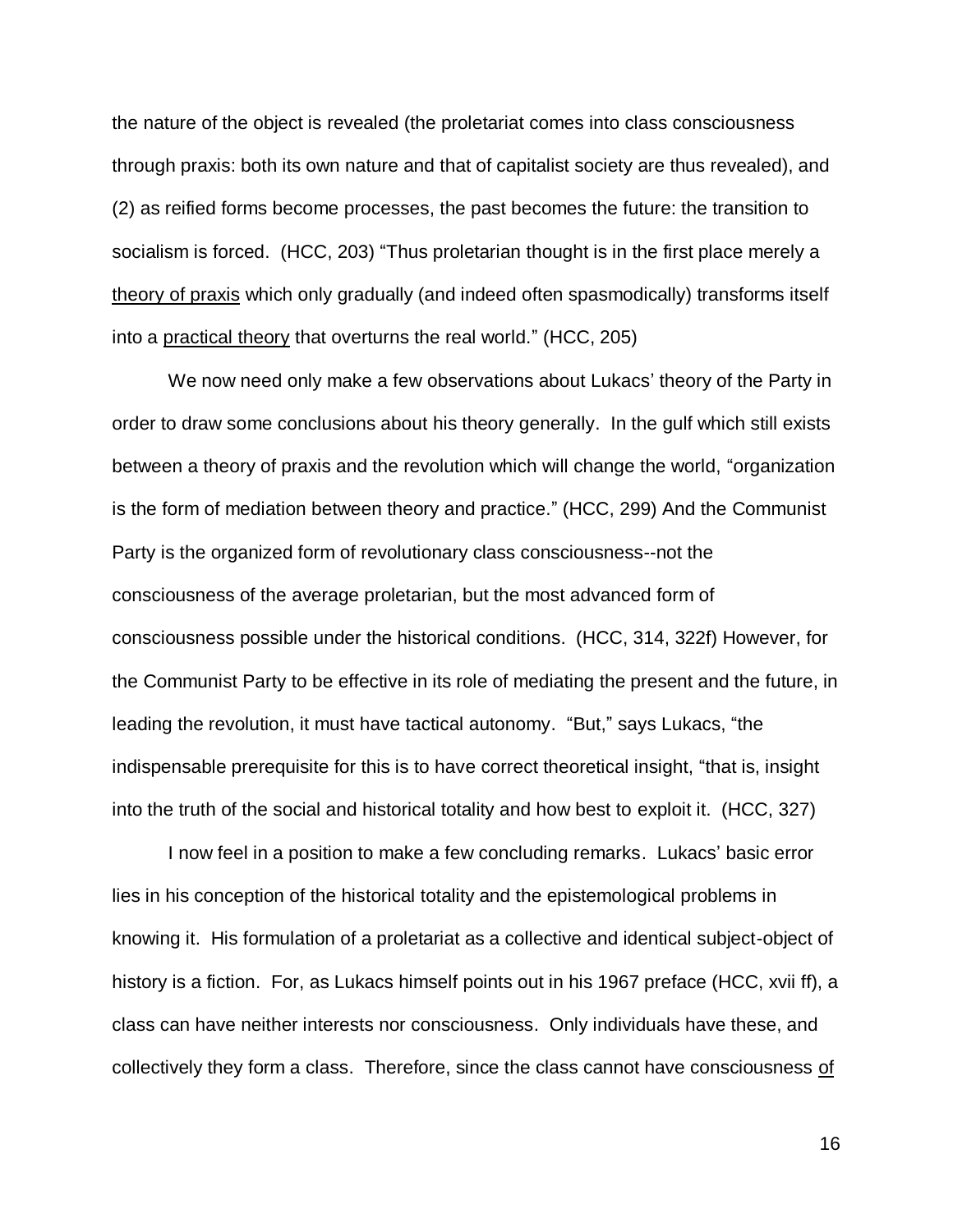itself (or of anything else), Lukacs is left with no epistemological certainty for anyone of the "objective goals of history"--which, with no transcendent subject also become myths. only people can have goals, not "history." The collectivity of workers who form the proletariat may possibly reach the same consciousness (say, that which Lukacs imputes to the class), but there is no necessity that they will. Furthermore, any Party which constitutes itself as the "essence" of "proletarian consciousness" (now revealed as nonexistent), and for that reason demands and gets tactical autonomy (Realpolitik) from the collectivity of individuals in the class, becomes, not a "progressive" vanguard, the "essence" of the class, but an arbitrary dictator, the essence of oppression. In fact, the Anarchist contemporaries of Marx pointed out precisely this danger.

A further general criticism can be made of Lukacs' work and of all Leninist theory (Lukacs consistently considered himself a Leninist). If the object of struggle is to attain a "realm of freedom," it becomes imperative to know in what this consists. Particularly, it is important to distinguish it as a goal per se or as a desired process. If the "end of struggle," if emancipation, is an end point, then the dialectics of history come to a halt when it is reached, and the "end of prehistory" is also the end of history. As will become clear in investigating Horkheimer and Habermas, there is a contradiction between vanguard leadership and true emancipation, when the latter is taken to mean the extension of democratic decision-making power.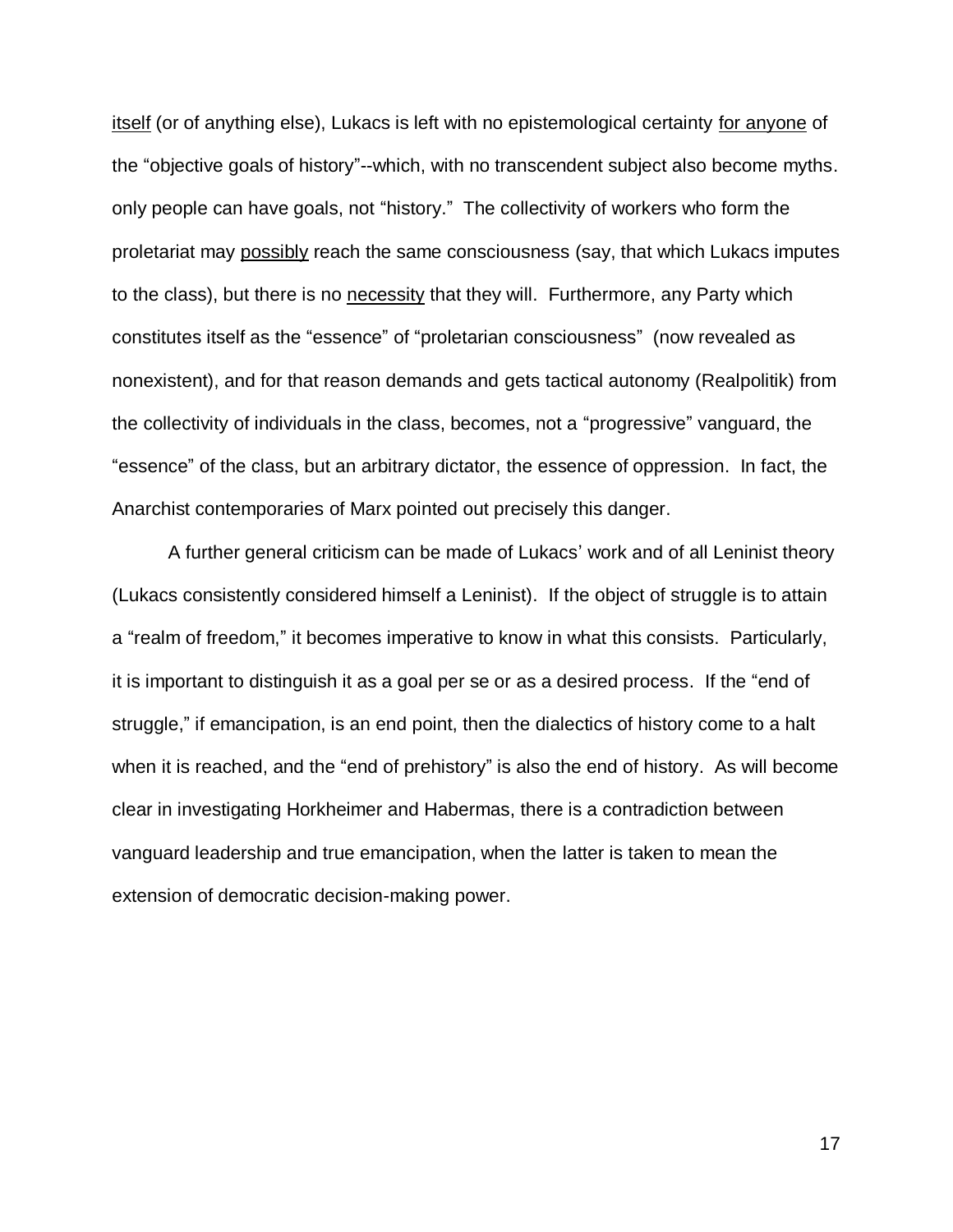### Horkheimer

In its effect, Horkheimer's work is both a continuation of Lukacs and an implicit critique. Partly by choice, partly by circumstance, however, Horkheimer focuses on somewhat different topics. Most noticeable is his increased emphasis on a critique of positivism and his lack of organizational theory, or even a well developed theory of praxis. The reasons for this shift in emphasis may be partly explained by the fact that whereas Lukacs was an active politician during the years in which he wrote *History and Class Consciousness*, Horkheimer was a politically unaffiliated academic professor. In addition, while the seeds are already apparent in 1923 of Lukacs' choice to remain in the Communist Party in order to fight fascism during the Stalinist period, Horkheimer, as a Jew and as a socialist, had to flee Germany. To have written theory about Party organization at a time when his would-be allies were scattered or in flight must have seemed difficult at best. However, it is clear that Horkheimer chose not to write about praxis, for reasons which will emerge. "The modern propensity to translate every ides into action, or into active abstinence from action, is one of the symptoms of the present cultural crisis: action for action's sake is in no way superior to thought for thought's sake, and is perhaps even inferior to it." (ER, vi)

The epistemological premises of Horkheimer's theory distinguish it from Lukacs' and from Marx's. Horkheimer, unlike the other two, does not view nature as an objective "other" to be worked on and exploited, but rather as the counterpart to man's "spirit." That is, the two are dialectically related, they are simultaneously identical and different. It can neither be said that man "posits" nature and invents everything around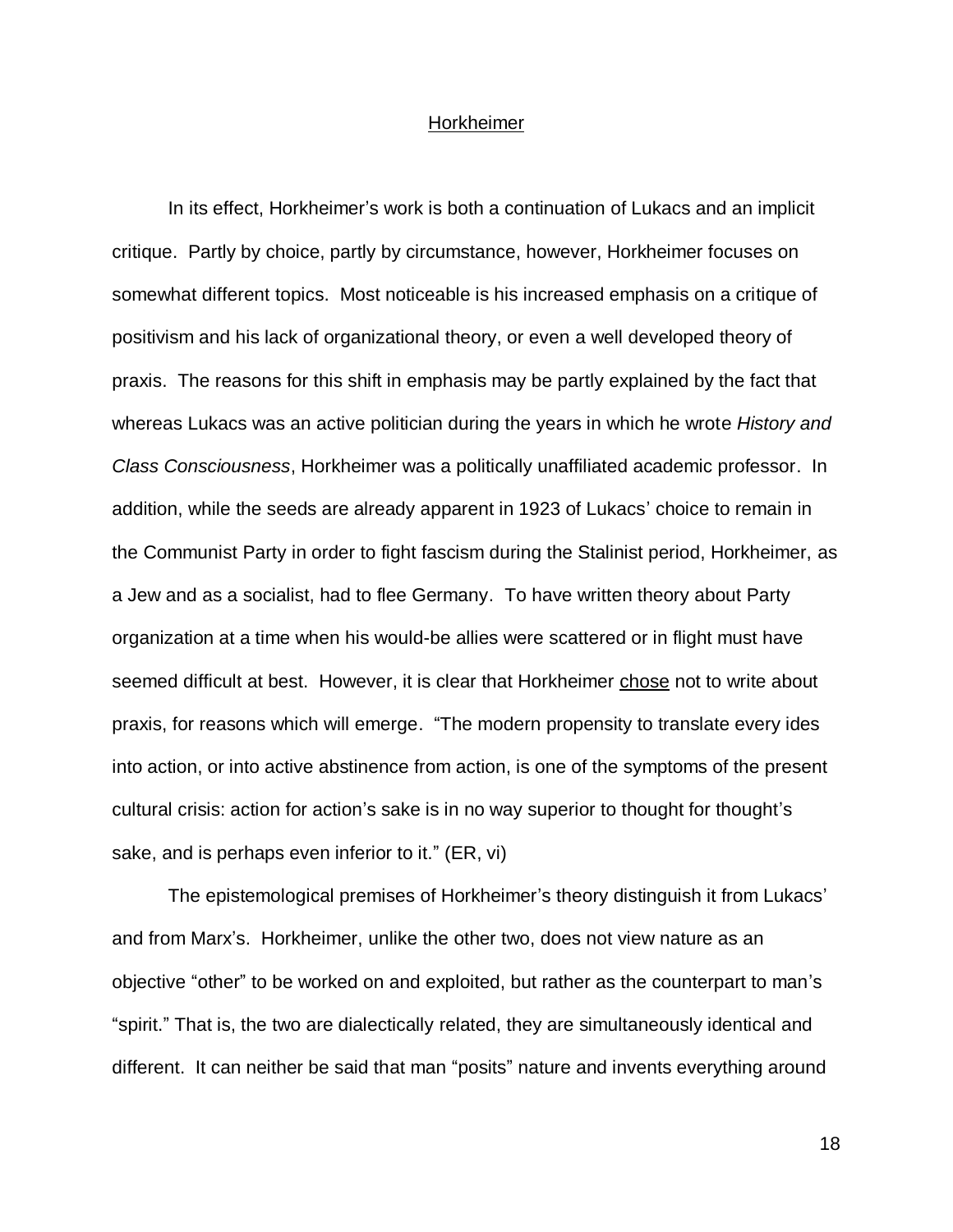him, nor that man is, as Darwinism holds, merely a material product of nature, developing out of her: Both are in some senses true. Man's spirit, his mind, does grow out of nature, but it also becomes semi-autonomous and sets itself against nature; while, at the same time, part of nature has been left within man, his "human nature." (ER, 170-3) Throughout Horkheimer's later writing it is difficult to be certain whether this "human nature" constitutes a philosophical anthropology, a Freudian psychology, or something more exotic.

The dialectical relation between spirit and nature is related to Horkheimer's distinction between objective and subjective reason. The problem arises for Horkheimer in his attempt to establish a non-dogmatic but persuasive system of values. He explicitly rejects any form of ontology as an a priori, but at the same time he tries to establish historical and natural bases for value.

Subjective reason, says Horkheimer, "is that attitude of consciousness that adjusts itself without reservation to the alienation between subject and object, the social process of reification, out of fear that it may otherwise fall into irresponsibility, arbitrariness, and become a mere game of ideas." (ER, 173) The historical cause of this point of view was a reaction against the old systems of religion and metaphysics; and at the time of its origin, subjective reason was a progressive, emancipatory force. Now, however, it tends toward vulgar materialism and positivism, while the residues of objective reason tend toward romanticism and ideology. The distinctions among the various forms of subjective reason in Horkheimer's writing tend to blur, since he has similar critiques of them, under the names of "traditional theory," "positivism," "pragmatism," "empiricism." Their basic problem, he contends, is that while they are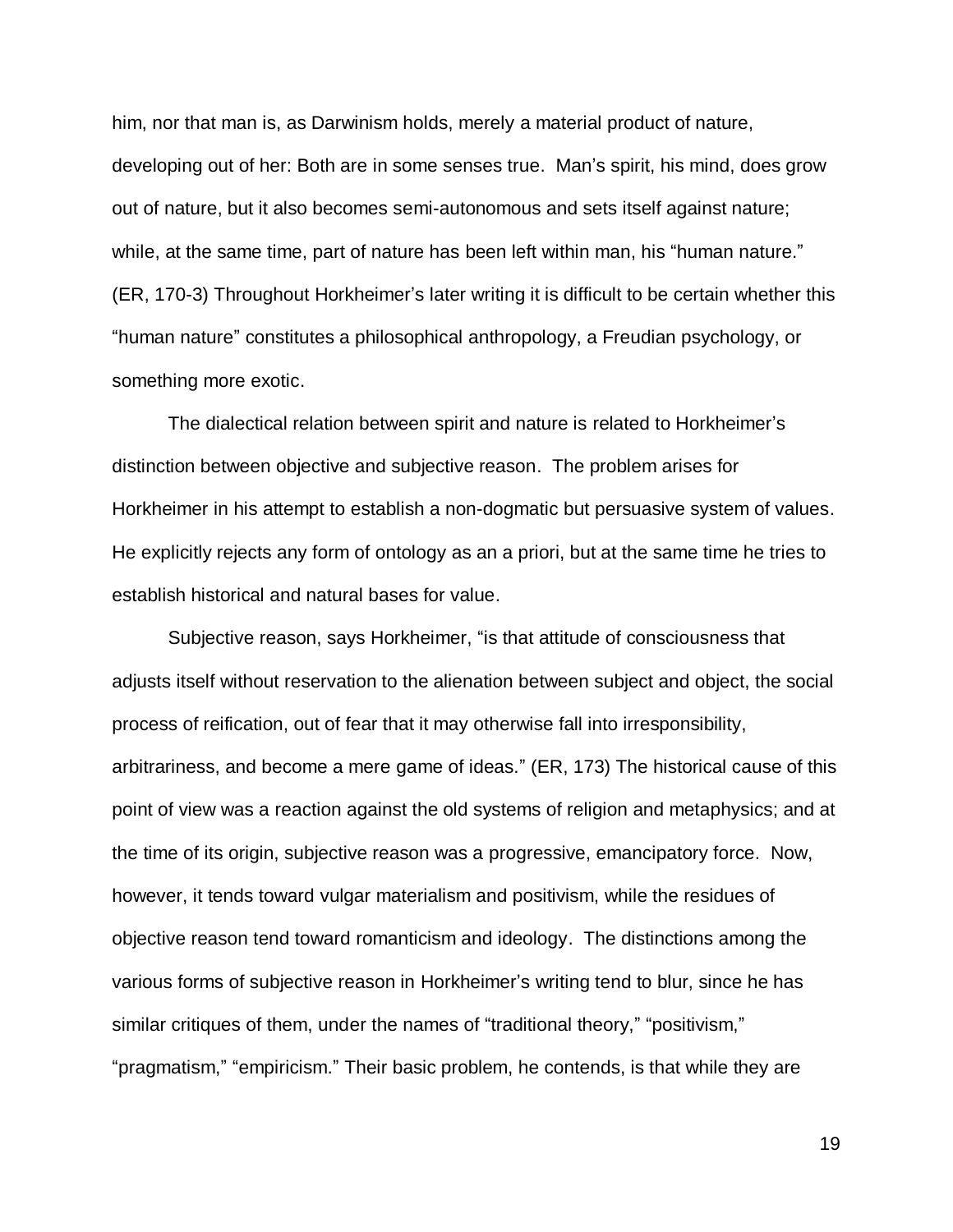able to develop rational procedures for solving problems given certain goals, they are incapable of making rational value judgments. They are processes of means, not ends. They have come to claim for themselves a value-free status; yet in them lies the implicit and unacknowledged assumption that social problems can be solved as technical problems. This position is "objectively" conservative or even reactionary because (1) in their view the only rational way to make value-judgments is according to one's personal taste, or in accord with one's self-interest (which may be economic interest); (2) this "liberal" tolerance makes them uncritical of people's stated beliefs and unlikely to examine how the beliefs were formed; and (3) the combination of the first two points leads, on the one hand to the equation of "reasonableness" with conformity, and on the other hand, to an inability to provide "rational" reasons for society to oppose obvious barbarism (e.g. fascism). However, there is a perceptible problem with Horkheimer's line of reasoning, since he seems unable to discern the practical differences between liberalism (particularly the Anglo-American variety) and fascism. Simply put, the fallacy is that tolerance does not necessarily lead to barbarism--especially since the "tolerance" is (as Horkheimer himself observes) hypocritical: it actually does hold certain values, among them the exclusion of fascism. The phenomenon of conformity is more of a problem because of the uncritical attitude it entails.

Horkheimer wants to build a philosophical method of critique based both on subjective and objective reason. "Objective" values may be erected on the recognition that the best way of insuring self-preservation (a subjective value) is through social solidarity. (ER, 175-6) Philosophy ought to affirm social values, while (1) denying that they have "ultimate and infinite truth," and (2) maintaining that their "truth" derives from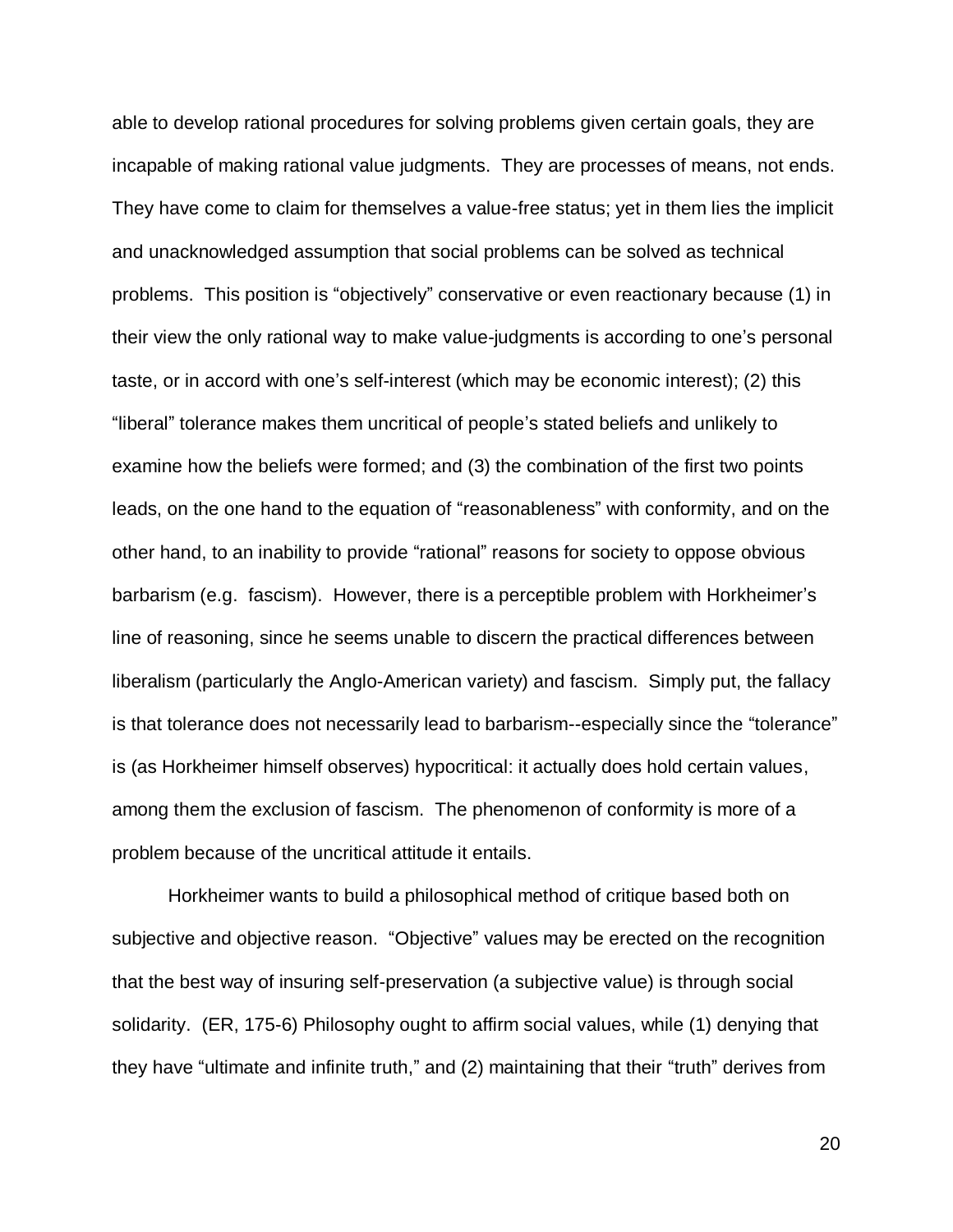and can be criticized in relation to their social and historical background. (ER, 182-3) This provides the main basis of Horkheimer's concept of a "critical theory of society."<sup>12</sup>

In his essay, "Traditional and Critical Theory," Horkheimer outlines the relation of critical theory and the critical theorist to society. Critical theory's main concern is adherence to the truth, defined neither in absolute nor subjective terms, but rather in a historical context. This methodology of finding the truth does not change, but the content of the truth does, since the material conditions of society on which it is based change. Moreover, the project of critical theory is not merely to observe society, but to aid in the process of emancipation. Thus there exists a state of tension between the theorist and society which he serves, due to the fact that he neither adheres to the common wisdom, which may be wrong, nor does he allow his ideas to be used in the service of some particular program of action as ideology or propaganda. No purpose is served in creating more lies, no matter for what apparent strategic reasons.

Horkheimer's notion of critical theory's strategic relation to society does, in fact, change from the 1930's to the 1940's, In the earlier period, the critical theorist interacts dialectically with the forces in society who are actively working for change. He does not automatically gravitate toward an alliance with the proletariat, however, since even their situation in this society is no guarantee of correct knowledge: their consciousness may be warped by ideology. (CT, 213) This much is very like Lukacs, but unlike him, and because of his stand against an ontological worldview, Horkheimer does not believe that the totality is necessarily knowable. In the later period Horkheimer's claims for critical theory's function are more modest. He no longer stresses its dialectical relation

 $\overline{\phantom{a}}$ 

 $12$  Although Horkheimer writes this formulation of Critical Theory well after his initial essay, "Traditional and Critical Theory," and although he comes to different conclusions at different periods, I think this representation of critical theory as a methodology remains fairly consistently the same throughout.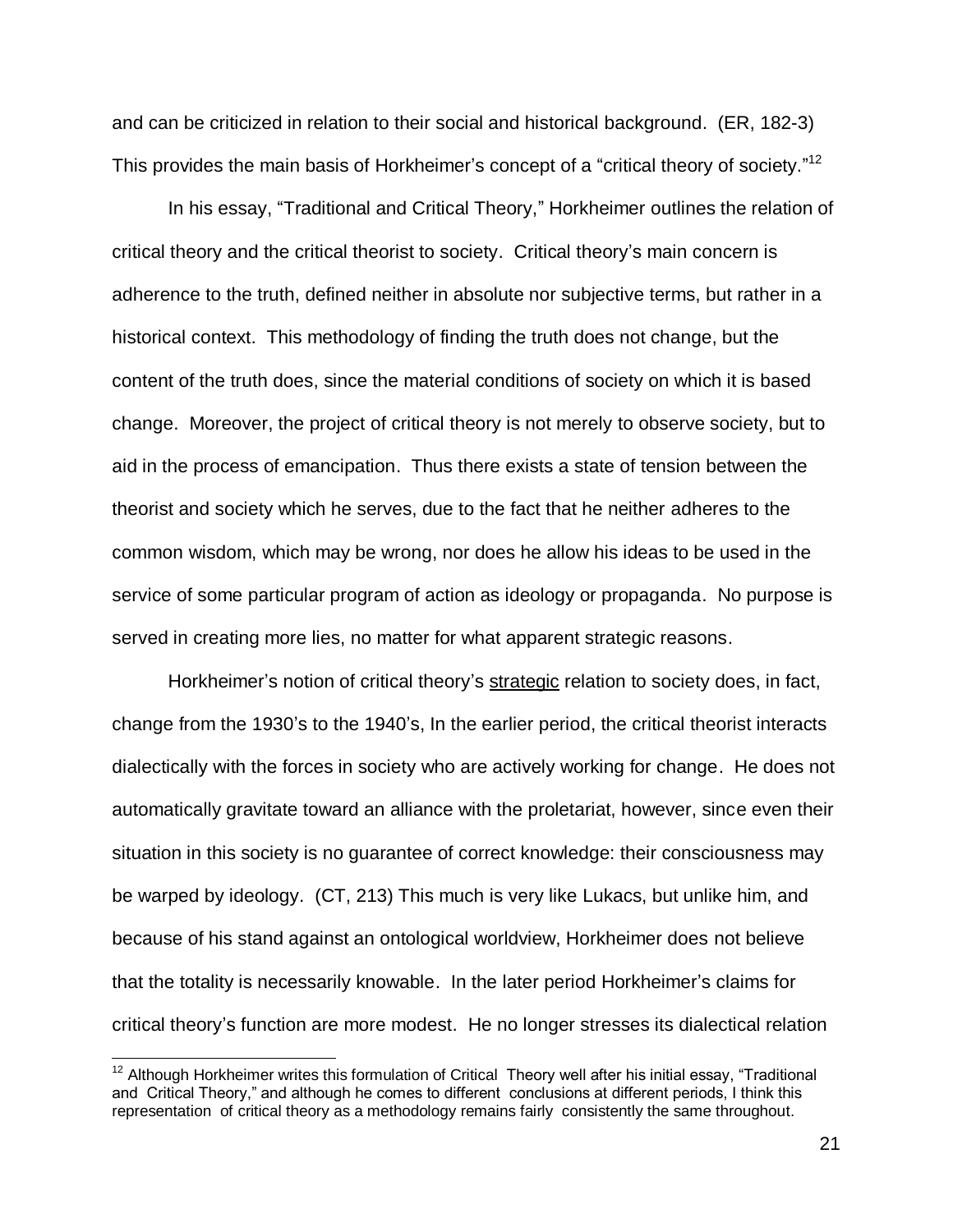with active forces, but rather says that, "today, progress toward utopia is blocked primarily by the complete disproportion between the overwhelming machinery of social power and that of the atomized masses If philosophy succeeds in helping people to recognize these factors, it will have rendered a great service to humanity." (ER, 186-7)

This change in Horkheimer's conception of critical theory's role in the process of emancipation--a seeming change toward conservatism--is paralleled by a change in his conception of the possibilities and requirements of emancipation--a change which, as we shall see, appears to become more radically utopian. This increased radicalism is due to an increased stress on the dialectic of spirit and nature, and the rise of a theory of "objectification," a concept similar to Lukacs' "reification."

We have seen that in the 1937 essay, "Traditional and Critical Theory," Horkheimer's view of the consciousness of the proletariat is similar to Lukacs' view in 1923. Horkheimer also gives a brief account of the structural changes in the capitalist economy. The true power and control over capital now is passing from the former legal owners (the capitalists) to managers and bureaucrats; and with it, power and control over society. Here he mentions the authoritarian state for the first time as the new locus of domination. (CT, 236) With this, Horkheimer subtlety begins to transform his theory from a near-Marxist critique of capitalism toward a critique of domination.

This critique of domination is given fuller treatment in Horkheimer's 1940 essay, "The Authoritarian State." This essay is an extended materialist-utopian polemic against nearly all forms of organization, including organizations on the left from Social Democratic bureaucracies to Leninist vanguard parties. As noted above, Horkheimer considers compromise with truth for tactical or organizational purposes incompatible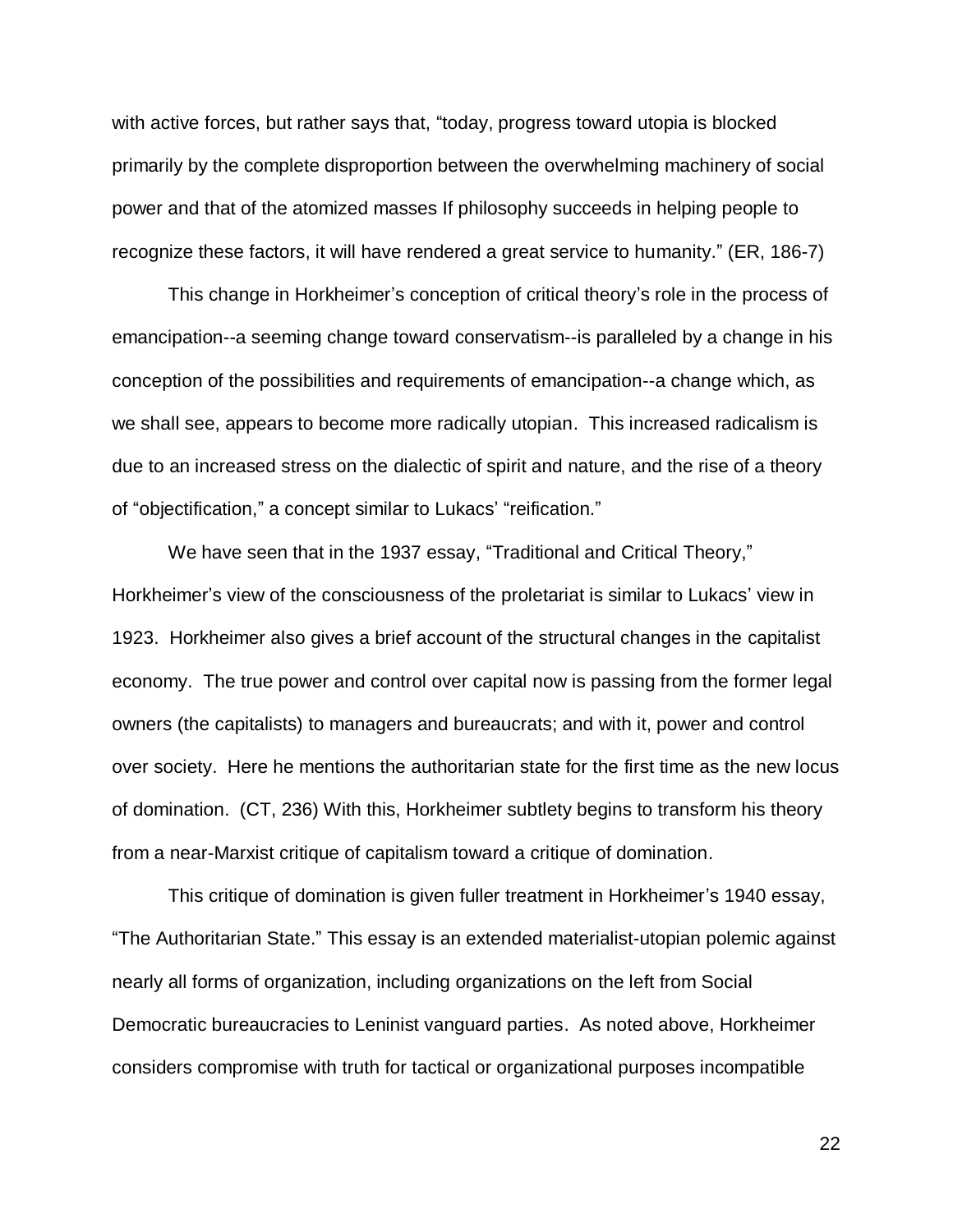with emancipation. "Whatever seeks to extend itself under domination runs the risk of reproducing itself." (AS, 5) Furthermore, it is a mistake to believe that history obeys any laws which determine when conditions are "ripe" for revolution. "Present talk of inadequate conditions is a cover for the tolerance of oppression. For the revolutionary, conditions have always been ripe." (AS, 11) Horkheimer recommends the establishment of workers' councils both as the agent of revolution, and as the aim of revolution. Emancipation is that state of affairs in which men control their own destiny, and there is no point before which this is impossible. The conscious transformation of society to a new order is itself the new order.

The key of "The Authoritarian State is its opposition to the exploitation of the worker, and an emerging opposition to the notion of progress which involves the exploitation of nature. (AS, 12) For Horkheimer is not only concerned with the reification of the worker, but with his objectification. In a socialist state, the worker may be technically freed of alienation and reification according to Marx or Lukacs,<sup>13</sup> but Horkheimer says that whenever a worker does not derive the full value of his labor, his labor and his nature are no longer his own. "Even though the surplus is no longer absorbed as profit, it is still the focal point." (AS, 8) This is, on this level, a very radical position: the center of the critique is labor (man's essence), and, though not quite visible yet, nature (man's dialectical counterpart). It is worth noting that Horkheimer's position in this article is in many ways that of an "ultra-leftist": a classical anarchist stance which

 $\overline{a}$ 

 $13$  To be sure, there is a contradiction in Lukacs' 1923 work since, while he claims that reification will not survive indefinitely under socialism, his definition of the concept means that whenever surplus value is extracted from the worker, his labor (essence) is not his own and he is reified. In his 1967 preface, he repudiates this view and restricts the locus of reification--or alienation, in this case--to capitalist society. (HCC, xxiv).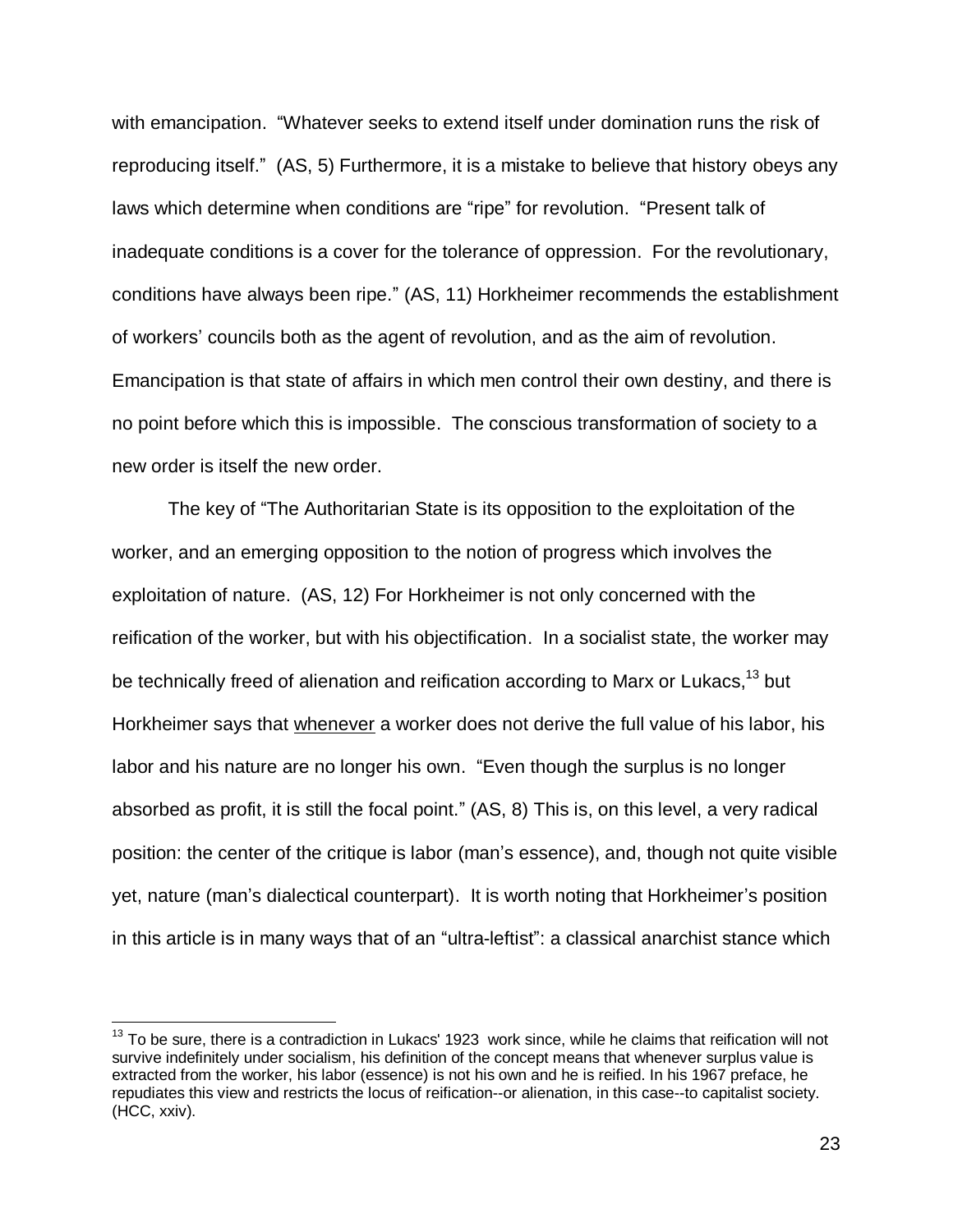opposes all state and vanguard control, supports workers' council democracy, and is politically and practically somewhat naive.

Horkheimer's fully developed argument against the domination and objectification of man and nature is contained in epitome in the "Revolt of Nature" chapter of his *Eclipse of Reason*. The human being, in the process of his emancipation, shares the fate of the rest of his world. Domination of nature involves domination of man. Each subject not only has to take part in the subjugation of external nature, human and nonhuman, but in order to do so must subjugate nature in himself. Domination becomes 'internalized' for domination's sake Self-renunciation of the individual in industrialist society has no goal transcending industrialist society. Such abnegation brings about rationality with reference to means and irrationality with reference to human existence. Society and its institutions bear the mark of this discrepancy. Since the subjugation of nature, in and outside of man, goes on without a meaningful motive, nature is not really transcended or reconciled but merely repressed. (ER, 93-4) We have seen that Horkheimer believes that spirit and nature are dialectically interconnected. The important thing to notice here is that Horkheimer is developing a cogent critique of objectification in any form through the dialectic of spirit and nature. "Domination of nature involves domination of man."

In the *Dialectic of Enlightenment*, Horkheimer, with Adorno, develops this idea further and sets it in an "anthropological time" perspective. Primitive man lived in an animated world in which his own nature was not yet fully separated or distinguished from the nature around him. With the coming of civilization and enlightenment, however, this animism was driven from nature, and man became separated from his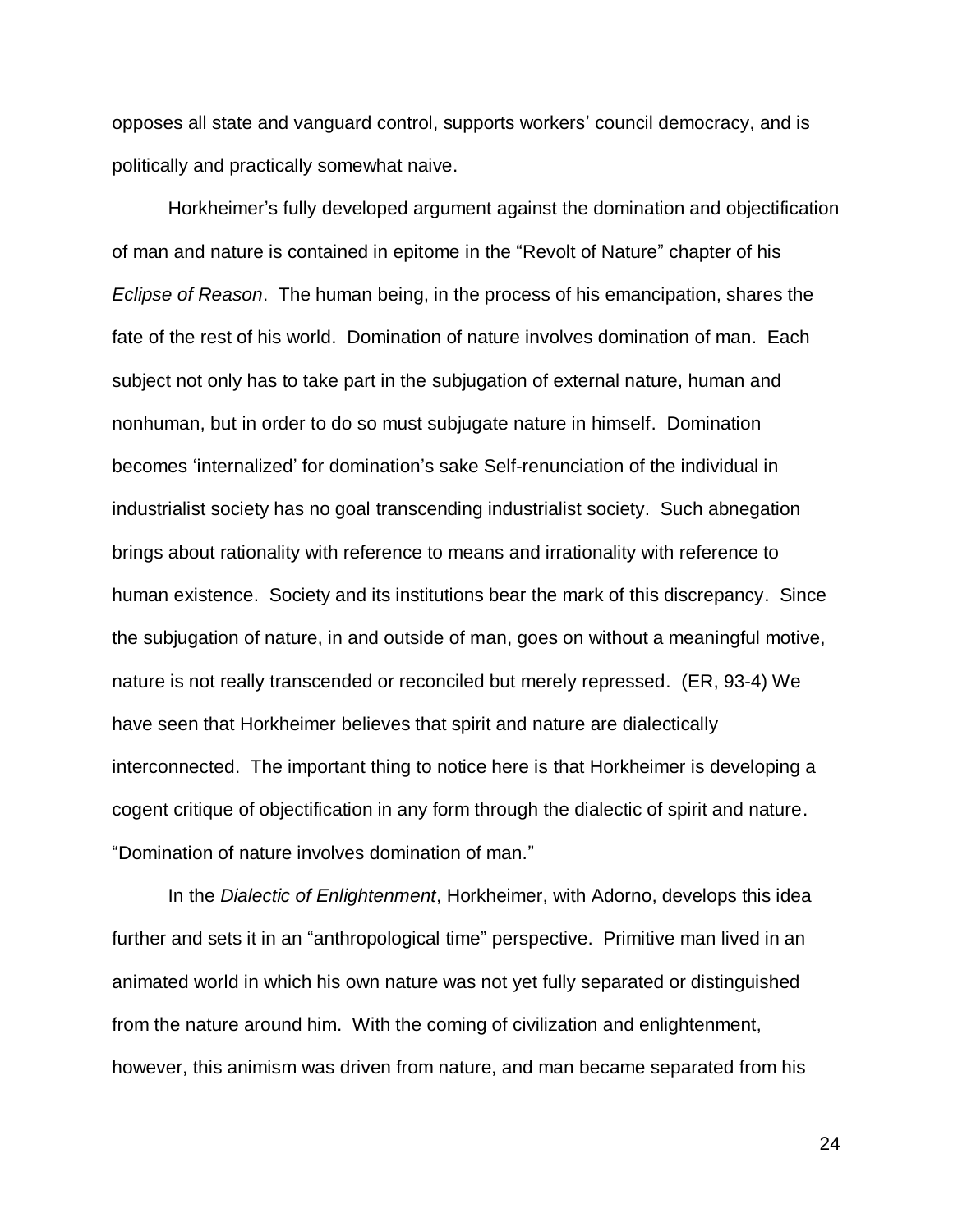essence: he became objectified. This is so not merely because civilization de-animated nature, but because it tried to dominate nature. For man--now alienated from his nature, his spirit dominated, controlled by reified commodities set up over him, his historical "objective" values and beliefs discredited by positivism--the only thing left is mere self-preservation, the "successful or unsuccessful approximation to the objectivity of his function and the models established for it." (DE, 28)

In the modern "enlightened" society, the primeval power of myth and ritual are transformed into the instruments of domination. Culture, which originated in rites and symbols and myths, and which was the property of a priestly hierarchy, became an expression of domination, an expression which exists today in language. The modern equivalents of myth and ritual are ideology and the fixed order of things. The division of labor leads, not to social solidarity as Durkheim said, but to "the inscrutable unity of society and domination." (DE, 21) Clearly, Horkheimer has the Nazis in mind, with their elaborate system of artificial myths and rituals, their false social solidarity attained by an unnatural division of labor (built on Durkheim's model?), and their harnessing of the repressed nature in man for the ends of oppression. (cf. ER, 121-3)

The result of domination, expressed in modern ritual and the division of labor, is the stopping of the flow of time. Primitive man had experienced domination in endless, ritual repetition; and the whip and cudgel took on the symbolic function of a fetish. "The dread objectified as a fixed image becomes the sign of the established domination of the privileged." (DE, 21) Likewise, the modern worker (also oppressed by objects and by objectification) experiences domination in repetitive work and in the class structure, both of which freeze time for him. More than this, with the sacrifice of freedom to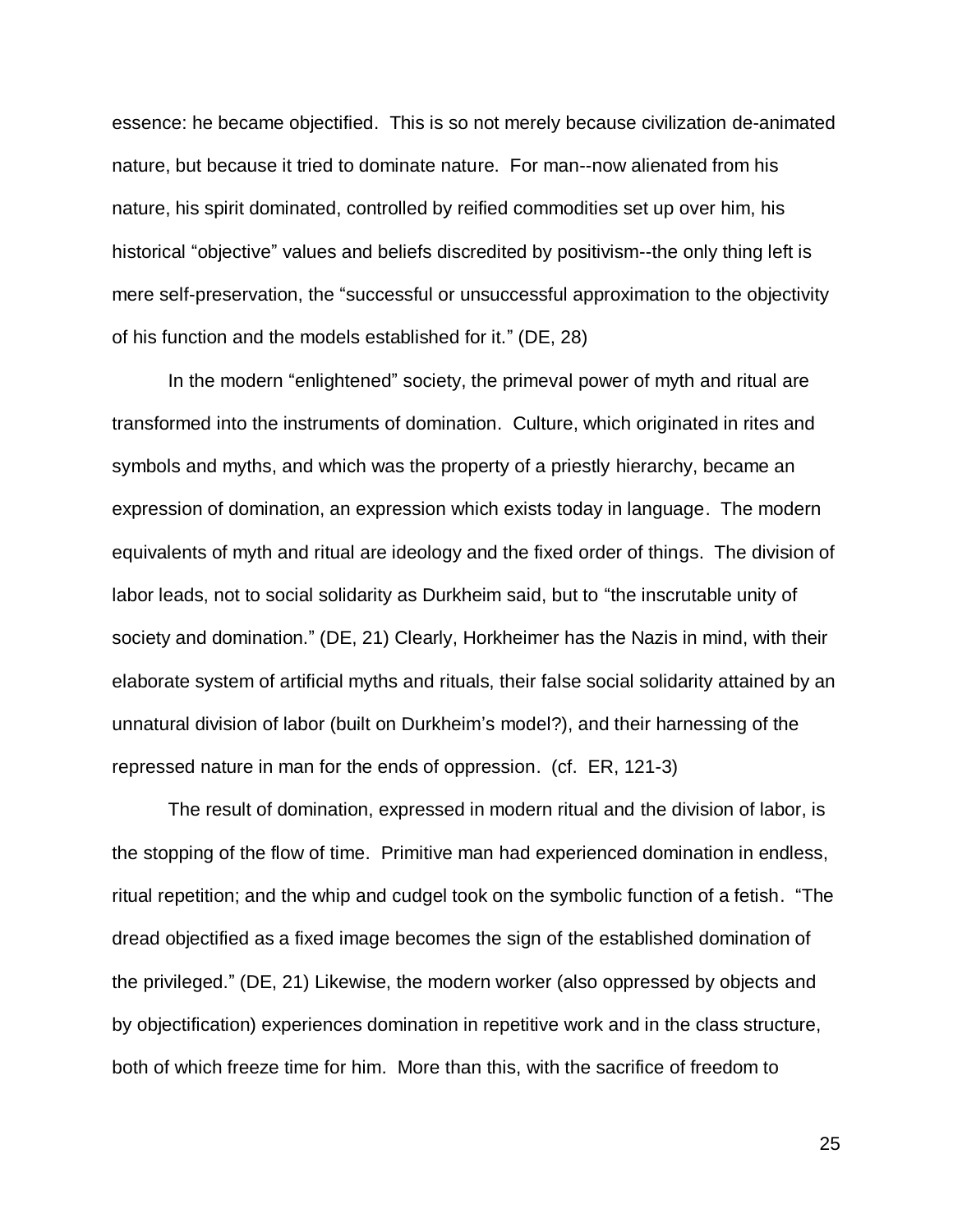"necessity" in the form of greater productivity (which continues now with technology), the historical time flow stops at the stage of domination. As Horkheimer points out allegorically in his reformulation of the myth of Odysseus, the cost to society of practical "progress" is the loss of truth and human culture. "For with the technical easing of life the persistence of domination brings about a fixation of the instincts by means of heavier repression. Imagination atrophies." (DE, 35) Socialism, too, which once appeared to be the agent of emancipation, has now relinquished this goal for the guarantee of greater material progress. "By elevating necessity to the status of the basis for all time to come, and by idealistically degrading the spirit forever to the very apex, socialism held on all too surely to the legacy of bourgeois philosophy." (DE, 41)

Horkheimer's critique of modern society ends on this note, and reveals both his strengths and failings. Like the old testament prophet he affirms his belief in truth as the only path to emancipation; and like the prophet, he refuses to profane the shape of the future by naming it with ideological misrepresentations. Thus, he adheres to no party or "belief," but rather invokes the power of critique.. He is, in short, an absolutist. There exist no mediations between the present and emancipation but true knowledge and the willingness to shape one's own future. However, the combination of his pessimism in the face of fascism and his "impractical," unyielding view of the truth led him to a political incapacity to act or suggest action.

Horkheimer straddles the space between the Lukacs of the revolutionary period following the first World War and the Habermas of the present: despite his "impracticality," his strict adherence to critical anti-dogmatism makes him a methodologist for the pursuit of the truth.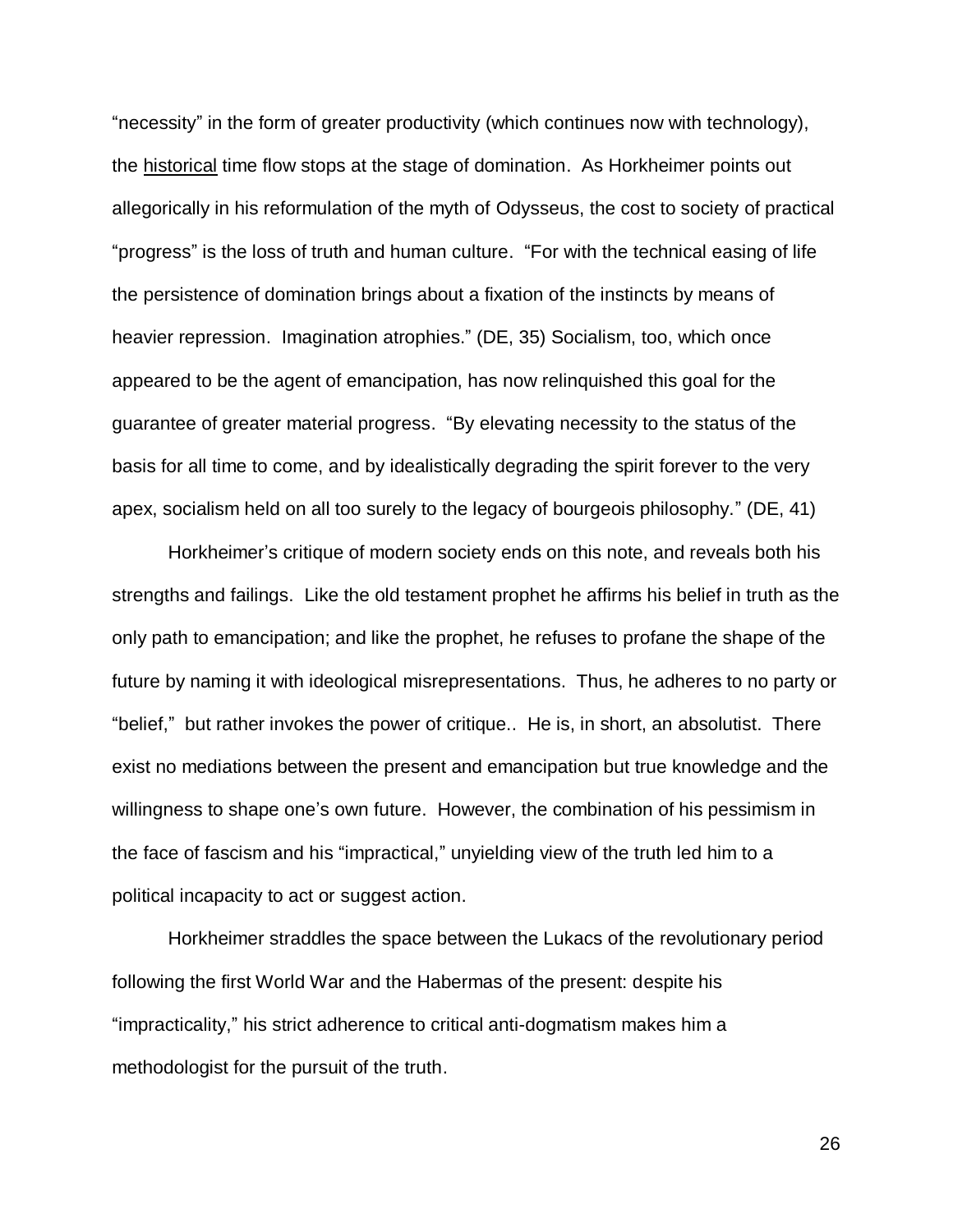#### Habermas

Habermas stands in the Marxist tradition continued by Lukacs and the Frankfurt Institute theorists, of whom he is in the second generation. As a Marxist and a Critical Theorist, Habermas not only continues the development of social philosophy, but also bases his theory on a contemporary historical analysis. Here we shall be more interested in his social philosophy, but let us look briefly at his analysis of the current social situation.

Capitalism, with a class system built on the division of labor in the production process, continues to exist in Western Europe, the United States, and other areas.<sup>14</sup> However, the system is no longer structurally the same as it was in the mid-nineteenth century. Largely because of crises caused by the market economy, the state has taken an increasingly large role in regulating and stabilizing the economy; and as science and technology have grown more and more sophisticated and efficient, both production processes and societal decision-making have come increasingly to rely on them. Parallel to and largely because of these developments have been ideological problems for "late capitalism" in providing legitimation for itself. Market capitalism was based on an ideology of efficient production capable of insuring social welfare, equality of economic opportunity, equal protection under the law, and democratic control of the political system. With the movement of capitalism away from its market bases, these legitimating ideologies (with the possible exception of equal protection under law) proved false; and the new form of capitalism, based on the state and science and technology, now must try to legitimate itself by a combination of a motivating work-ethic

 $\overline{a}$ 

 $14$  The following sketch derives from his TRS and "Legitimation Problems in Late Capitalism."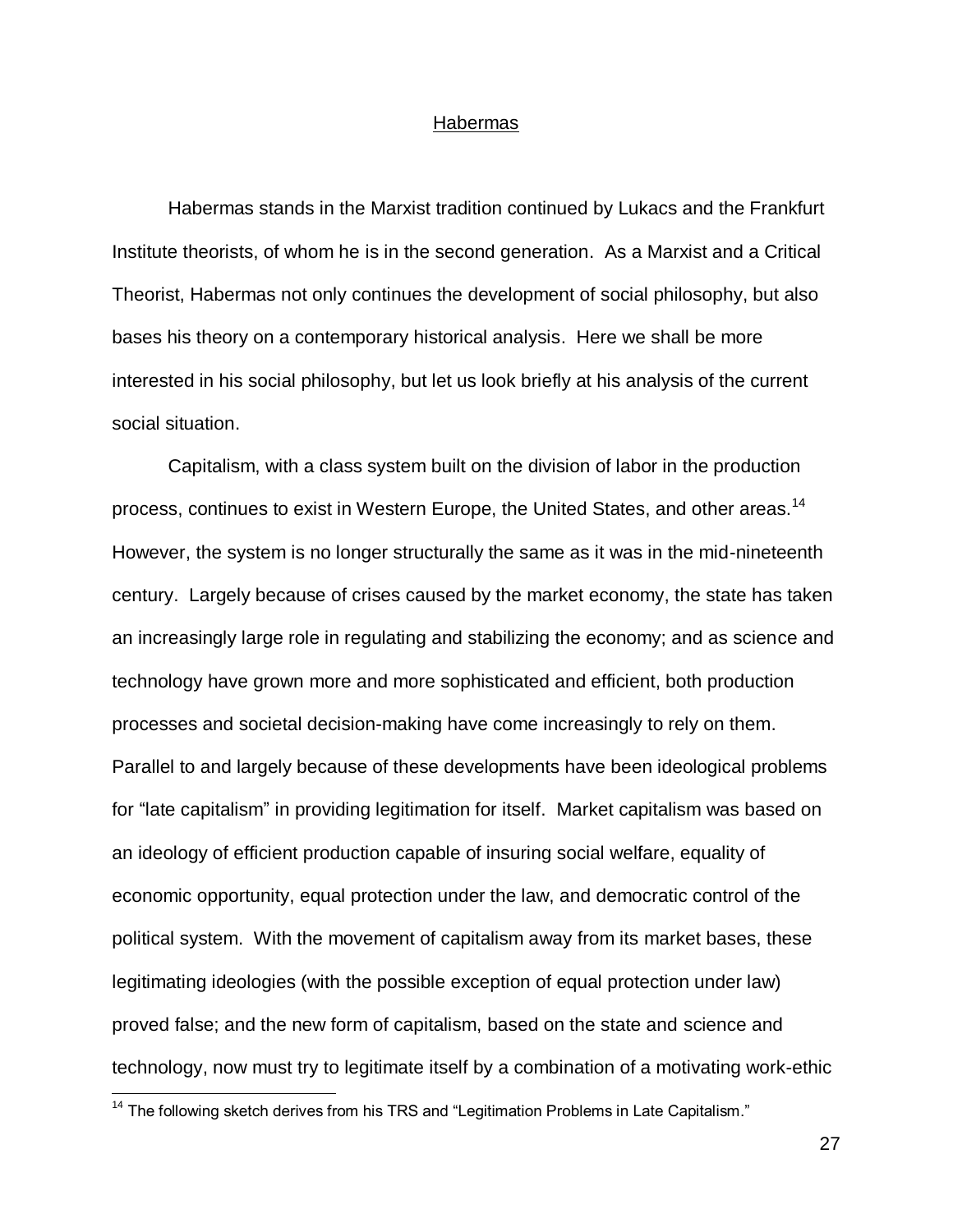and the administrative guarantee of welfare and stability. However, this shift of the base of the economy has been accompanied by the depoliticization of the public by the abrogation of their ability to make important electoral decisions, thus insuring that the mass of the people continue to be prevented from exercising democratic control over the true sources of power in society.

Habermas has for the most part adopted the methodological approach of Horkheimer's critical theory. Horkheimer, as we have seen, re-stresses Marx's opposition to viewing the world in its immediacy--seeking rather to find those essential aspects which connect phenomena to the total structure--but Horkheimer rejects any form of a priori ontology or notion that history objectively or with "necessity" passes through a particular set of stages; and finally, he rejects Lukacs' theory of a transcendental subject of history. Habermas follows this form of anti-dogmatic Marxism, and as we shall see, develops some new points, particularly in the theory of organization of praxis.

Habermas' main intention is to develop an epistemological – or failing that, an appropriate methodological – approach to the problem of cognition and value, especially as it applies to the rational decision-making requirements of democratic processes. In this, he is again taking up Lukacs' failed efforts to find a convincing system of mediations from the reified experience of individuals to consciousness of the totality, and from there to some kind of effective praxis leading to a state of emancipation.

His first important step in this effort is his 1965 inaugural address at Frankfurt, "Knowledge and Human Interests."<sup>15</sup> Habermas here introduces a concept of selfreflection which derives from Husserl's phenomenology, but which is different in

 $\overline{a}$ 

 $15$  This is the appendix to his book of the same title.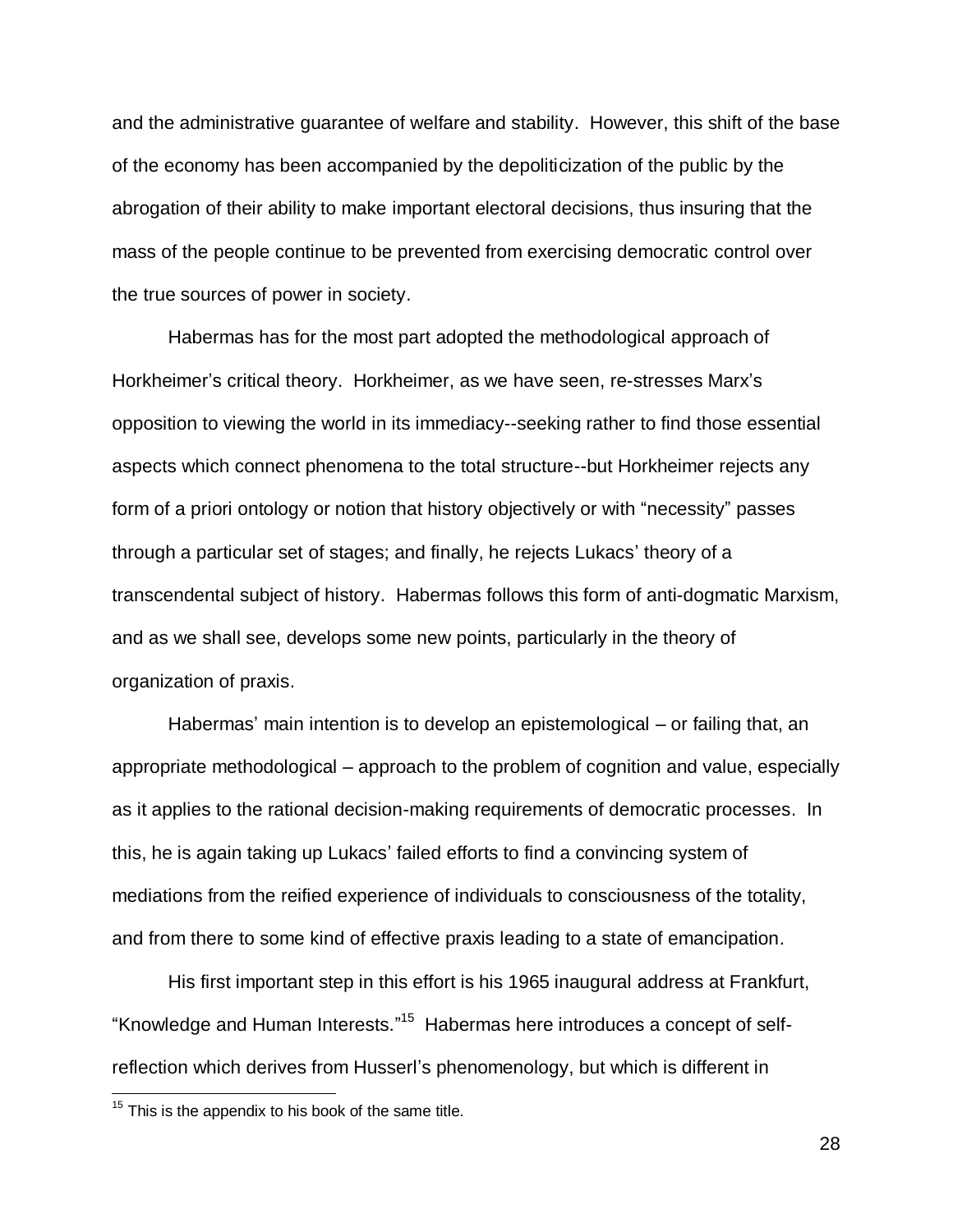important respects. He reviews Husserl's theory as follows: (1) Scientific "objectivism" as it now exists cannot be valid, since science's knowledge of apparently objective facts has its "transcendental basis in the prescientific world," that is, in a subjectivism which colors its observations. (2) This "productive subjectivity" remains in scientific "objectivity" because science has not radically freed itself of it by phenomenological self-reflection. (3) Transcendental self- reflection, or phenomenology, liberates science from its hidden subjectivity, basically by making it aware that it exists. (KHI, 304-5) Habermas agrees with Husserl that the sciences have not freed themselves of their subjectivity, have not become "value-free," but he denies that this "ontological illusion of pure theory" is actually possible.(KHI, 307) Rather, he asserts, because cognition cannot in principle free itself of subjectivistic interests, the best we can do is to become aware of them. Self-reflection can be used for this purpose. "The mind can always reflect back upon the interest structure that joins subject and object a priori: this is reserved to self-reflection. If the latter cannot cancel out interests, it can to a certain extent make up for it LSelf-reflection7possessestheoretical certainty." (KHI, 313-4) Thus, self-reflection makes us conscious of the ideological results of our learning processes which affect our conception of the world and our praxis. (cf. TP, 22)

Habermas now makes an analytical distinction among three types of inquiry and attempts to ground them in a notion of human activity which raises several problems which we shall examine shortly. He claims that the distinctions among the types of inquiry are based on both methodological considerations (which are neither "right" or "wrong" but appropriate or not) and on cognitive interests (which can be discovered by self-reflection). The three sciences (types of inquiry) are: (1) the empirical-analytic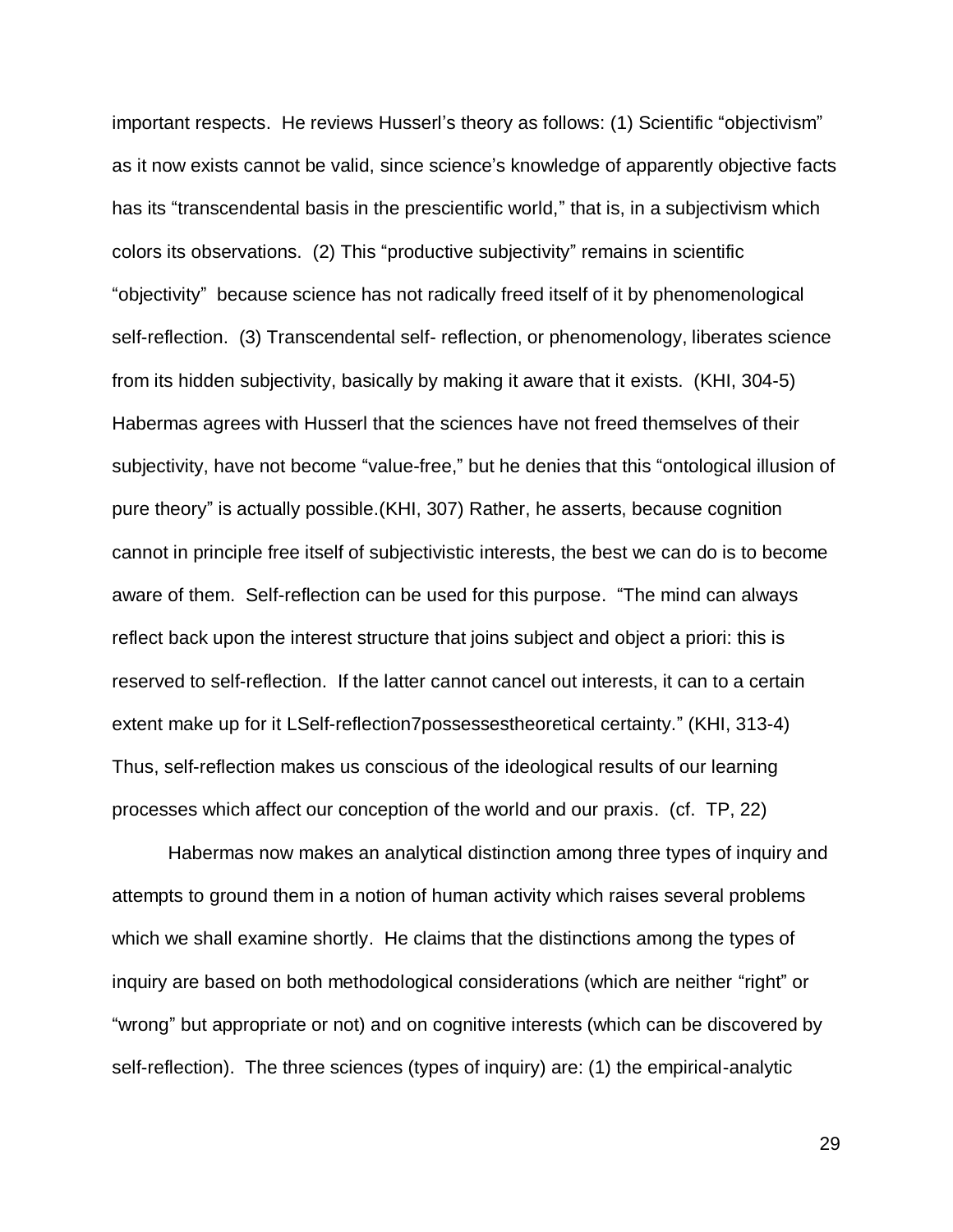sciences, which are based on a cognitive interest in technical control over "objectified processes;" (2) the historical-hermeneutic sciences, which are based on a practical cognitive interest in understanding meaning and intersubjective communication; (3) the critical social sciences, which are based on a cognitive interest in emancipation by means of critique of ideology and/or psychoanalysis. This analytical distinction is based largely on Horkheimer's dialectical relationship between spirit and nature and his stress on a rationality composed of a related dialectic: that between subjective and objective reason. That is, "technical interest" corresponds to an interest (necessary for sustaining life) in dominating or using nature; "practical interest" corresponds to an interest in human interaction free from this domination or objectification (to mediate the consequences to man's nature inherent in dominating external nature); and "emancipatory interest" corresponds to Horkheimer's notion of an interest in higher-level rationality (democratic decision-making based on critically examined historical values). These three cognitive interests are linked to definite forms of social organization: work, language, and power. (This contrasts with Marx's conception of labor as the sole basis of any social order.)

Having made this analytical distinction, Habermas suggests that the cognitive interests (we could now include among them "values") have their roots in man's natural history and his cultural break with it. In this way, self-reflection is precisely an attempt to reconstruct the formation of values. The above-mentioned problem is now this: There is an implicit confusion between a view of man as a historically formed creature, and a philosophical-anthropological view of man with a definite "human nature." Habermas compounds this problem by asserting that the "human interest in autonomy and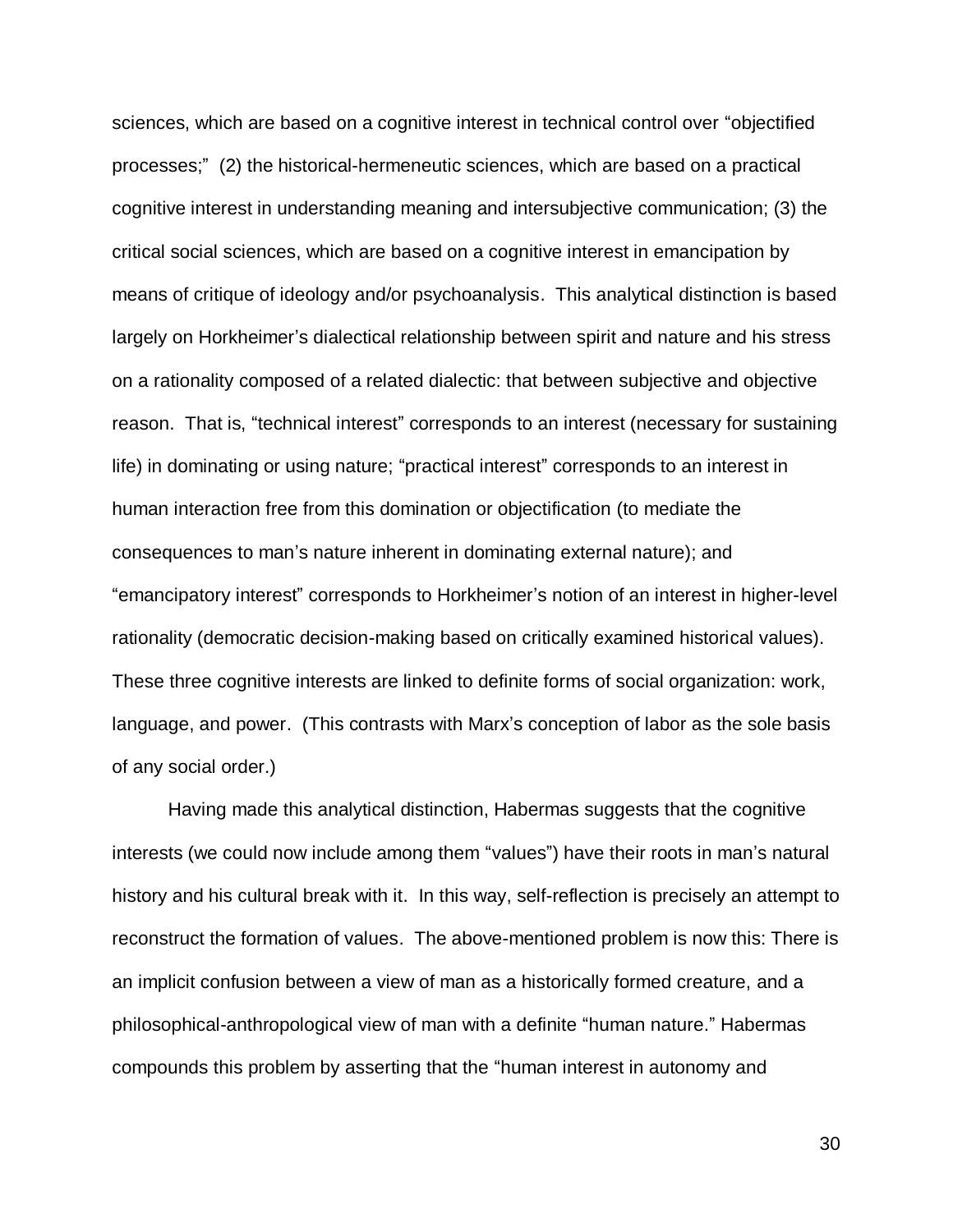responsibility" (which he equates with emancipatory interest) can be apprehended a priori by examining the structure of language. "What raises us out of nature is the only thing whose nature we can know: language. Through its structure, autonomy and responsibility are posited for us. Our first sentence expresses unequivocally the intention of universal and unconstrained consensus." (KHI, 314) This may be true (I am not competent in language philosophy), but there are wide-ranging implications for this theory, depending on whether language reflects a historical process of value-formation or whether it reflects "human nature." For on this distinction rests the distinction of whether self-reflection reveals merely cultural history--which can be criticized--or whether it reveals an immutable human nature--which cannot. This raises a possible question of dogmatism. "In the power of self-reflection, knowledge and interest are one." (KHI, 314)

There is another problem with this method. Habermas compares self-reflection to psychoanalysis, saying that the former is similar to the latter except that it occurs within the mind of the subject. He claims that it possesses "theoretical certainty, presumably that if one is honest with himself and tries hard enough, he can avoid lying to himself and discover his true values or beliefs (in cognitive interests). The truth of this claim is by no means obvious to me, since I am not convinced that it is necessarily possible to "know one's own mind" with certainty, or that, having convinced oneself that he does know what he believes, to be certain how the ideas got there (nature or nurture). The mere existence of "irrationality," emotions, or a Freudian "subconscious" ought to make us wary of theories like this one. I am not denying that this form of selfreflection produces insights, but only questioning its "certainty."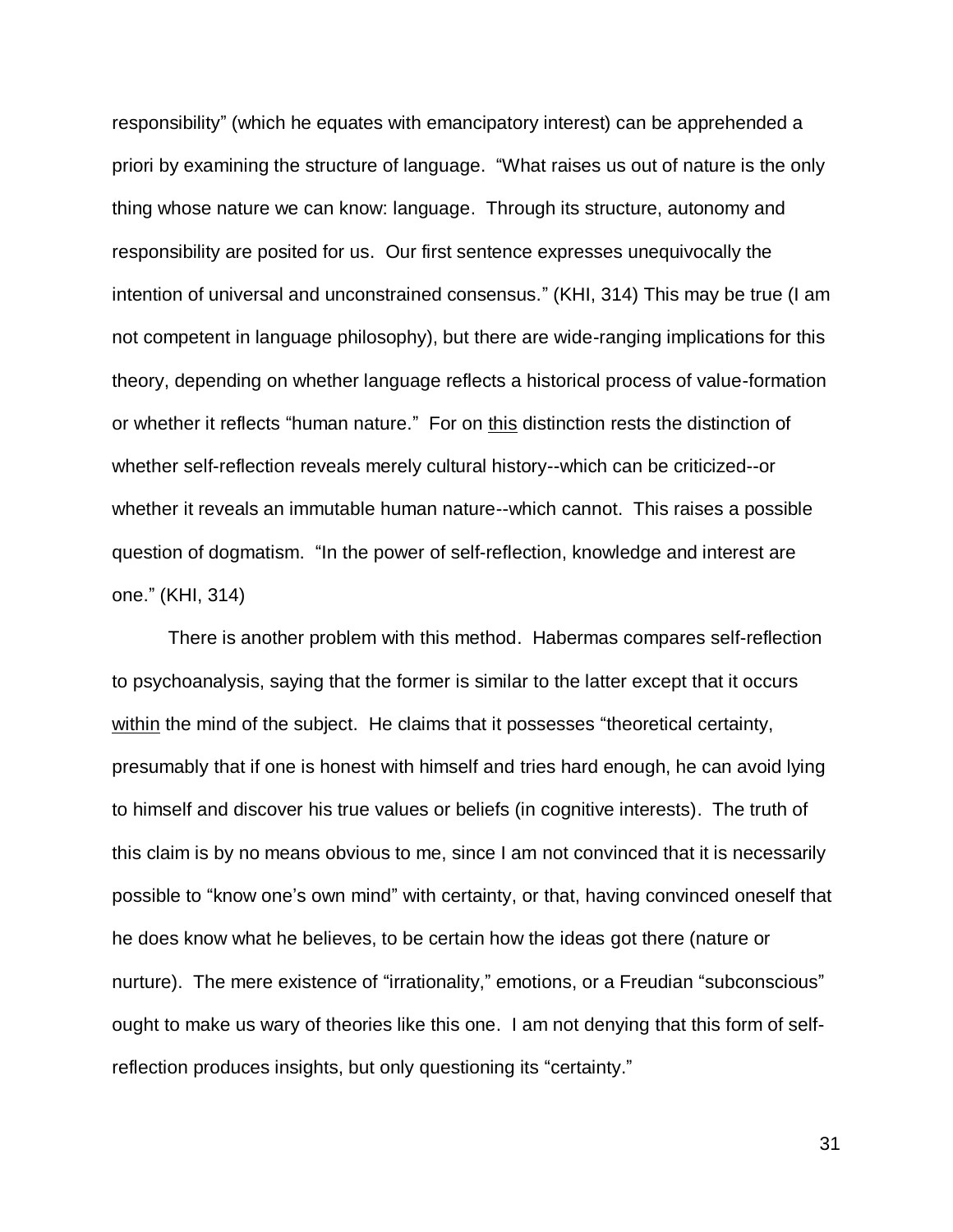Let us reserve our doubts for the present and examine Habermas' theory of praxis based on "revealed" cognitive interests. This theory is introduced with the concept of "discourse," which is the method by which we validate and communicate our values and normative beliefs to each other in an effort to reach a consensus and make rational (democratic) decisions. The conditions of this "consensus theory of truth" include "bracketing" epistemological problems of knowing facts and norms; suspending all praxis while engaged in discourse in order to insure a "cooperative readiness to arrive at an understanding;" and the presupposition of and "ideal situation of discourse." (TP, 18-9) The latter condition consists of a state of complete equality among speakers with respect to political and economic power, and presumes that, given "universal understanding" and "universalized norms," it will be possible to find a strategy for reaching an "unconstrained" consensus, even if there is slight disagreement. (TCC, 143-6) Habermas calls this form of communication "peculiarly unreal." (TP, 19)

Habermas stresses that this procedure is not suited necessarily for making decisions on a national or societal level, but rather, was formulated for use by particular types of political organizations like the Communist Party. "Therapeutic discourse' (in which some participants are trying to "enlighten" others), especially, is not suited for relations between oppressors and oppressed. However, the technique ought to be applied in particular ways at particular times: it is not generalizable and should be used with judgment.

The mediation of theory and praxis within the Party occurs in three steps or moments: (1) "the formations of critical theorems which can stand up to scientific discourse" (the aim here is true statements); (2) "the organization of processes of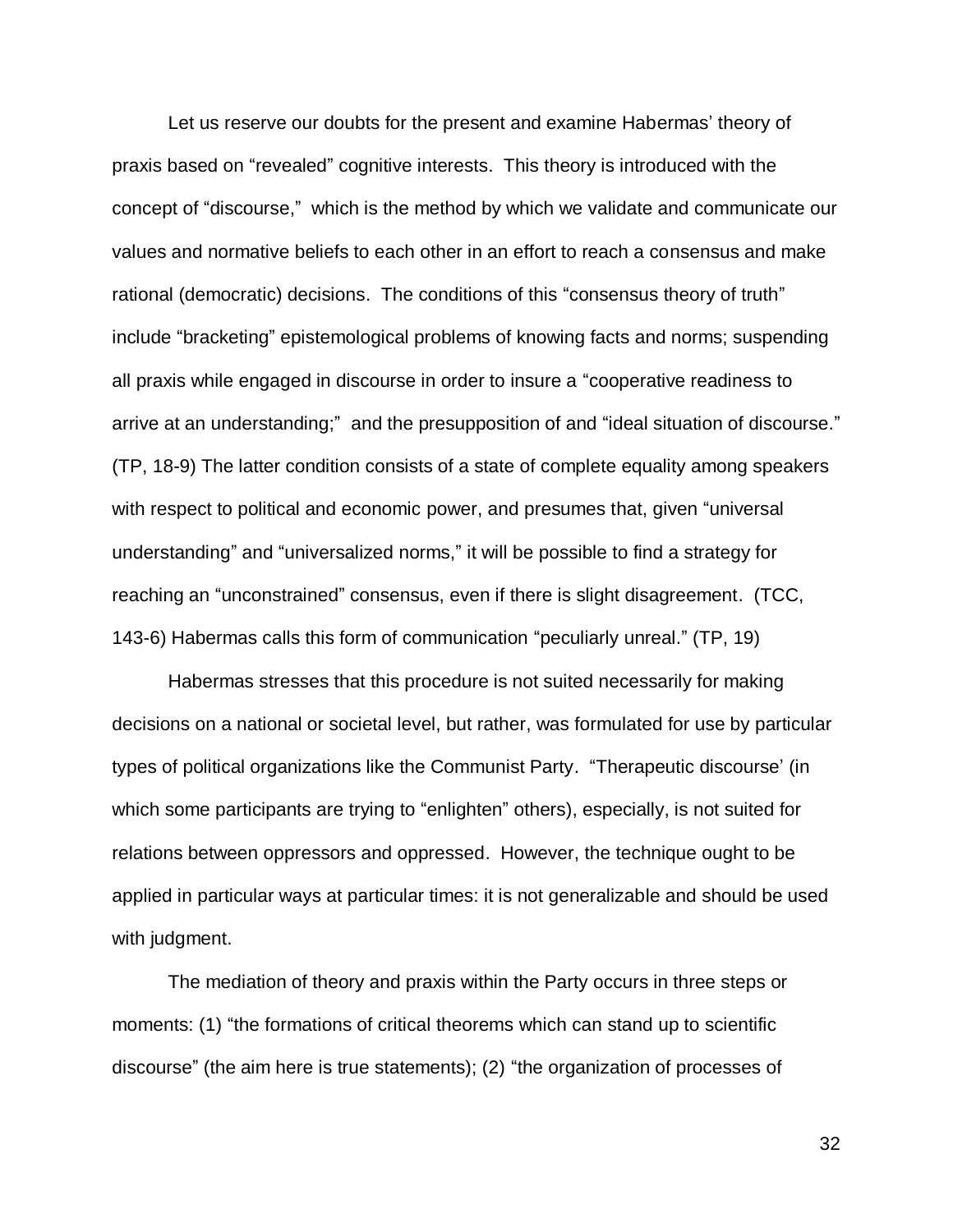enlightenment, in which such theorems are applied and can be tested in a unique manner by the initiation of processes of reflection carried on within certain groups toward which these processes have been directed (the aim is authentic insights); and (3) "the selection of appropriate strategies, the solution of tactical questions, and the conduct of the political struggle" (the aim is prudent decisions). (TP, 32) The purpose of this type of mediation process is to assure that strategies and tactics are soundly conceived, and that those who take risks understand and agree with what is proposed. It is possible to detect Horkheimer's influence here, too, because it is rationality itself which is at stake. That is, Habermas is trying to establish a methodology for forming organizations which satisfy two criteria: they are internally democratic (rational in decision-making, without relying on ontological assumptions of truth), but at the same time effective in action, once the goals have been established (by the former criterion). However, this is clearly a compromise position. It has neither the radical anarchic equality of Horkheimer, nor the deadly centralized "efficiency" of a Leninist Party.

This fact becomes clearer in Habermas' recommended procedures for implementing these mediations toward praxis. The three functions cannot all be fulfilled according to the same principle, nor by the same segment of the organization. Those in scientific work must have freedom of discourse in the formation of theory; those in the process of enlightenment must adhere strictly to the principles of "therapeutic discourse" to insure the proper scope of communications and to avoid exploitation and deception; and a political struggle can only be legitimately conducted under the precondition that all important decisions will have been reached by a process of discourse in which it is assumed that no one has a monopoly of the "truth." (TP, 33-4) These recommendations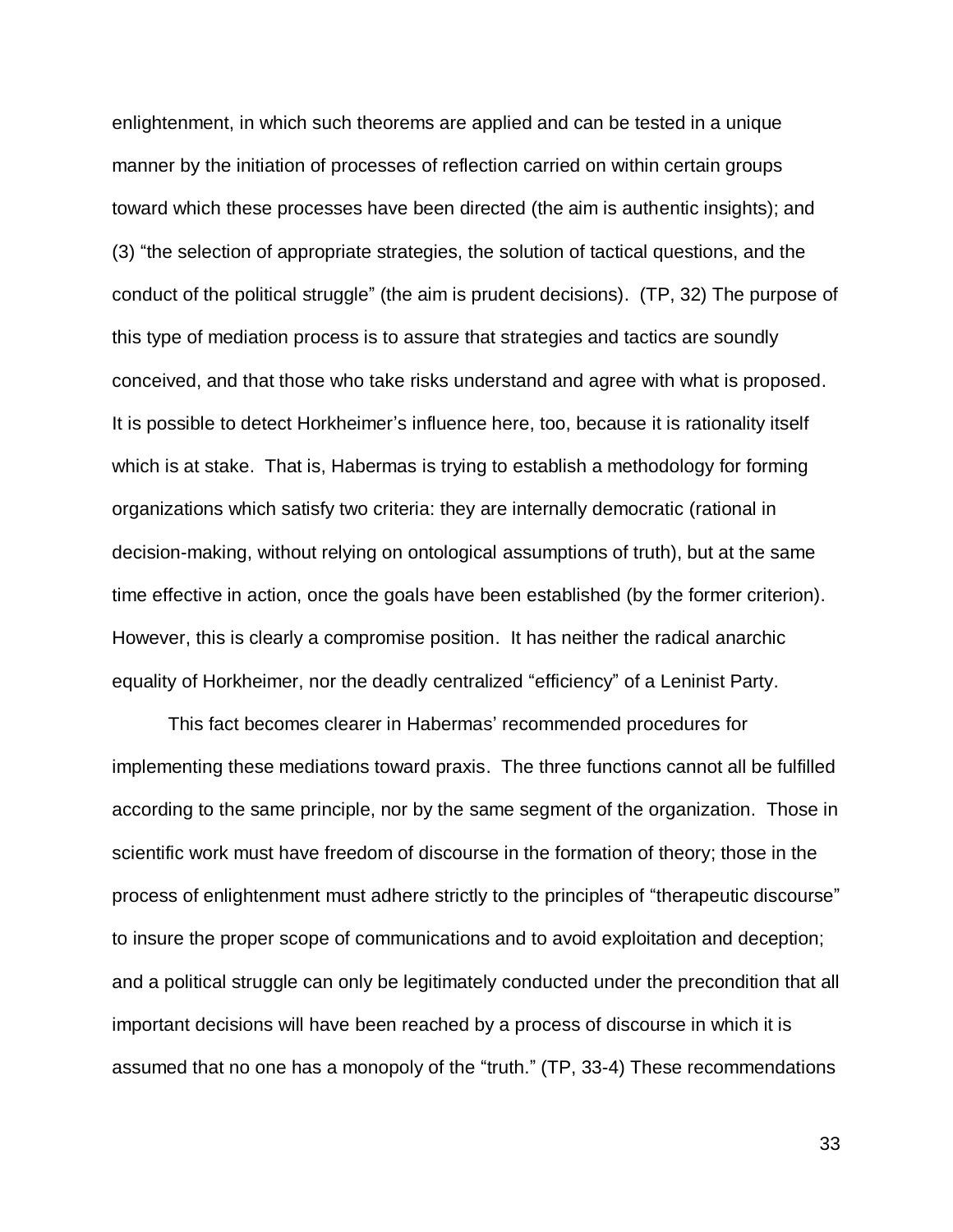are largely based on scientific procedural methodology; and Habermas considers political praxis as a series of "experiments" or tests of the viability of utopian ideals, in the light of practical limitations to change of "human nature" and "historically variable structures of motivation" – this, in addition to the desire of the people involved for change. In other words, Habermas' procedural reason for separating the functions of praxis from those of decision-making is that "if in testing 'practical hypotheses' of this kind, we, the subjects involved, are ourselves included in the design of the experiment, then no barrier between experimenter and subjects can be erected." (TP, 37) There is also a practical or logical reason for this separation. Discourse, which is the central process of this form of decision-making, is based on self-reflection; and the latter has the effect of clarifying one's insight into the past. Strategic action, in contrast, is oriented toward the future, and is presumably already based on discursively generated decisions.

Habermas carries the metaphor of the experiment further still. Theories initially have the status of hypotheses, and must be corroborated in scientific discourse (by qualified discussants), and if they fail at this stage, they are rejected. The next step of testing takes place in the stage of "enlightenment," at which time "those concerned" must freely approve the theories in discursive examination. Only if theories pass these testing stages can they be put into practice. (TP, 37-8) "Therefore the demand to act dialectically with insight is senseless. It is based on a category mistake. We only act within an interrelationship of systematically distorted communication as long as this interrelation perpetuates itself because it has not been understood in its falseness by us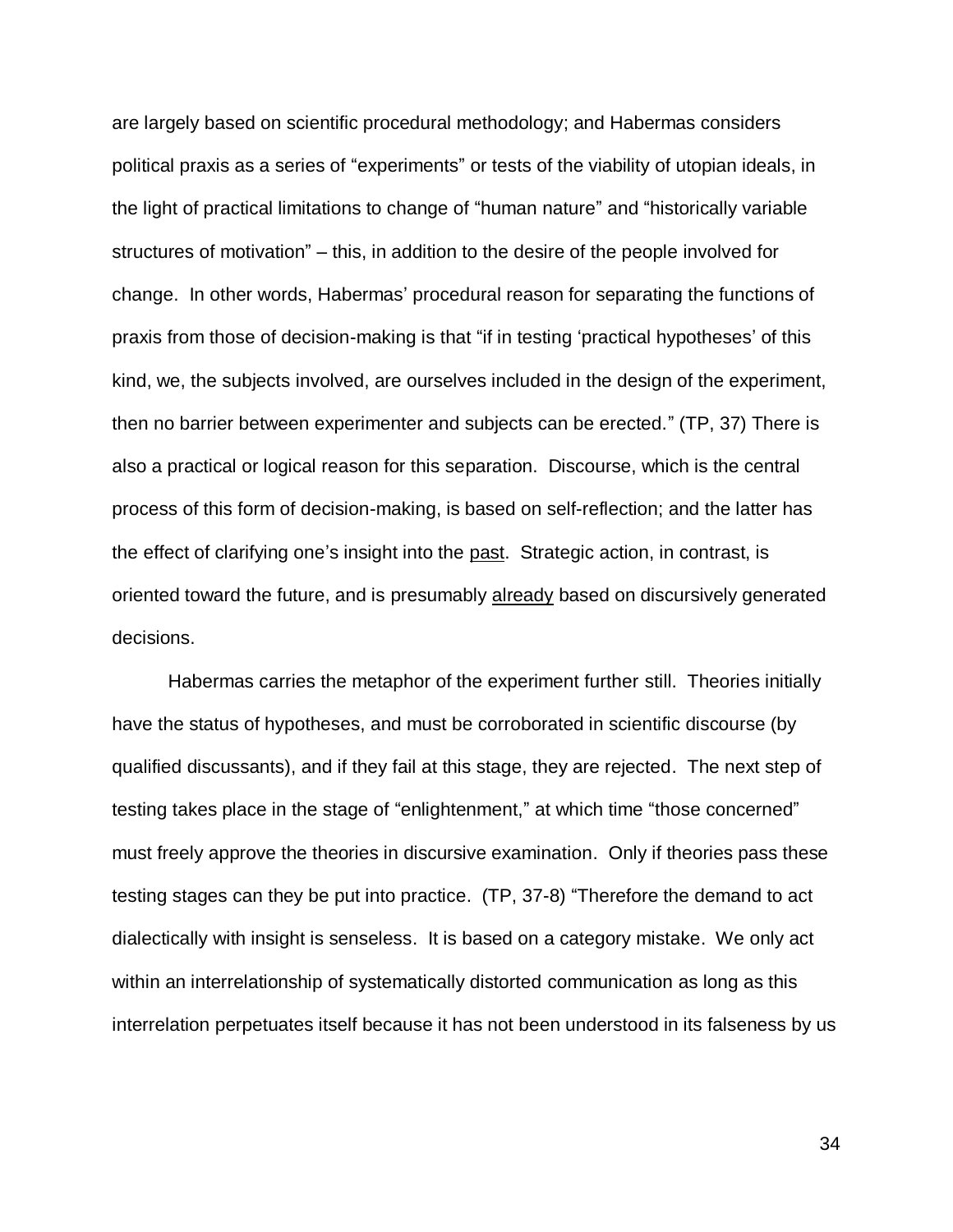or anyone else. Therefore theory cannot have the same function for the organization of action, of the political struggle, as it has for the organization of enlightenment." (TP, 39)

Habermas criticizes Leninist party structure for combining all these functions into one, which the central organization alone directs. In particular, he says that Lukacs' "Toward a Methodology for the Problem of Organization" subsumes both theory formulation and the enlightenment of the proletariat under the discretion of the Party central committee which, as we have seen, is primarily concerned with formulating strategies and tactics compatible with its "superior" view of the totality. Because Lukacs has withdrawn (or kept) decision-making ability from the masses in the light of these tactical requirements, Habermas accuses him of dogmatism. "Organizational questions are not primary things. Between them and an objective philosophy of history Lukacs has established a direct relationship."(TP, 36)

Habermas is trying to establish a sufficient basis of certainty, without dogmatism, for political praxis. However, he himself risks falling into dogmatism on one hand, and elitism on the other. We have already seen the problems raised by Habermas' ambiguity in his formulation of values and interests discovered by self-reflection. Had he more clearly adhered to Horkheimer's methodological theory of the non-ontological, historical, and critical genesis of values, he would have avoided this problem and still retained a firm basis on which to build his further steps of mediation. For, although it is a moot question whether epistemological certainty--including the identical subjectobject--can ever be reached (I personally doubt it), sound methodological procedures probably provide an adequate basis for the discovery of values capable of shaping action.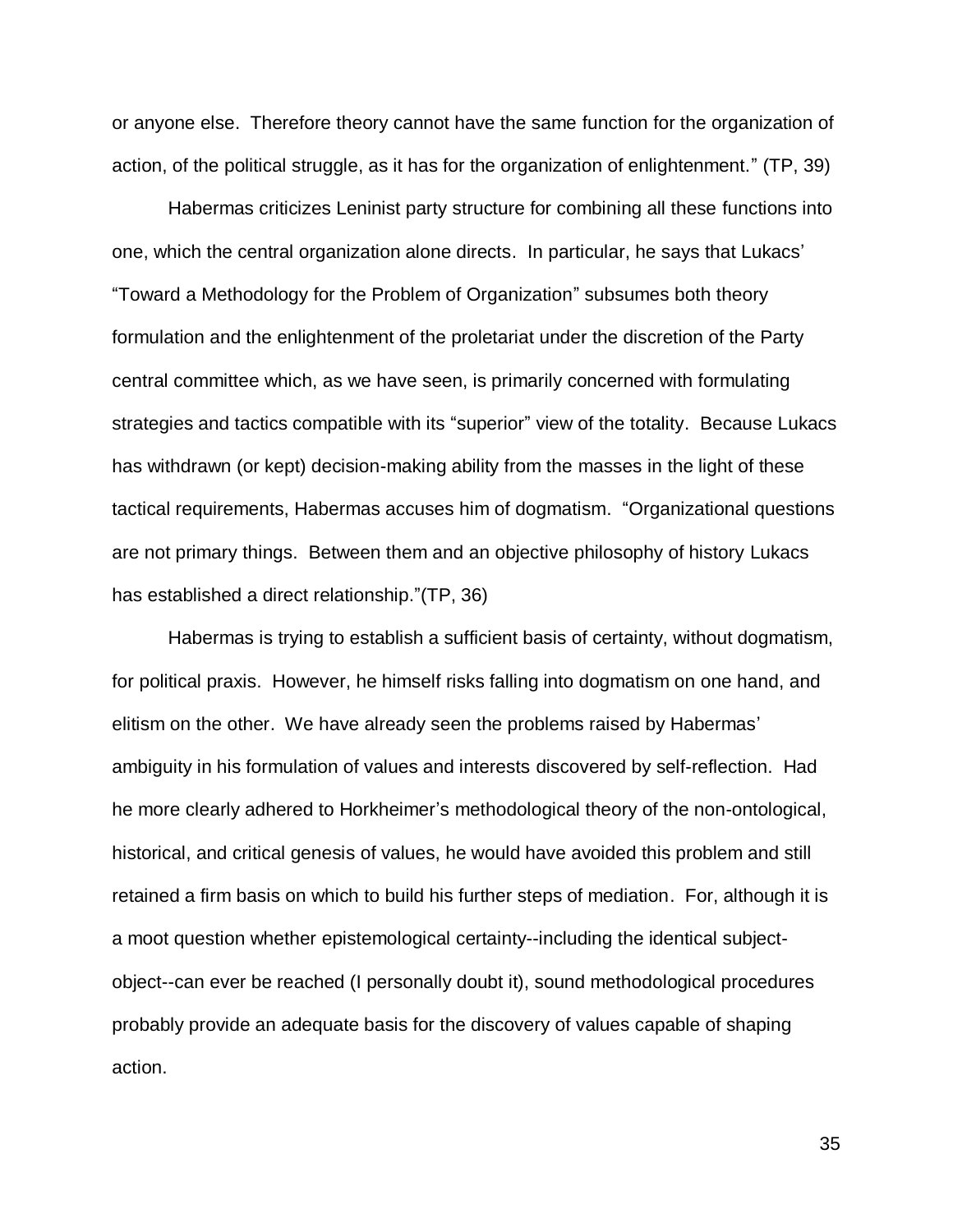Habermas' other danger, that of elitism, seems to stem from a very basic mistrust of non-scientists and non-intellectuals. His very rigid organizational structure is certainly constructed in this way in order to prevent tyranny by party bosses. He is even willing to have near-paralysis of praxis in order to be scrupulously fair to the subjects of an "experiment" who are taking the risks (risks which, it is my impression, the intellectual theorists are not to share, in order to maintain proper experimental and procedural methodology). However, his disclaimer that "there is no privileged access to truth" (TP, 34) cannot be taken seriously, given the general thrust of his argument. In fact, he closes the essay by saying, "the vindicating superiority of those who do the enlightening over those who are to be enlightened is theoretically unavoidable, but at the same time it is fictive and requires self-correction: in a process of enlightenment there can only be participants." (TP, 40) In practical terms, this can mean nothing but the establishment of scientists and intellectuals as the new party bosses in the place of the old. Even worse, it directly counters any efforts to demystify technical and practical problems. It is already sufficiently difficult to formulate democratic procedures for reaching decisions involving these problems, without compounding the difficulty by accelerating the merger of technology and politics.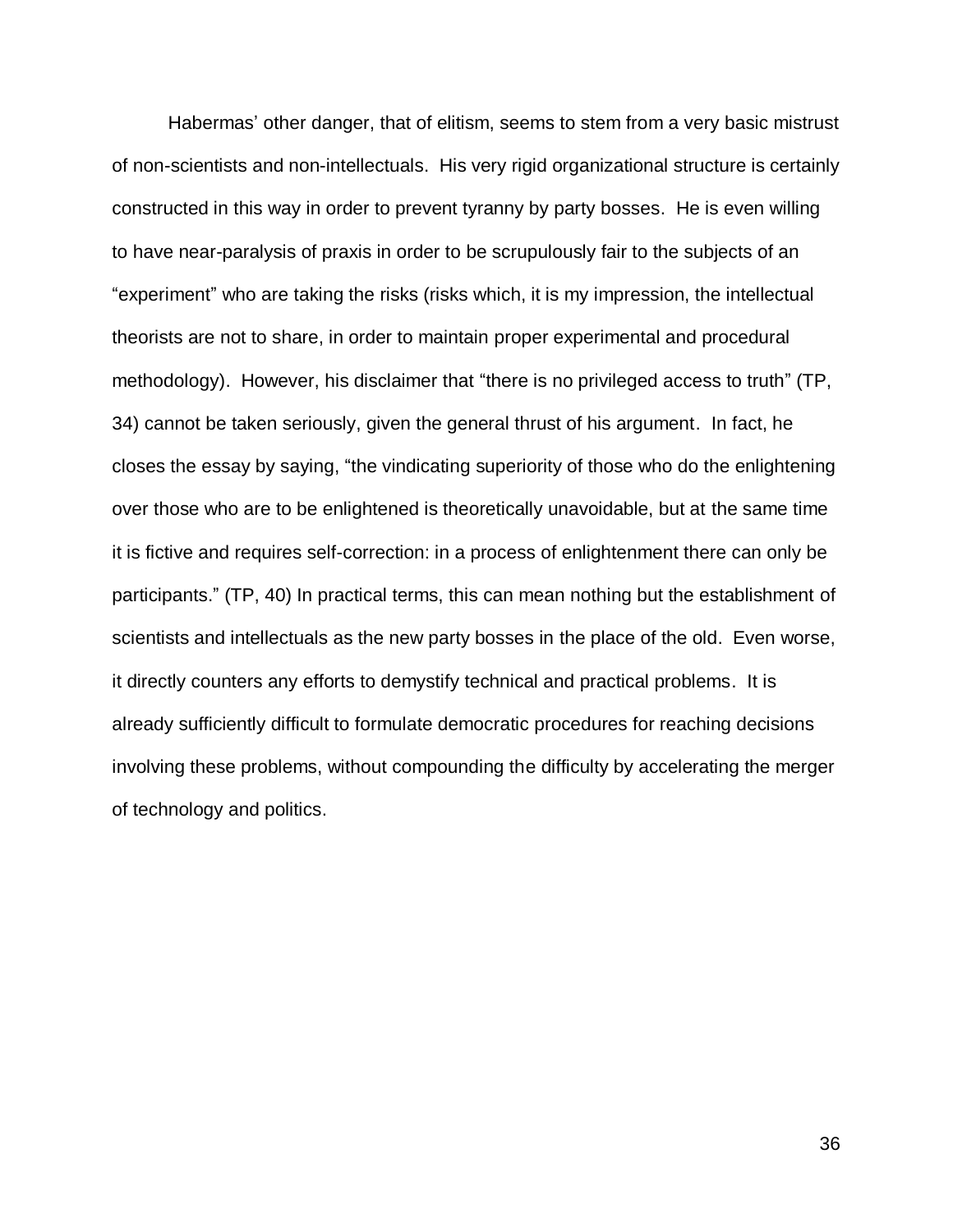### In Place of a Conclusion

Throughout this paper I have tried to provide a running analysis and criticism of Lukacs, Horkheimer, and Habermas. Because I think that the disposition of my arguments is by now reasonably clear, I would like to replace the customary summary and conclusion with some systematic reflections on the formation of a somewhat different theory of consciousness and praxis and their mediating elements. I suspect, in any case, that further criticism of the three theorists will emerge implicitly in the course of my discussion. Let me stress, however, that what I set down here will be in a very preliminary stage, especially since I still lack many of the philosophical, theoretical, and practical tools which I undoubtedly need. Let us begin, as do the Critical Theorists, with the problem of the formation and discovery of values. We should understand that this is to be construed only as a methodological beginning (which constitutes an arbitrary but arguably appropriate choice), since the whole process under consideration is united, in our understanding, at least, in a continuous or dialectical way.

Because, like Habermas in his critique of Husserl, I do not think that we can free our perception of all "cognitive interests" to reach an understanding of an "objective ontology," I will follow Habermas in "bracketing" the problem of epistemological certainty. However, I would take this procedure one step further. Habermas, we recall, says that self-reflection combined with an analysis of language reveals certain cognitive interests, or inherent value systems. I pointed out, in turn, that acceptance of this theory puts on in jeopardy of falling into dogmatism because it makes the "revealed" values very hard to criticize. On the one hand, an eternal "human nature" or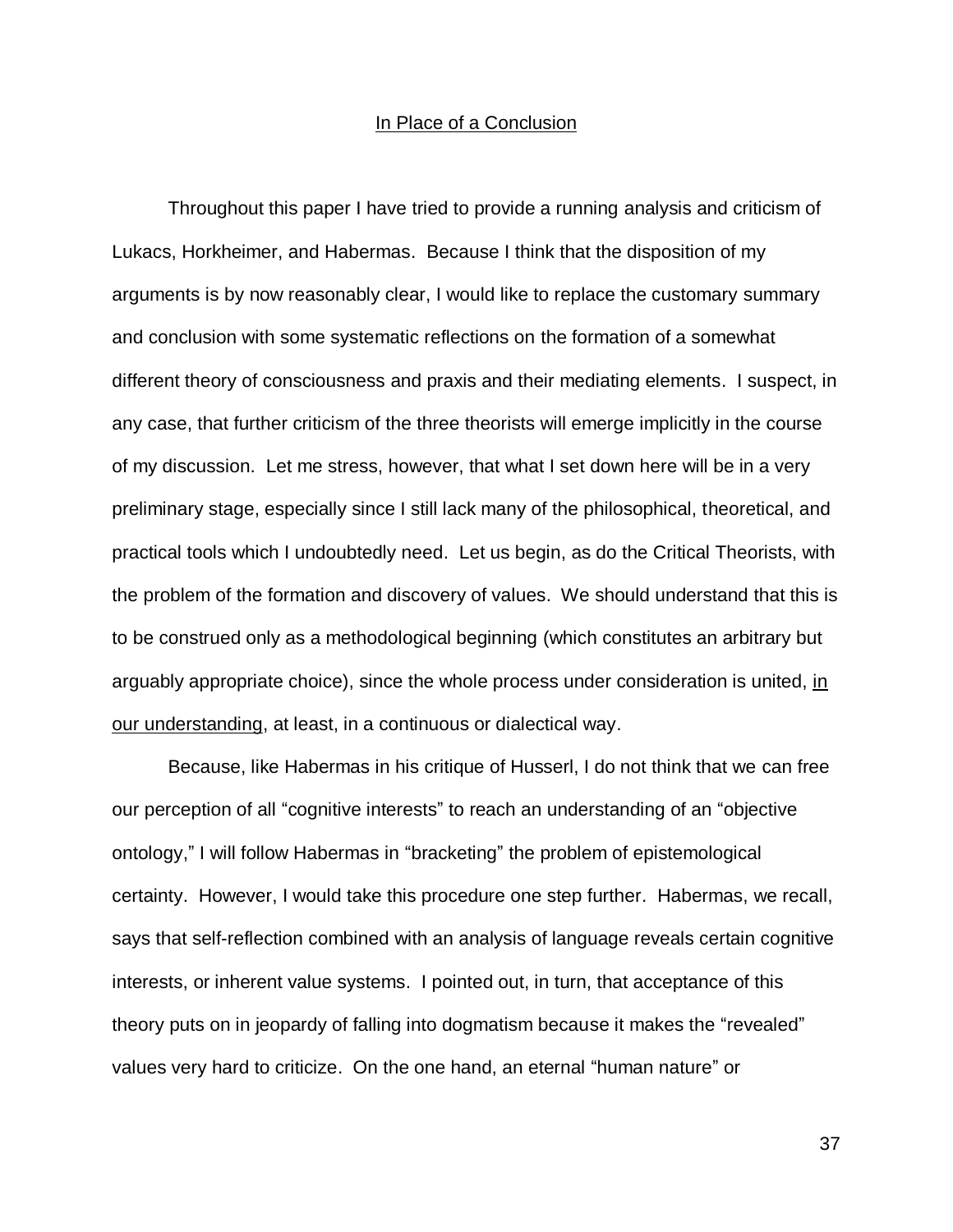philosophical anthropology allows others to claim that they know what you "really" believe; and on the other hand, a strictly behaviorist approach (which Habermas explicitly rejects: TP, 10-1) allows others to "program" you so that then you presumably will believe. It is clear that we simply do not know enough about our own mental makeup to be certain about our thoughts, in any case. A false clarity is by no means superior to an honest sense of doubt. Therefore, I would also "bracket" and certainty about our cognitive interests.

However, this is far from suggesting that we do not have cognitive interests. On the contrary, I am merely recommending a more modest approach. Let us assume that, on the one hand, there exists a dialectical relation between spirit and nature. Just as spirit grew out of nature and retains some of it still, there has been a cultural break of spirit from nature; and much of culture constitutes the "objectification" of nature or other people (it is partially because I personally like our culture that I oppose an effort to absolutely overcome objectification). Therefore, epistemological problems are at once made easier (we recognize ourselves in objectivity) and more difficult (we cannot overcome our subjectivity): the ambiguity is difficult to overcome. On the other hand, let us assume a dialectical relation between "anthropology" and cultural history. If we are to be truthful, and to avoid dogmatism, we must admit that we cannot truly distinguish between "nature and nurture" nor between structuralism and historicism. Certainly, there are structures of the mind, of perception, of behavior and belief; equally, these human qualities do not arise anew each generation, but rather there is a tradition or continuity which both allows us to act and believe, and gives meaning to our actions and beliefs.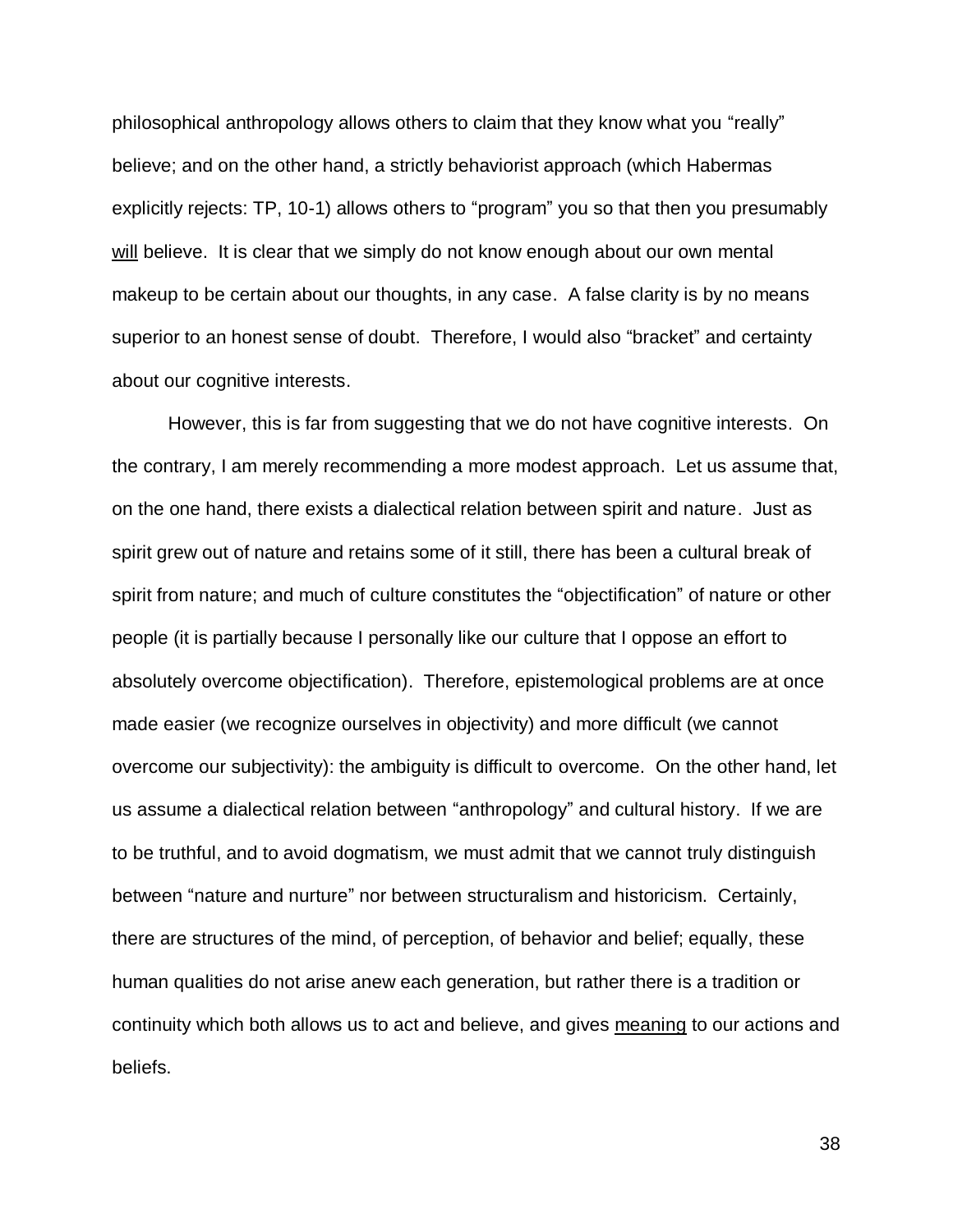Therefore, I would propose a more modest method of analyzing and clarifying perception. This method would have to be less certain than the "intentionality" of the phenomenologists, which tries to correlate every cognition with an ontological "structure of being,"<sup>16</sup> and also less certain than Habermas' concept of "self-reflection," which seeks to relate all cognition to innate and identifiable "human interests." 'Perhaps we could conceive of a "contextuality," which attempts to comprehend, without absolute certainty, the formation of values and beliefs based on the unclarified (and in principle unclarifiable) dialectic of nature and spirit, and the dialectic of anthropology and cultural history. Thus, through the power of a modestly transcendental process of self-reflection (!), we can arrive at an understanding of the contexts in which our values and beliefs arose. In this way, value systems remain open to criticism (as is desirable); are based on--at the least--cultural tradition; and thereby attain a certain quality of "legitimacy," which at this juncture I shall take to be roughly equivalent to "faith." (I will have more to say about legitimacy shortly.)

Let us now move from the problems of epistemology and the true genesis of human interests to the problems of methodology and the proper "handling" of these newly "legitimated" interests.

Because we believe that immediately given facts are somehow related to a structure of reality, but because we do not believe that this structure has an objective ontology which we are necessarily capable of perceiving, we seek to relate or mediate facts with a "possible essence," their relation to reality as we can conceive it. We note, among other things, that the totality is dialectical, that its various parts interact and

 $\overline{1}$ 

<sup>16</sup> cf. Maurice Merleau-Ponty, *Phenomenology of Perception*, transl. by Colin Smith (London: Routledge and Kegan Paul, 1962)1 pp. xvii-xix.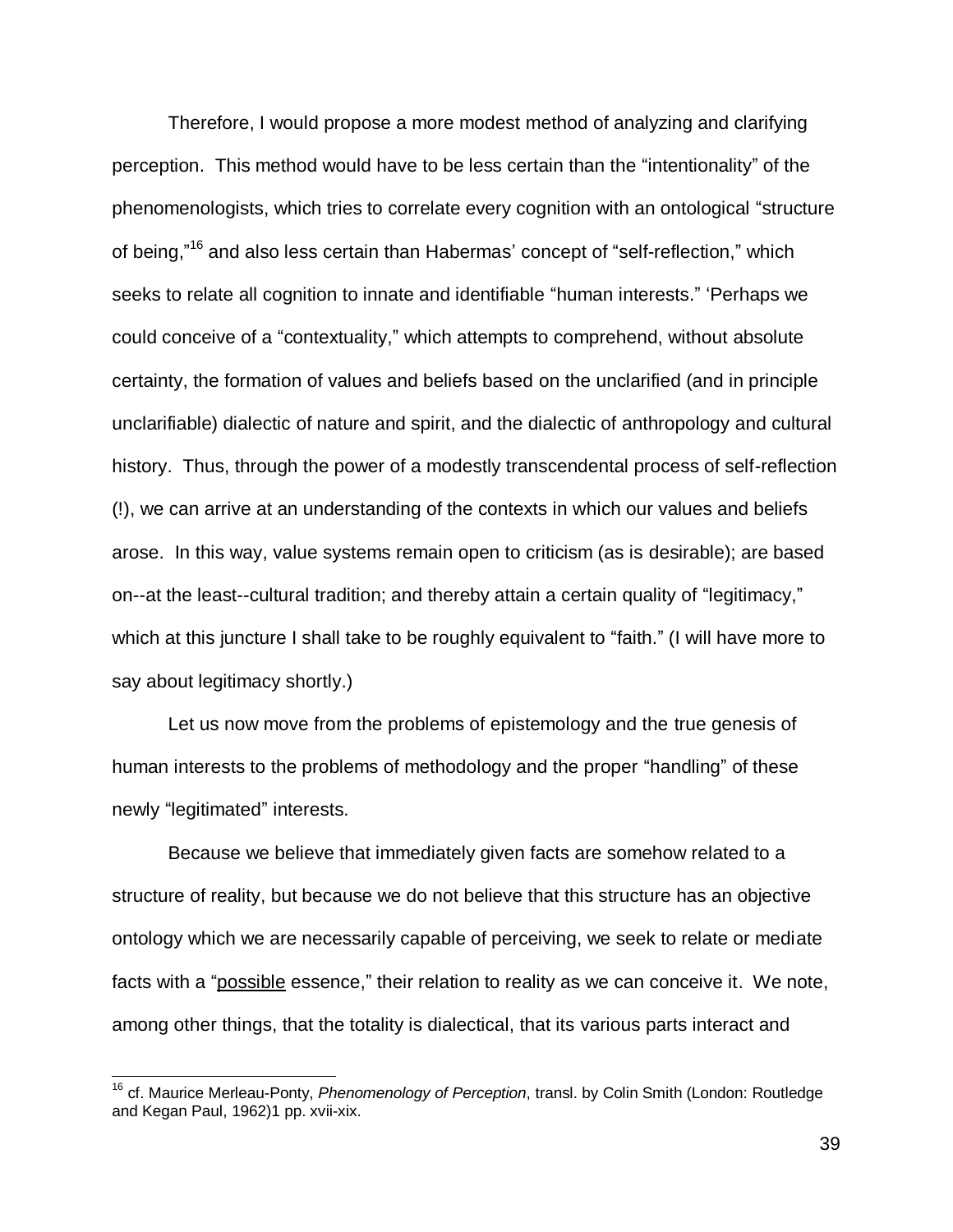influence each other, and that some seem to be more determining of others that others of them: in this way we attempt to explain the present from the past, and project possible "history" into the near future. The "actions" of the structural parts of the totality- -and in the first moment, these "parts" are people--are instrumental activity (work, the use of things or people; maintains and reproduces life) and interaction (inter-subjective communication; leads to culture and meaning). Institutions grow up around these functions, and it is in this sense that Lukacs quotes Marx as saying that if you abolish socioeconomic relations, you abolish the whole of society. Lukacs was wrong, however, in thinking that institutions have lives of their own. That is, history is made by people and is mediated through institutions: Institutions (e.g. classes) have no needs, they have no interests, and they have no consciousness; but people, likewise situated, do. Therefore, there is no "end" or "goal" of history outside of the collective desires of people (mediated and given force through institutions), and hence no real problem of determinism cum voluntarism. In fact, any theory which ascribes an "objective goal" to history qua history is pure ideology and also empties the future of its historical content: "We know that the Jews were prohibited from investigating the future. The Torah and the Prayers instruct them in remembrance, however. This stripped the future of its magic, to which all those succumb who turn to the soothsayers for enlightenment. This does not imply, however, that for the Jews the future turned into homogeneous, empty time. For every second of time was the strait gate through which the Messiah might enter."<sup>17</sup>

 $\overline{1}$ 

<sup>17</sup> Walter Benjamin, "Theses on the Philosophy of History," in *Illuminations*, ed. by Hannah Arendt (New York: Schocken Books, 1969), p. 264.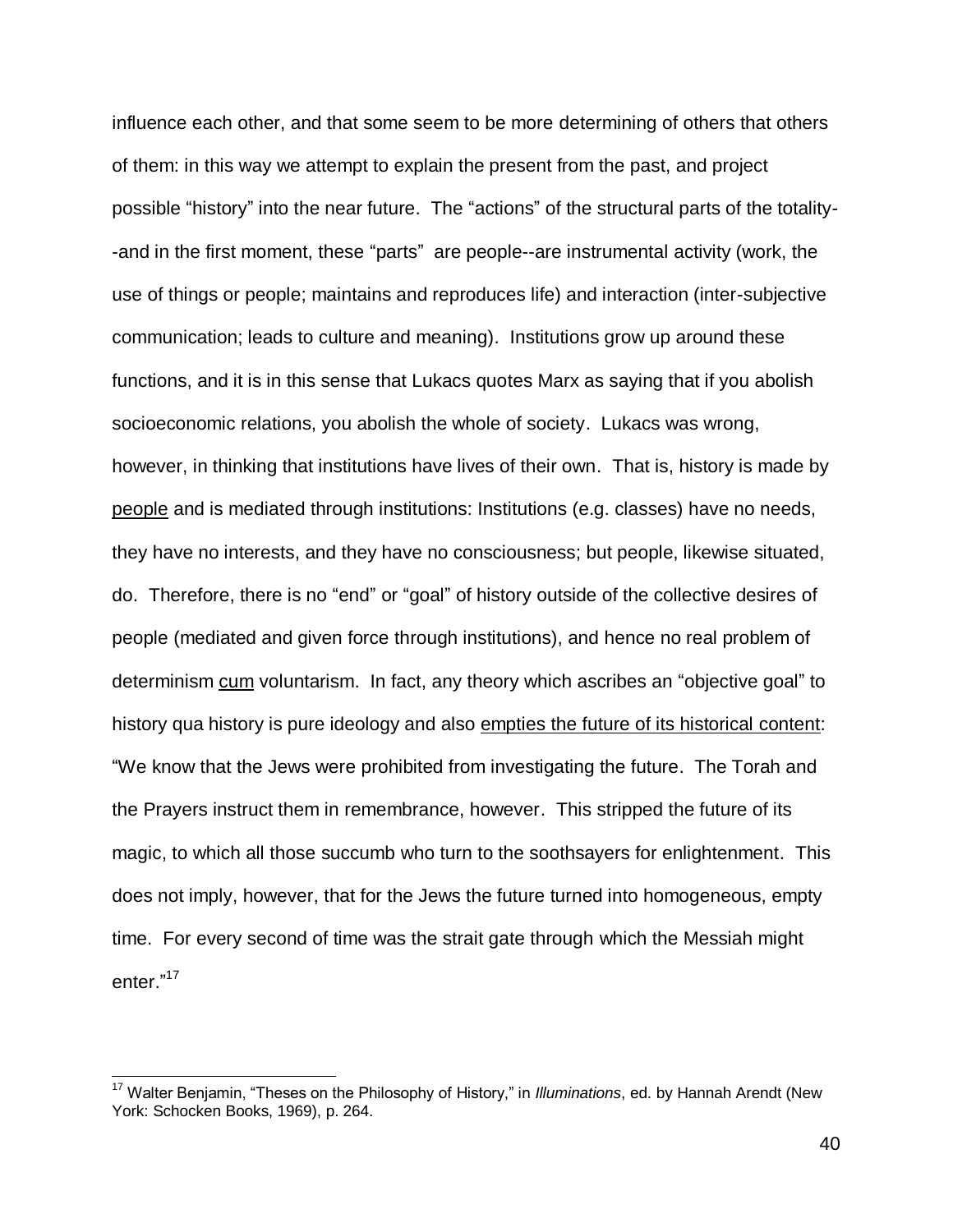What, then, is the mechanism or the process by which history moves? It is individual interests, mediated through institutions (and by this given material force: this is not an idealist theory), and expressed in a dialectic of tradition and critique. Tradition and critique, as we have seen, are expressions of deeply felt interests which gain legitimacy, in the first moment, by faith. We may now observe that in action, they gain legitimacy by authority, because they are precisely the collective interests people mediated through institutions. Their authorities are those of the values of history on one hand, and on the other, the critiques of contemporary values based on the values of the past, that is, on the desires for "the redemption of the hopes of the past." (DE, xv) However, their authority is not the authority of force and compulsion--or only then in the last instance--but rather that of acceptance through mutual trust. Now, tradition has a "positive" legitimacy; that is, one of stasis or of organic change, which lacks intentional action (action driven by a conscious desire for change), and is therefore conservative. Critique, on the contrary, has "negative" legitimacy; in other words, based on (perhaps revived) historical and/or anthropological values, it is an agent of change through intentional action: critique is radical. Both tradition and critique are given force through the "truth" of their assertions (which they seek to demonstrate by its relation to a posited totality), and by the power of their organizations (which also gain legitimacy through their adherence to this "truth").

Thus, the dialectic of tradition and critique (which are not material forces, but reasons for the movements of material forces) allows for non-dogmatic social change, from reform to revolution. Furthermore, the organizational impetus for change can potentially come from anywhere, in theory, and still retain legitimacy. All that is required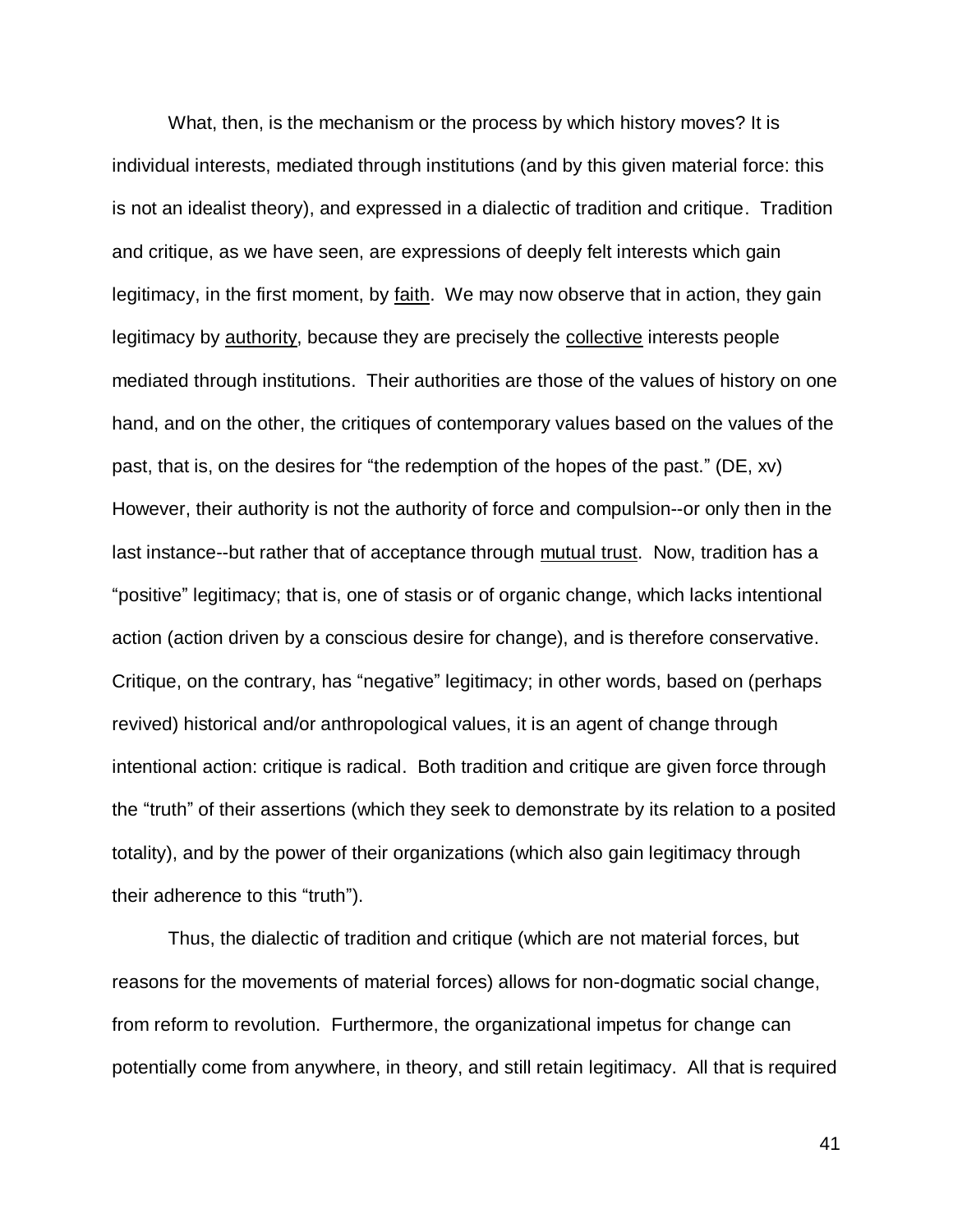is adherence to the "truth." (This includes revolutionary change: It is entirely possible that the revolutionary forces, not the ruling institutions, will have legitimacy and "truth" on their side.) This concept of legitimacy is very important, and it can only survive in "truth:" ideology exposed immediately loses its legitimacy. The reason, as we have seen, is mutual trust and (real) social solidarity. This also provides an explanation to Horkheimer's puzzlement over the resistance of liberal Britain and America to internal fascism. The very tolerance (subjective reason) of these societies provided their legitimacy (which is not to indicate whether tolerance was truth or ideology--perceived as truth it gave legitimacy); a legitimacy which fascism, with its lack of tolerance, could not provide. In fact, we might argue that fascism always is the product of a disruption of legitimate social solidarity and the erection by force – and a false "legitimating" ideology – of a hierarchical social structure and the rise of domination; whereas socialism arises out of legitimacy, as an accusation in the form of critique (by material forces) aimed at the status of the legitimacy of ruling institutions. This might, perhaps, be a definitional test which we could apply to "socialist" nation-states.

We might now say that "legitimacy" is the immediate raison d'être for the existence of a social order free of domination. If this gives the impression of being a "consensus theory of truth," it is not accidental. Legitimacy, as real social solidarity and mutual trust, and based on a conception of non-ontological "truth" (i.e. universal subjective doubt), is possible only by means of democratic processes. However, this much alone is not sufficient, for if legitimacy is based on a predicated consensus which is, in turn, predicated on "truth" without certainty, then there must be some form of social "justice" for the minorities in a democratic process. For it is not enough for the majority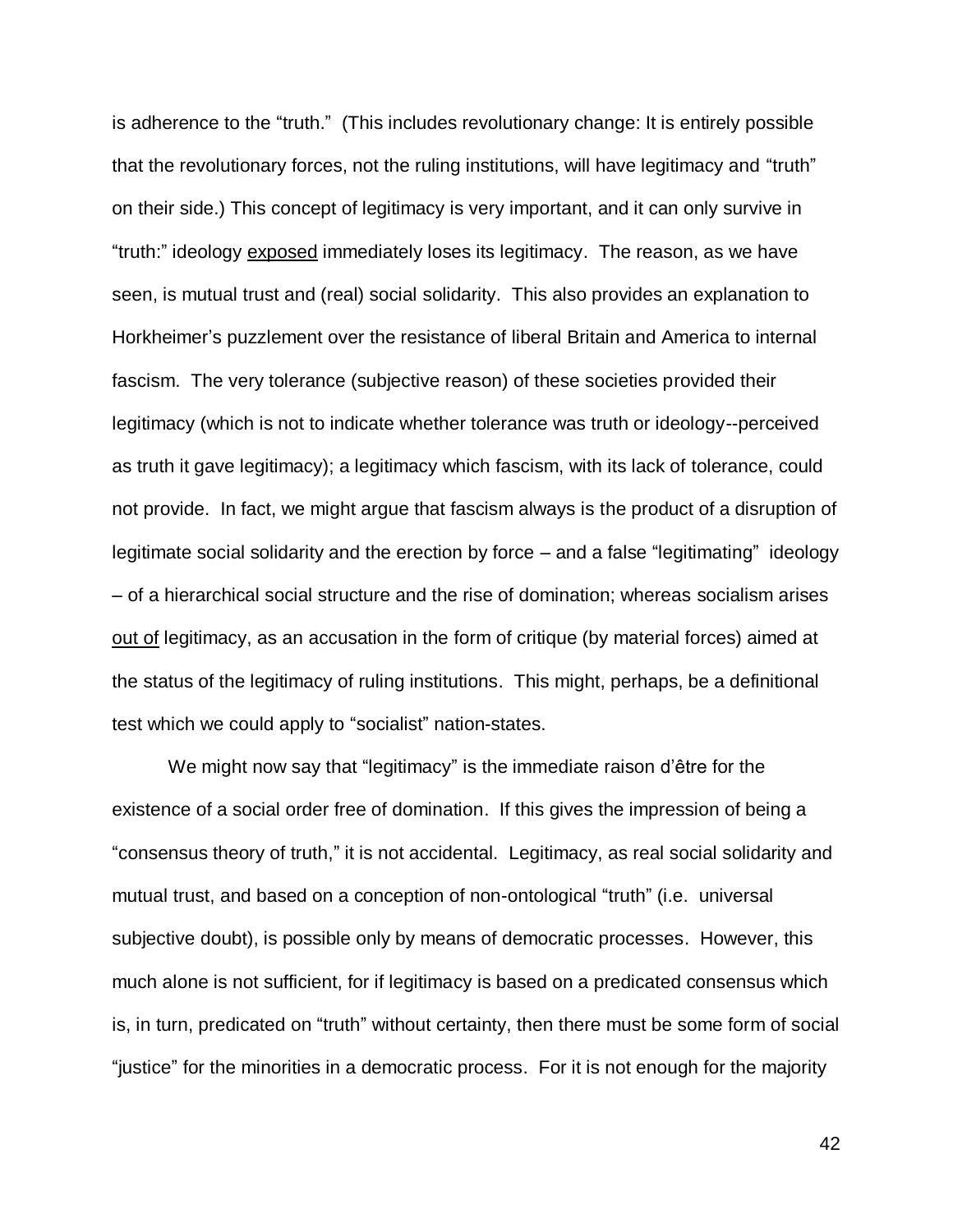to "convince" the minority (by whatever means "necessary") that they are "wrong" or "deluded." However, I must admit a present incapacity to properly merge a theory of justice with the theory of democratic decision-making which I have thus far supported. (I think perhaps that if I reread some of the liberal theories of justice and social contract- -say, Kant, Locke, Rousseau, Mill, Rawls--I might get some ideas. At any rate, I would like to develop something more compelling than that "justice" has long been a value in civilization; and that if it is not contained in tradition, then criticism might raise it as an issue.)

Perhaps one way to deal with this problem is to begin with Horkheimer's formulation of a higher rationality as a methodology for reaching social values. This theory, it will be remembered, insists on the one hand that an absolute ontology, an "objective" totality is never possible to perceive, but on the other hand, that there are values which are discernable in the historical tradition which may also be criticized on the basis of ideals or "hopes of the past." We may add to this the notion of "contextuality" which provides a basis from which values may be discovered and also criticized. Thus we reach, we recall, a definition of emancipation (our closest approximation to a goal of history) as that state of affairs in which we have democratic decision-making, based on the above rationalistic methodology for finding the "truth." We must also keep in mind that democratic decision-making is inconceivable without a prior "totalistic" social analysis (not the same thing as totalitarian pseudo-certainty), which should reveal constraints (mainly economic and political) on the strategic ability of individuals and groups to participate: the anti-democratic constraints of real (materialistic) power. On this basis, I think we can see three possible reasons why a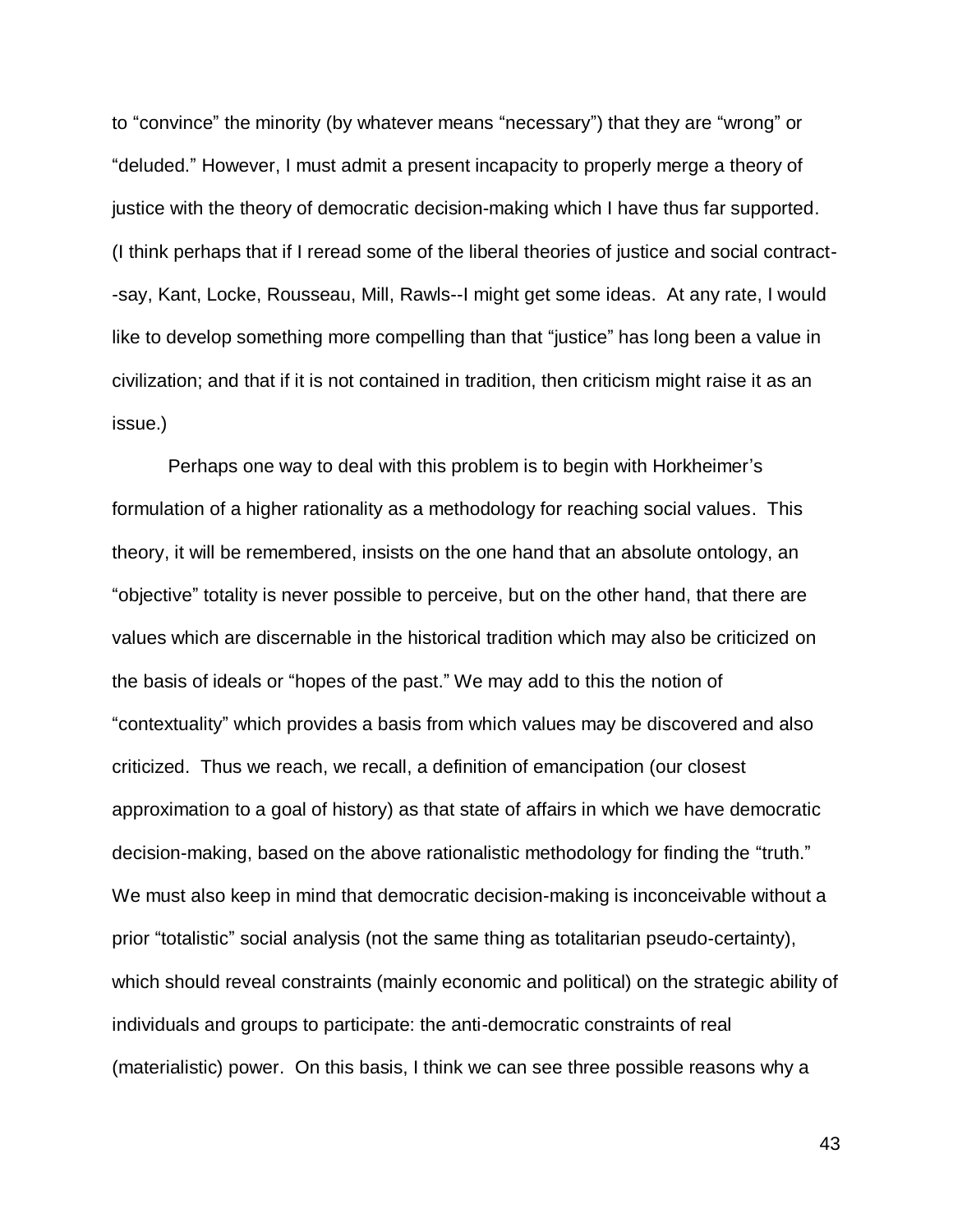state of emancipation (democracy) should coexist with some sort of value called "justice" (which might include rights of minorities, civil rights and freedoms, and rights to dissent): (1) a logical coincidence or inference, (2) an empirical argument, and (3) a practical or methodological argument.

(1) It follows logically from our conception of the "contextuality" of the truth that there can be no such thing as a "certain" totalistic analysis. Therefore, we are bound to tolerate (not repress) minority views of the "truth." At the same time, our notion of "legitimacy" of truth, as expressed in tradition or in critique and from which we justify our support of one or another social order, implies a societal willingness to abide by the "rules" or methodology of democratic rationality; which as we have defined it, includes the "contextuality" of truth. This "coincidence," that tolerance and legitimacy are both based on the same conception of the truth, leads us to suspect a social value in justice.

(2) By definition, we may distinguish between socialism and fascism in terms of their democratic rationality. On another scale, however, we may distinguish empirically and intuitively between systems which are corporatist (defined as an "omniscient" and "omnipotent" totalitarian central power structure which organizes and directs the rest of society, often under the false guise of democracy) from those which are truly democratic (decision-making power actually resides in the people and their chosen organizations). Thus, we can see that a "totalitarian socialism" is a contradiction in terms, and we know empirically that it is a contradiction in practice. Therefore, since totalitarian corporatism is the opposite of a tolerant system, we are again led to suspect that socialism must go hand in hand with tolerance and justice.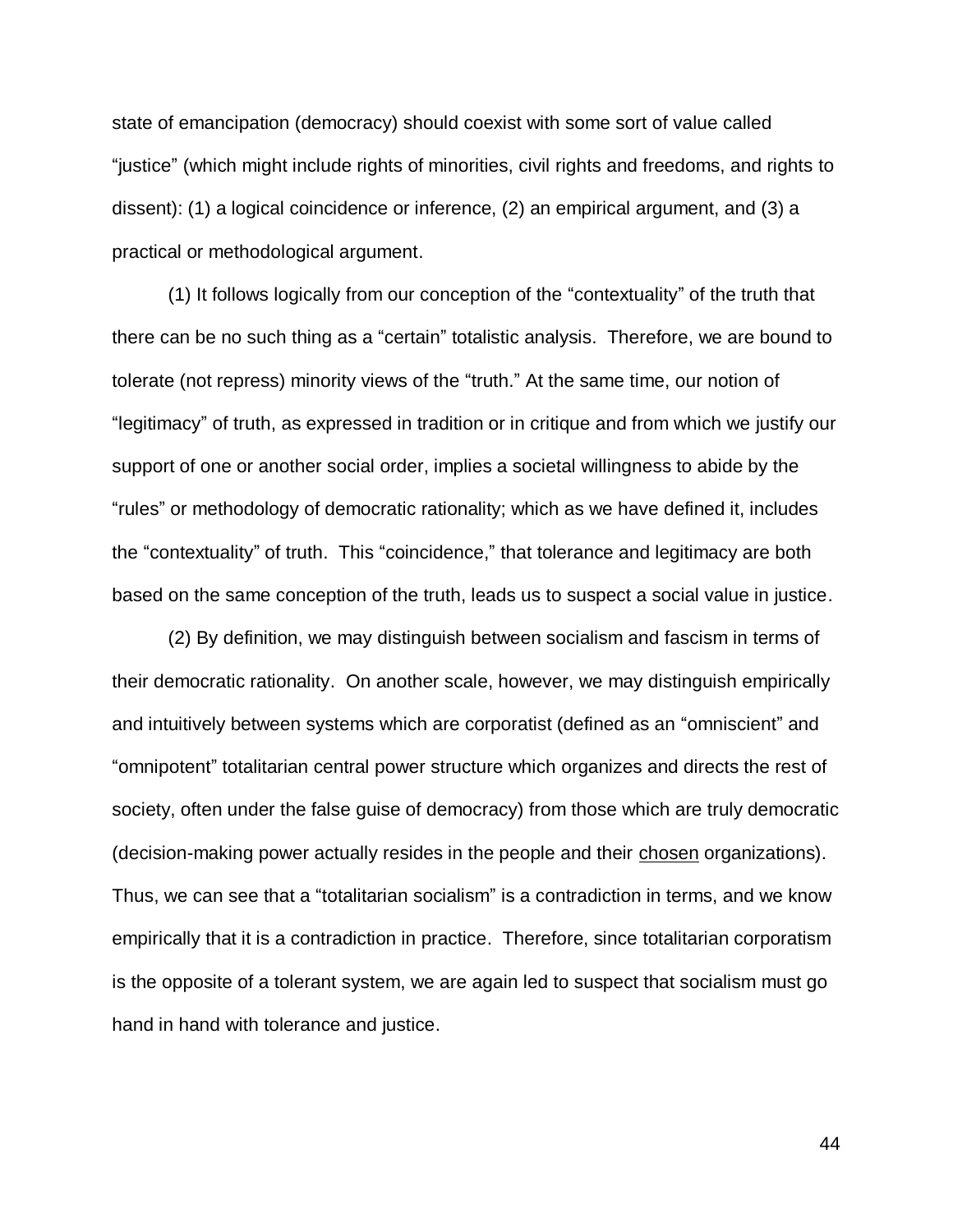(3) Finally, it may be objected, there seems to be a contradiction between "correctness" of analysis and tolerance, between "truth" and freedom to deviate. I do not, for reasons which I have indicated concerning the "contextual" nature of truth, believe that this is a valid objection. That is, the methodology, the practice, of determining the "truth" requires freedom of inquiry, winch is the definition of tolerance and is a condition of justice.

Having clarified these points to some extent, let us move on to the problem of organization and praxis. We recall that all "action" in society is a result of the felt needs of individuals mediated through institutions, which derive from "contextual" interests. This implies that needs will change as the social order changes: In this way increased freedom and democratic rationality increase felt needs. It also implies that no one is better situated to discover his own needs than the person himself who feels them. However, if he can be convinced or made to see a different relation of facts around him to a total (historical) structure, then his felt needs will likely also change. However, people are not as stupid as Lukacs seems to think they are. Most people already have a "Marxist" analysis of power relations around them (economy, government, etc.). They may be stopped from taking action, however, because they do not see a good alternative to their present situation. Since socialism and socialist organization historically have often tended to be totalitarian and dogmatic, workers and people in other classes may see no possibility in socialism of a change for the better, but rather the real possibility (whether the revolution succeeds or fails) of a change for the worse. They may also be afraid to take risks.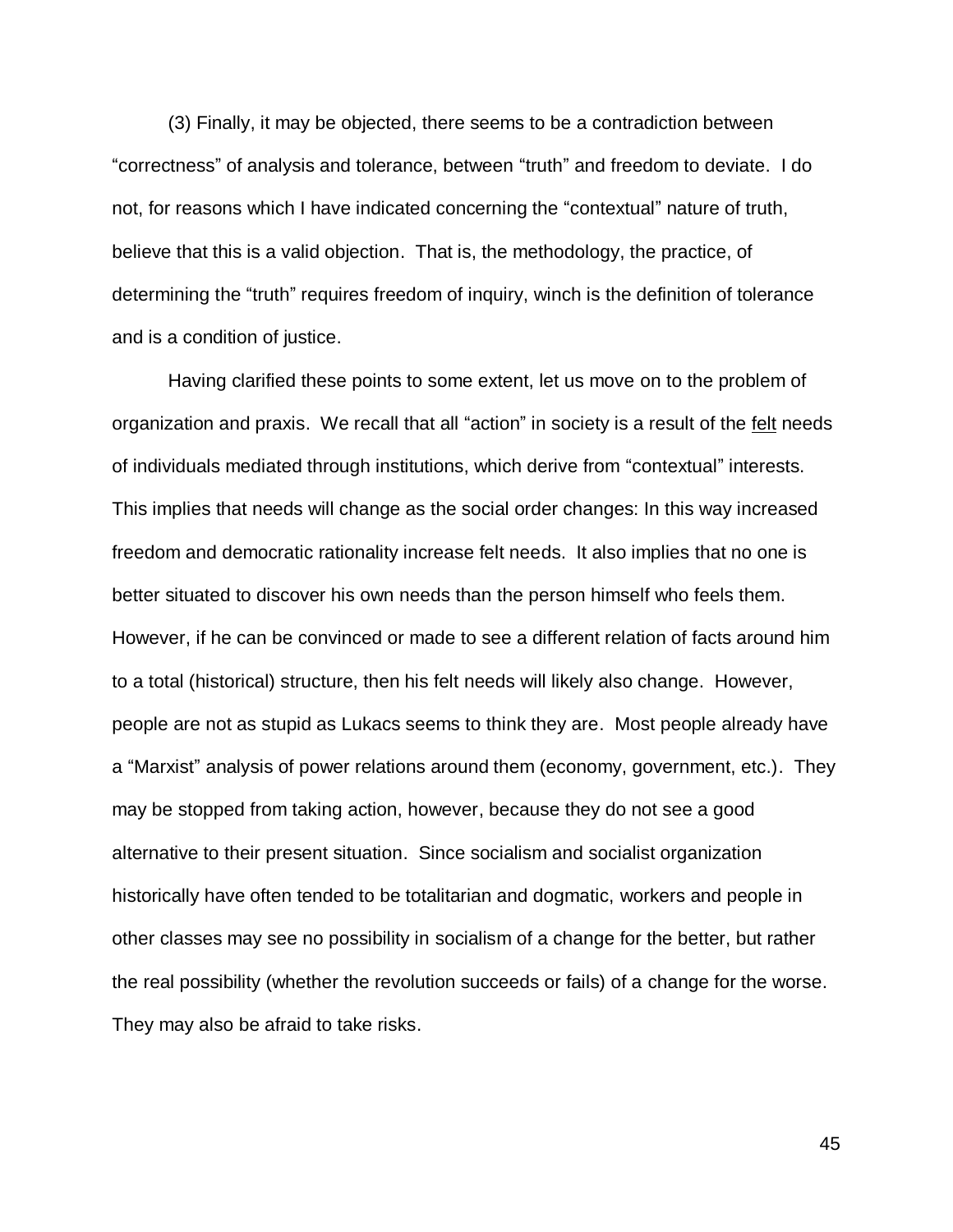The mediation between consciousness and praxis, then, can never be more than a possible one. Social change never occurs "with necessity." The decision to engage in political praxis involves interests, cognition and analysis of the social structure, the estimated risks and possibilities of success, and an idea of what is desired (in this case, a process of democratic rationality, not an end social structure).

Although there is no causal necessity between consciousness and praxis, we must still specify mediations between the two in the form of an organizational theory. At first, individuals should organize around institutions to which they feel they belong. Class does not always have primary salience in politics (although it is almost always among the most important factors), for domination does not always occur along class divisions. For instance, there may be racial, ethnic, or sexual discrimination. Thus, organization should occur in whatever ways are perceived best to fight oppression or prevent it. In this way, people may organize around their political interests, their workplace or class, racial, ethnic, or religious groups, their neighborhoods, their sex, or whatever is salient. These primary level groups will now--according to their totalistic analysis of social problems--either cooperate in fighting a common threat or else come into conflict with each other. It is presumed that good strategy dictates that when a larger threat is perceived, primary level groups will overlook differences among themselves and form a practical alliance. This is not always easy in practice, but with skillful political praxis, it will be no more difficult than forming a heterogeneous mass party held together by no internal interests. It may also be reasonably assumed that, in a society in which the root cause of oppression is capitalism, groups should cohere to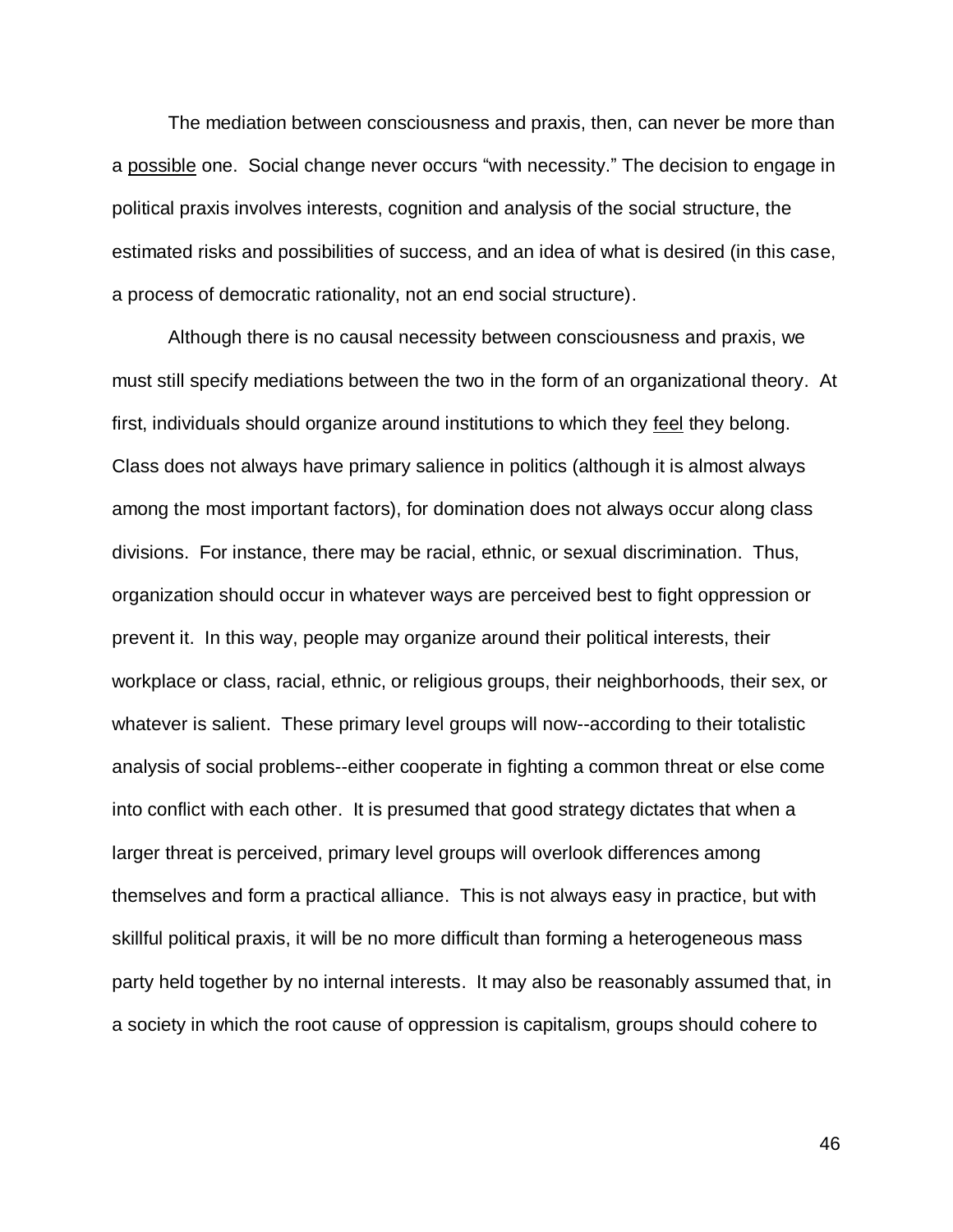fight against capitalism; but it may be only a small advance from a victory over capitalism to a repressive totalitarian "socialist" nation-state.

This formulation is explicitly counterposed to a totalitarian party structure, for several reasons. The greatest danger to an individual comes when he is an "atom" vis a vis some larger, monolithic organization. He is then open to raw oppression, alienation, anomie, discrimination, and a host of other social, economic, political, and cultural problems. However, if he is mediated by a group or organization which gives him strength in those things he feels are most important, he will be in a much better position to face the "totality" of society. However, this must in no way be construed to mean that individuals ought to be organized by their "ascribed" or "imputed" interests, for this leads directly to corporatism of either the fascist or the Leninist variety. Needs must be genuinely felt, and no one can tell an individual what he "should feel," or "does feel without knowing it." (This is also not the same thing as saying that needs may arise in discussion, praxis, or social change.) This is also a way to give organizational strength to claims for social justice by individuals or minorities, who may otherwise by overlooked by the majority.

The key concept is revealed again to be "legitimacy," which we may now see as tied strongly to both democratic rationality and a sense of justice. That is, individuals ought to align themselves with organizations which they feel are legitimate. Thus, not only primary level organizations, but also the central or national organization (Party, government, etc.) are evaluated in terms of legitimacy. If they are genuinely responsive to their constituent individuals or groups; if they pay heed not only to the strength of individuals or groups, but also to the "truth" of their claims; if they do not, in other words,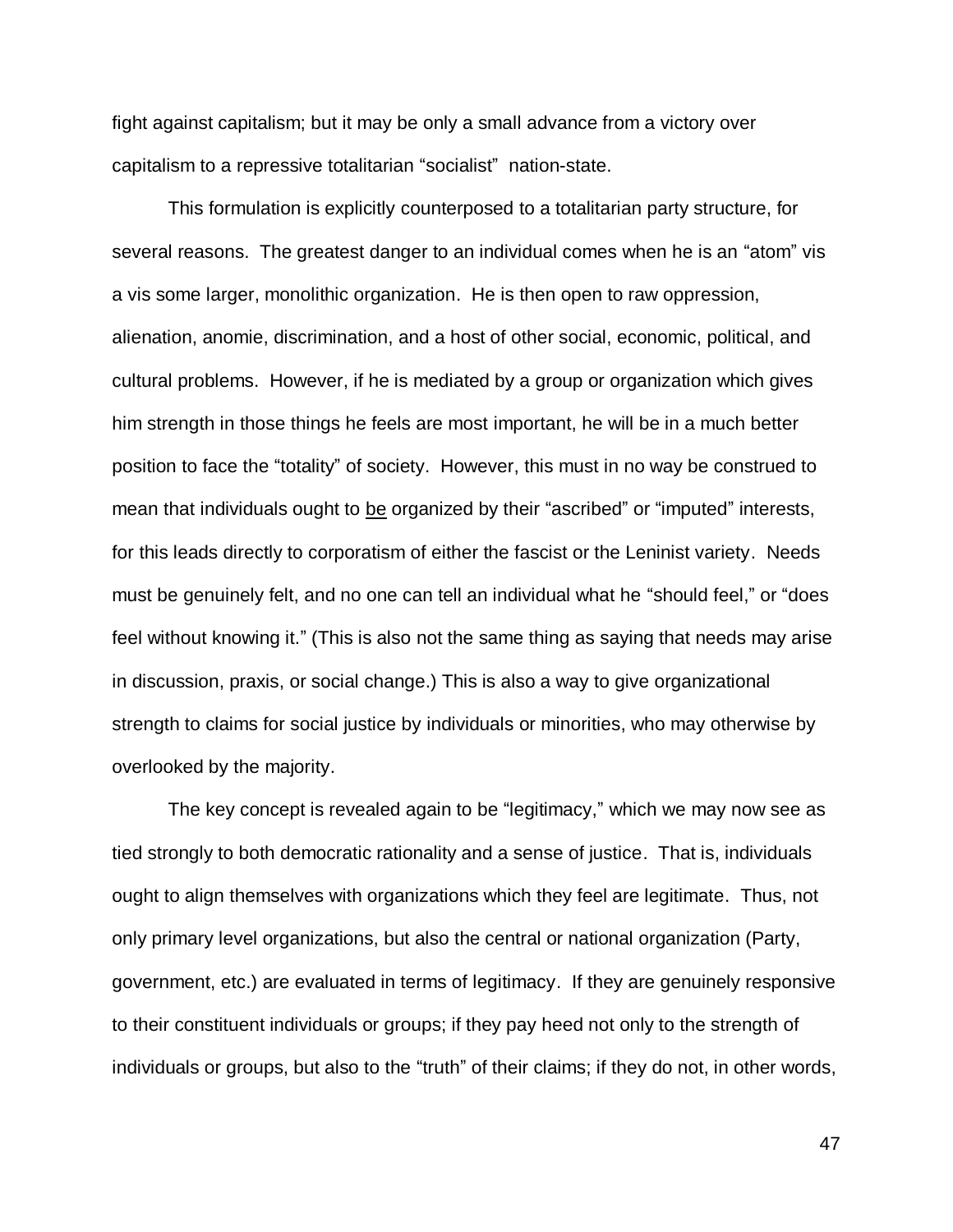merely try to affect a compromise "balance of power," but rather aim toward something like fairness, then organizations may be judged as legitimate. In this, the dialectic of tradition and critique operates to determine stasis or change, adjustment or revolt. Mao's "On the Correct Handling of Contradictions Among the People," for example, is an attempt to provide legitimacy through "justice" of a non-democratic totalitarian state; just as the legal system in the United States is an attempt to provide legitimation through "justice" of an unequal and only formally democratic state (largely because of corporate interests and government corruption). We may develop a sense of the truth of a system's legitimacy by examining empirically where power lies: in elites or with the people? Or, put another way, is the system corporatist (totalitarian, with only token democracy if any) or genuinely democratic? Does true power in society rest with individuals mediated through their chosen organizations; and does society therefore causally reflect their felt needs, balanced in a just manner?

Let us now examine the actual moments of mediation between consciousness (felt interests) and praxis through organization. The mediation should occur, in the first instance, through discussion, in which individuals reveal their interests (those which they seek to implement through praxis) and determine, by mutual interests, what the goals of their group are to be. The exposure and revelation (often in the dialectical process of group discussion) of interests is not so insurmountable as Habermas seems to believe. People, by and large, know at any given time--at least negatively (what they do not want)--what they need to gain power over their own lives. Furthermore, the struggle to attain this power increasingly reveals to them what really stands in their way, as their opposition increasingly reveals itself and the nature of its power.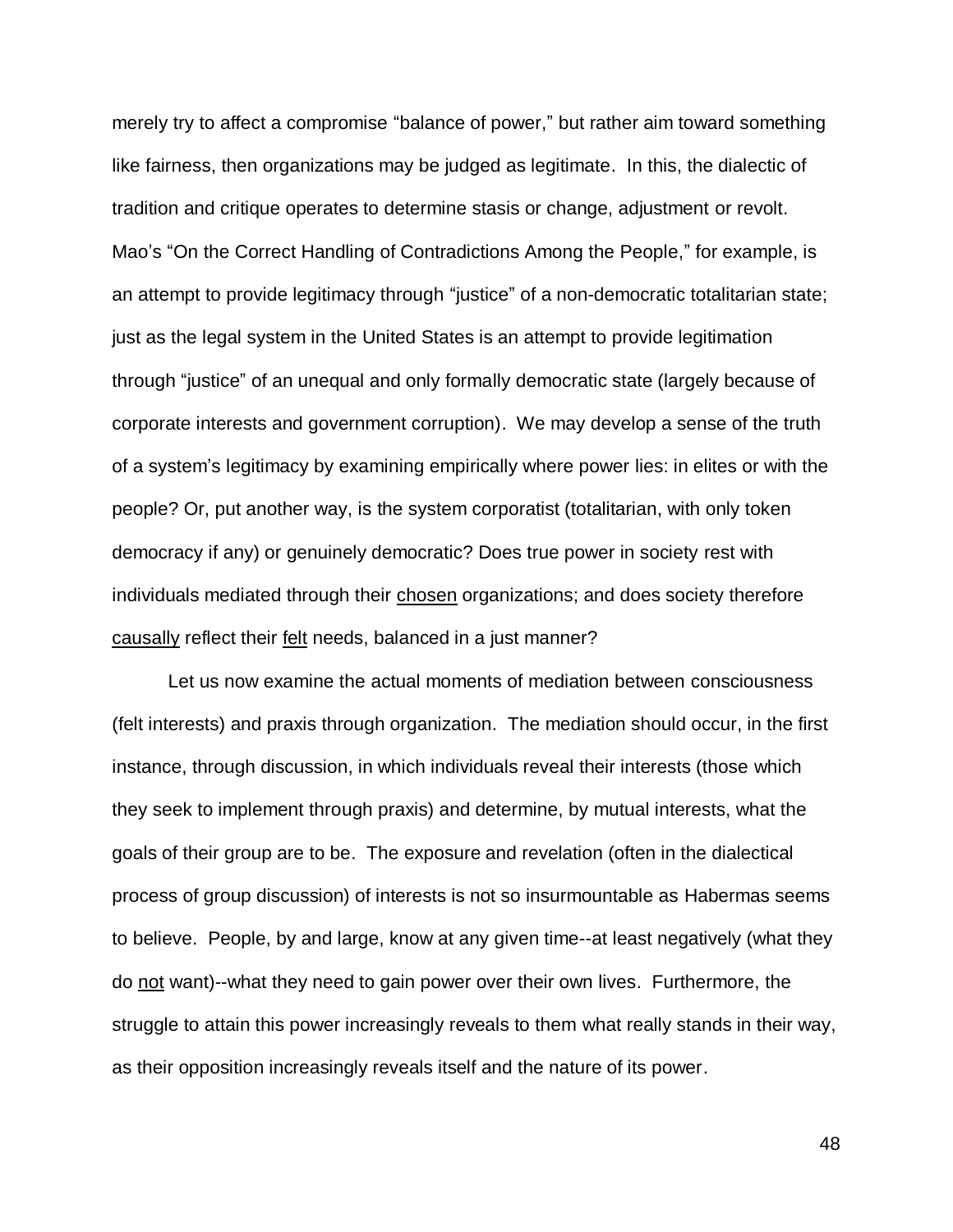Now, these organizations, which at first are composed of individuals likewise situated in society, tend to gain legitimacy in the eyes of their members and in the eyes of the rest of society by their internal democracy and fairness. Thus, a system of Party bosses will undermine the legitimacy of the Party, whereas internal democracy will increase the Party's legitimacy, and for that reason make it both more attractive to its members and potential members, and also more powerful in a rationally democratic society. This phenomenon is demonstrated, I think, in the example of the United Mine Workers of America, in its transition from "illegitimacy" and weakness under the presidency of Tony Boyle to "legitimacy" and increasing strength with the democratic rise of Arnold Miller. Thus, the greater the legitimacy as judged internally, the greater will be the strength through solidarity; and the greater the legitimacy as judged externally, the greater will be the organization's effectiveness and credibility in making claims. In this way, leaders may emerge for tactical purposes, but will only retain their power so long as they are viewed as legitimate representatives.

It may be objected that there is no "certainty" or necessary "progress" in this. I quite agree. There exist no guarantees or insurance in this world against the rise of Machiavellian "pragmatism" but the constant organized struggle for democracy and ,justice: we only know "with certainty" that these cannot be won with undemocratic and unjust means--although it must be admitted that "pragmatic" means may make democratic rationality strategically more accessible. However, any "tactical" move must actually bring society closer to this process, or it is no "progress" at all. In other words, the rational democratic process, as a "goal," can only be attained by attaining it: by adopting rationally democratic means. Thus, there is no end to struggle. Saul Alinsky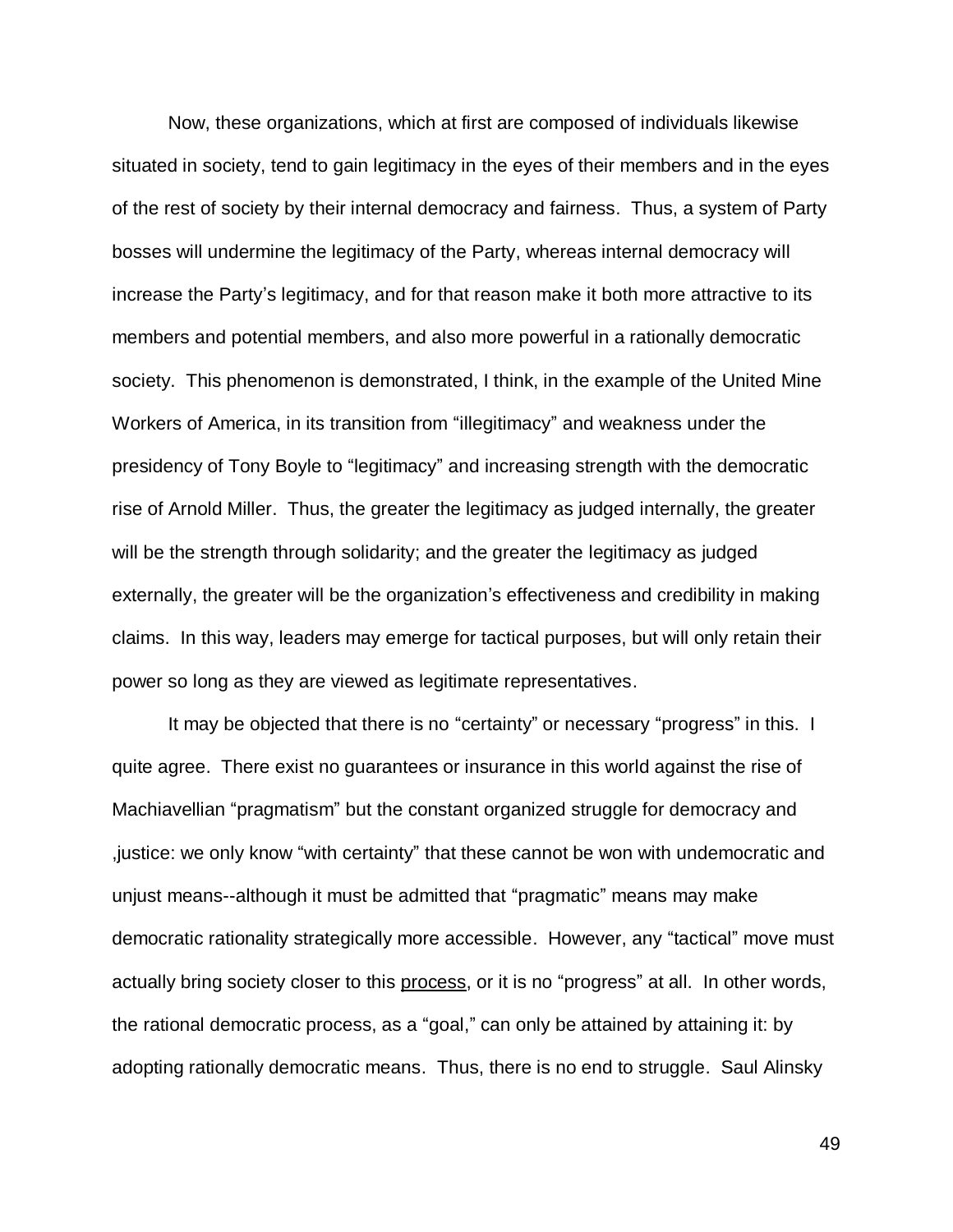helped to organize the "Back-of-the-Yards" neighborhood in Chicago in the 1930's to fight the packing-houses and create a community. (This is the neighborhood described in Upton Sinclair's *The Jungle*.) Thirty years, later, he helped organize against the Backof-the-Yards Council which he had helped establish, in order to provide continuing community control by the residents (there had been a change of ethnic and racial composition, and a concomitant rise of domination).

It may be further objected that radically democratic theory is "naive." This may be true if it does not account for the social, economic, political, and cultural causes of domination, and provide (democratic) organizational and tactical means for fighting them where they are found. Democratic Theory nearly always seems "naive" next to "pragmatism," but it loses its "naiveté" when put into practice if its practitioners are skillful and tough-minded. We should also keep in mind that just as no social institution ever possessed interests or a consciousness, no social institution ever suffered: it has always been real, living individuals. Thus, if we are not honest with ourselves about the nature of compromise in theory, we will be in no position to judge compromise in practice. For the relation of theory to praxis is quite delicate and easily abused. If we are not quite strict in theory in what we allow to pass for truth, then we will almost certainly be unable to prevent the barbarism which arises when men put lies, distortions, and ideologies into practice.